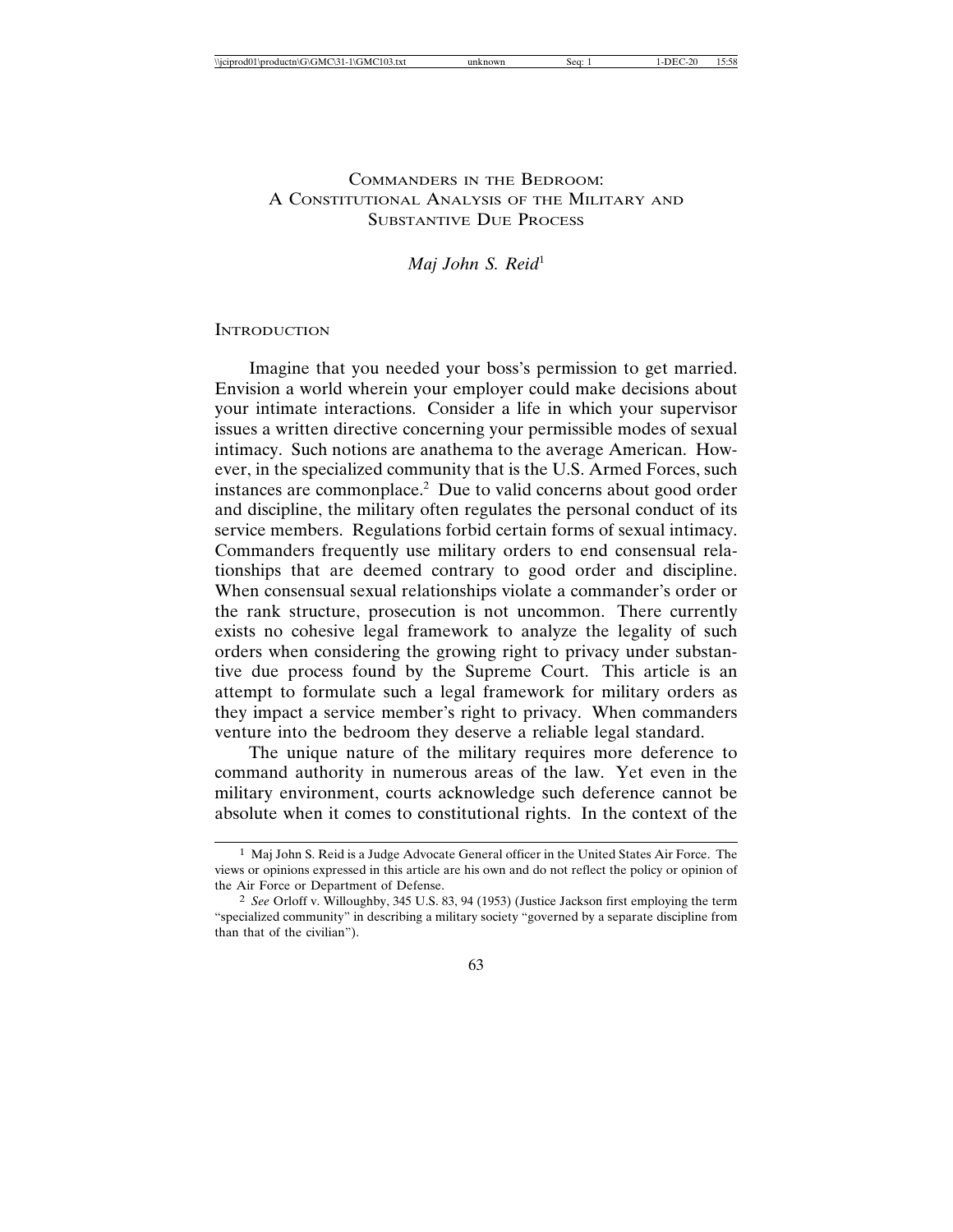Fourth Amendment, military members may have a lower expectation of privacy and be subject to warrantless inspections, but they are not entirely deprived of their Fourth Amendment rights.<sup>3</sup> Reams of case law exist developing what the expectation of privacy means in the military context. Similar to this case law, the Supreme Court carved out a unique jurisprudence for the military in its explanation of how the First Amendment's freedom of speech right applies to military members.4 In the contexts of both the Fourth and First Amendment, military courts have provided considerable jurisprudence from which military practitioners may glean the state of the law. In contrast, there is a dearth of meaningful discussion in both case law and academia on the intersection of substantive due process and the military. This vacuum exists even as the reach of substantive due process grows.

This Article will first provide a brief history of substantive due process related to consensual private relationships. It will then examine various contexts in which military members' private lives are potentially regulated. In many of these contexts, it will be apparent that military jurisprudence has not caught up to recent Supreme Court precedent. This Article will then examine how two analogous privately held rights, the Fourth Amendment expectation of privacy and the First Amendment right to free speech, are treated by military law. Utilizing these two examples as possible vehicles for a new standard of review in the context of service members' privacy, this Article proposes a new rule for military courts to adopt. Articulating such a standard is imperative for military justice practitioners and commanders to successfully navigate the substantive due process landscape.

It should be noted that the author takes no position in this Article on the sometimes controversial legal principles of substantive due process. Rather, accepting substantive due process as part of Supreme Court jurisprudence, this Article seeks to remedy the principle with military practice and supply a workable framework moving forward.

<sup>3</sup> *See* United States v. McCarthy, 38 M.J. 398, 402 (C.M.A. 1993).

<sup>4</sup> *See* United States v. Priest, 21 C.M.A. 564, 570 (1972).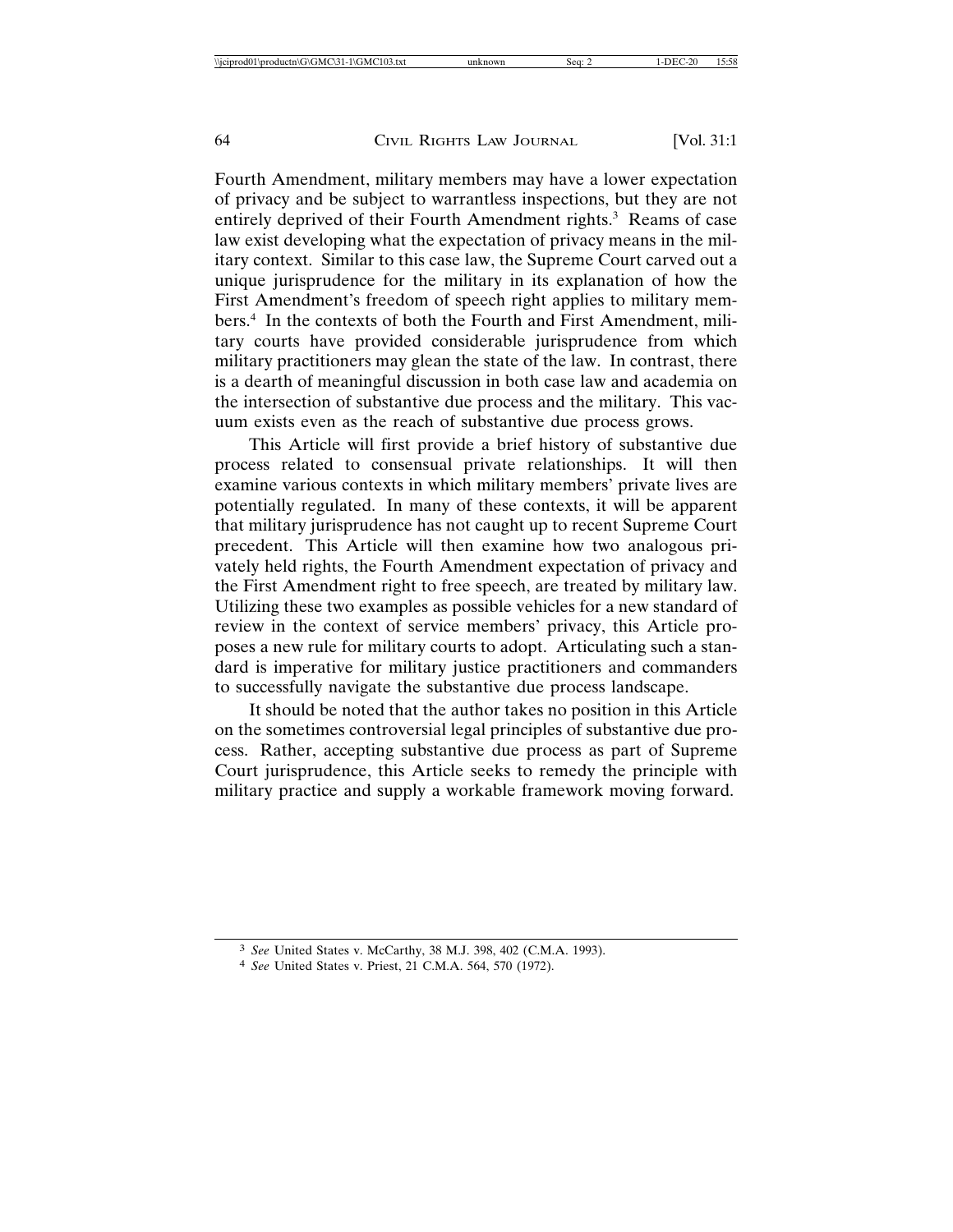## I. OVERVIEW OF SUBSTANTIVE DUE PROCESS

The term "substantive due process" does not appear in the Constitution. The Supreme Court discovered its foundation in the Fourteenth Amendment and the guarantee that "no state shall . . . deprive any person of life, liberty, or property, without due process of law."5 Many scholars argue that the clause authorizes the deprivation of life, liberty, or property assuming there has been proper procedural due process of law,<sup>6</sup> but the doctrine of substantive due process argues otherwise.7 Instead, substantive due process jurisprudence holds that certain takings of liberty are unconstitutional unless the restriction survives the strict scrutiny standard of review.<sup>8</sup>

The doctrine of substantive due process first appeared in the case *Meyer v. Nebraska.*<sup>9</sup> *Meyer* involved a fourth-grade teacher that taught students German in violation of a ban on instructing foreign languages in schools.<sup>10</sup> In an opinion that struck down the law, Justice McReynolds wrote that the Due Process Clause:

[w]ithout doubt . . . denotes . . . the right of the individual to contract, to engage in any of the common occupations of life, to acquire useful knowledge, to marry, establish a home and bring up children, to worship God according to the dictates of his own conscience, and generally to enjoy those privileges long recognized at common law as essential to the orderly pursuit of happiness by free men.<sup>11</sup>

With this opinion, the Supreme Court first opened the door to the possibility of enforcing extra-textual rights through substantive due process.

The principle of substantive due process grew when the Court considered the issue of a right to privacy, first discussed in the *Gris-*

- 10 *Id.* at 396-97.
- 11 *Id.* at 399.

<sup>5</sup> U.S. CONST. amend. XIV, § 1; *see also* COREY BRETTSCHNEIDER, CONSTITUTIONAL LAW AND AMERICAN DEMOCRACY 952 (2011).

<sup>6</sup> *See* Erwin Chemerinsky, *Substantive Due Process*, 15 TOURO L. REV. 1501, 1501 (1999). 7 *See id.*

<sup>8</sup> *See id.* at 1510-12.

<sup>9</sup> Meyer v. Nebraska, 262 U.S. 390 (1923).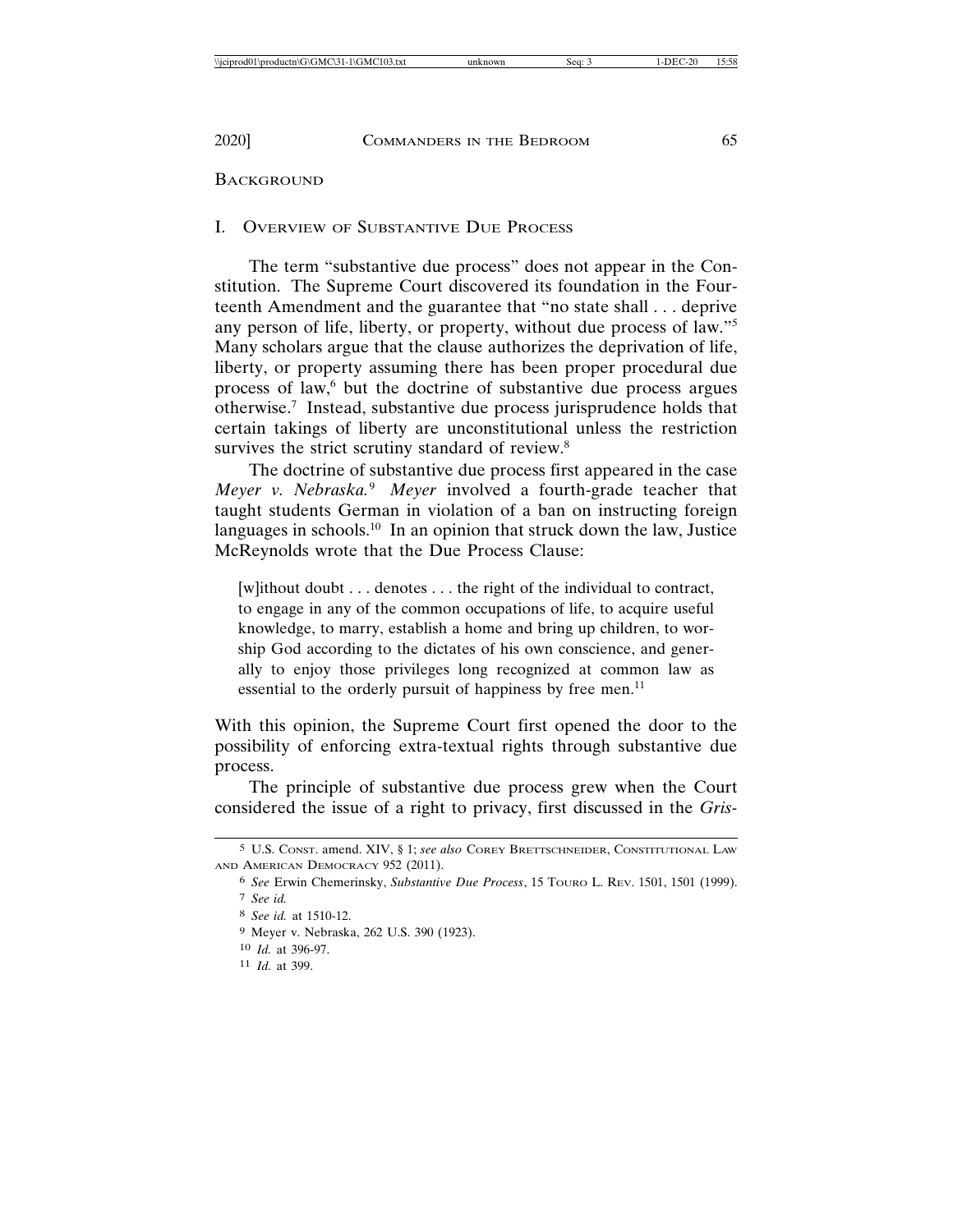*wold v. Connecticut* decision.<sup>12</sup> *Griswold* held that the state of Connecticut's ban on contraceptives violated a right to marital privacy.<sup>13</sup> In *Griswold*, the Court drew on the First, Third, Fourth, Fifth, and Ninth Amendments to declare "zones of privacy" emanating from those rights.14 Initially, it was unclear whether this right to privacy was an individual right or a right granted to the sanctity of the marital unit.<sup>15</sup> Regardless, the Court took the opportunity to emphasize that marriage is a fundamental right in its discussion,.<sup>16</sup>

In 1967, the Supreme Court decided *Loving v. Virginia* and struck down bans on interracial marriage under the Equal Protection Clause.17 Despite the Court resting its decision on the Equal Protection Clause, the Court framed the right to marry as grounded in substantive due process.18 The Court commented that "[m]arriage is one of the 'basic civil rights of man,' fundamental to our very existence and survival."19

While *Meyer* and *Griswold* began by growing substantive due process in the garden-bed of marriage, later cases, beginning with *Eisenstadt v. Baird*, found that the right to privacy is held by the individual beyond the scope of the marital relationship.20 Like *Griswold*, *Eisenstadt* dealt with the issue of contraception.<sup>21</sup> Unlike in the prior cases, the law at issue applied only to unmarried individuals.22 Ultimately, the case was decided under the Equal Protection Clause, but the Court stated that the law at issue impaired the exercise of personal rights.23 The Court wrote:

It is true that in *Griswold* the right of privacy in question inhered in the marital relationship. . . . If the right of privacy means anything, it is the right of the *individual*, married or single, to be free from unwar-

- 17 Loving v. Virginia, 388 U.S. 1, 2 (1967).
- 18 *Id.* at 12.

- 20 Eisenstadt v. Baird, 405 U.S. 438, 453 (1972).
- 21 *Id.* at 440.
- 22 *Id.* at 442.
- 23 *Id.* at 454.

<sup>12</sup> Griswold v. Connecticut, 381 U.S. 479 (1965).

<sup>13</sup> *Id.* at 485-86.

<sup>14</sup> *Id.* at 484.

<sup>15</sup> *See id.* at 485.

<sup>16</sup> *Id.* at 486; *id.* at 491 (Goldberg, J., concurring).

<sup>19</sup> *Id.* (citing Skinner v. Oklahoma, 316 U.S. 535, 541 (1942)).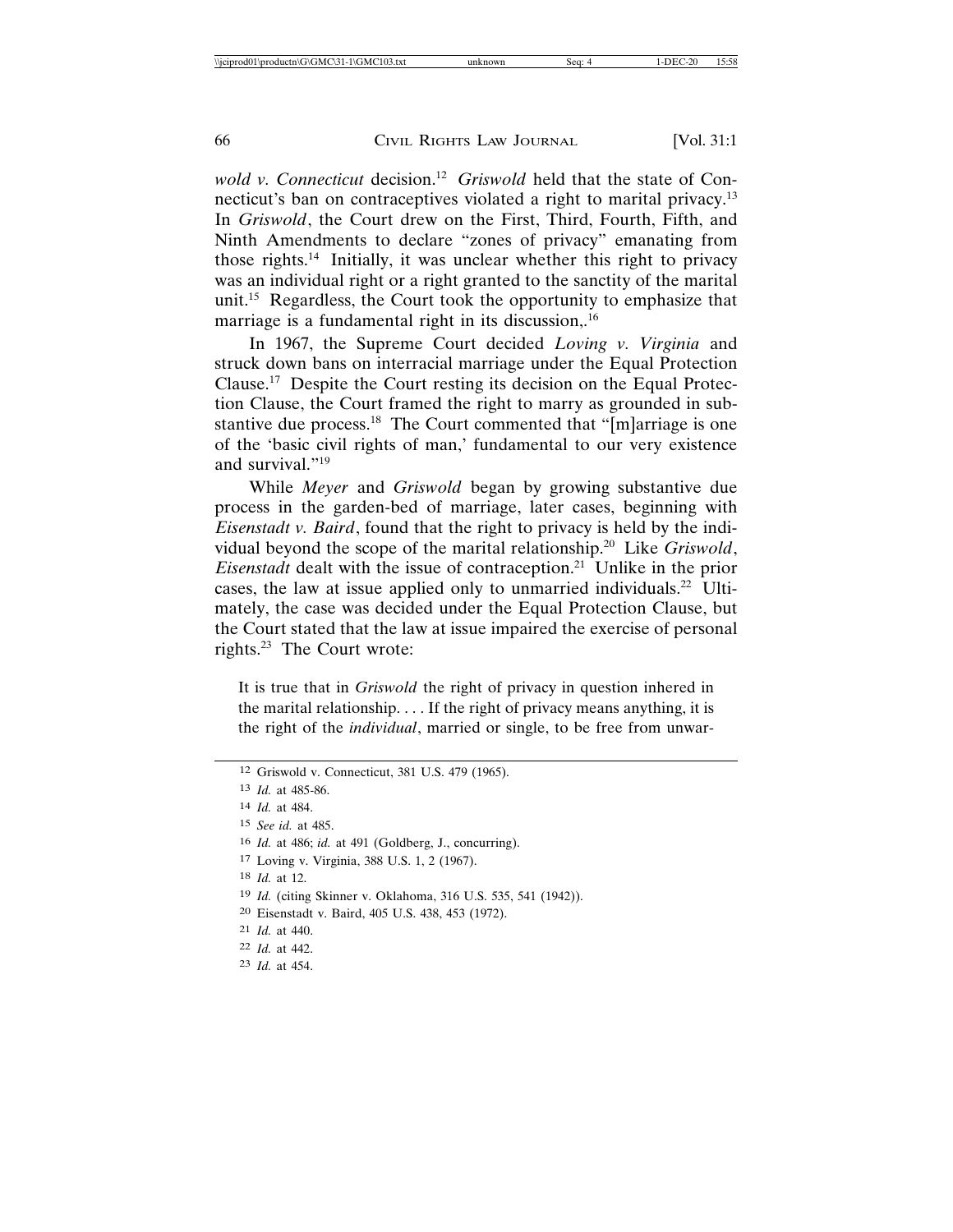ranted governmental intrusion into matters so fundamentally affecting a person as the decision whether to bear or beget a child.<sup>24</sup>

In the decades following these decisions, the Court continued to reiterate that the right to marry is fundamental under the Due Process Clause.25 Additionally, the right to privacy housed in the Court's substantive due process jurisprudence spread into other areas of American life, including abortion and gay and lesbian conduct and relationships.26 For the purposes of this Article, the Court's opinions regarding gay and lesbian sexual conduct and marriage are most impactful.

In the 1986 case *Bowers v. Hardwick*, the Supreme Court held that the right to privacy housed in substantive due process does not extend to private sexual conduct such as sodomy.<sup>27</sup> However, in 2003, the Court held in *Lawrence v. Texas* that the right to privacy includes the right to engage in consensual sodomy.28 Prior to *Lawrence*, "the Court had gone so far as to suggest legislation would not be invalidated unless it ran afoul of longstanding traditions . . . ."29 However, the Court stated, "we think that our laws and traditions in the past half century are of most relevance here . . . [the Court should rely on an] emerging awareness that liberty gives substantial protection to adult persons in deciding how to conduct their private lives in matters pertaining to sex."30

The Court was not done expanding the outer bounds of substantive due process. In the 2015 decision *Obergefell v. Hodges*, the majority held that the fundamental due process right to marry included same-sex marriage.<sup>31</sup> The majority decision delineated the true extent of due process rights as subject to an "understanding of how constitutional imperatives define a liberty . . . in our own era."<sup>32</sup> While previous decisions framed substantive due process as confined

<sup>24</sup> *Id.* at 453 (emphasis added).

<sup>25</sup> *See, e.g.,* M. L. B. v. S. L. J., 519 U.S. 102, 116 (1996); Turner v. Safley, 482 U.S. 78, 95 (1987); Cleveland Bd. of Educ. v. LaFleur, 414 U.S. 632, 639-40 (1974).

<sup>26</sup> BRETTSCHNEIDER, *supra* note 5, at 1000. **R**

<sup>27</sup> Bowers v. Hardwick, 478 U.S. 186, 191 (1986), *overruled by* Lawrence v. Texas, 539 U.S. 558 (2003).

<sup>28</sup> *Lawrence*, 539 U.S. at 578.

<sup>29</sup> Cass R. Sunstein, *Liberty After Lawrence*, 65 OHIO ST. L.J. 1059, 1061 (2004).

<sup>30</sup> *Lawrence*, 539 U.S. at 571-72.

<sup>31</sup> Obergefell v. Hodges, 576 U.S. 644, 681 (2015).

<sup>32</sup> *Id.* at 671-72.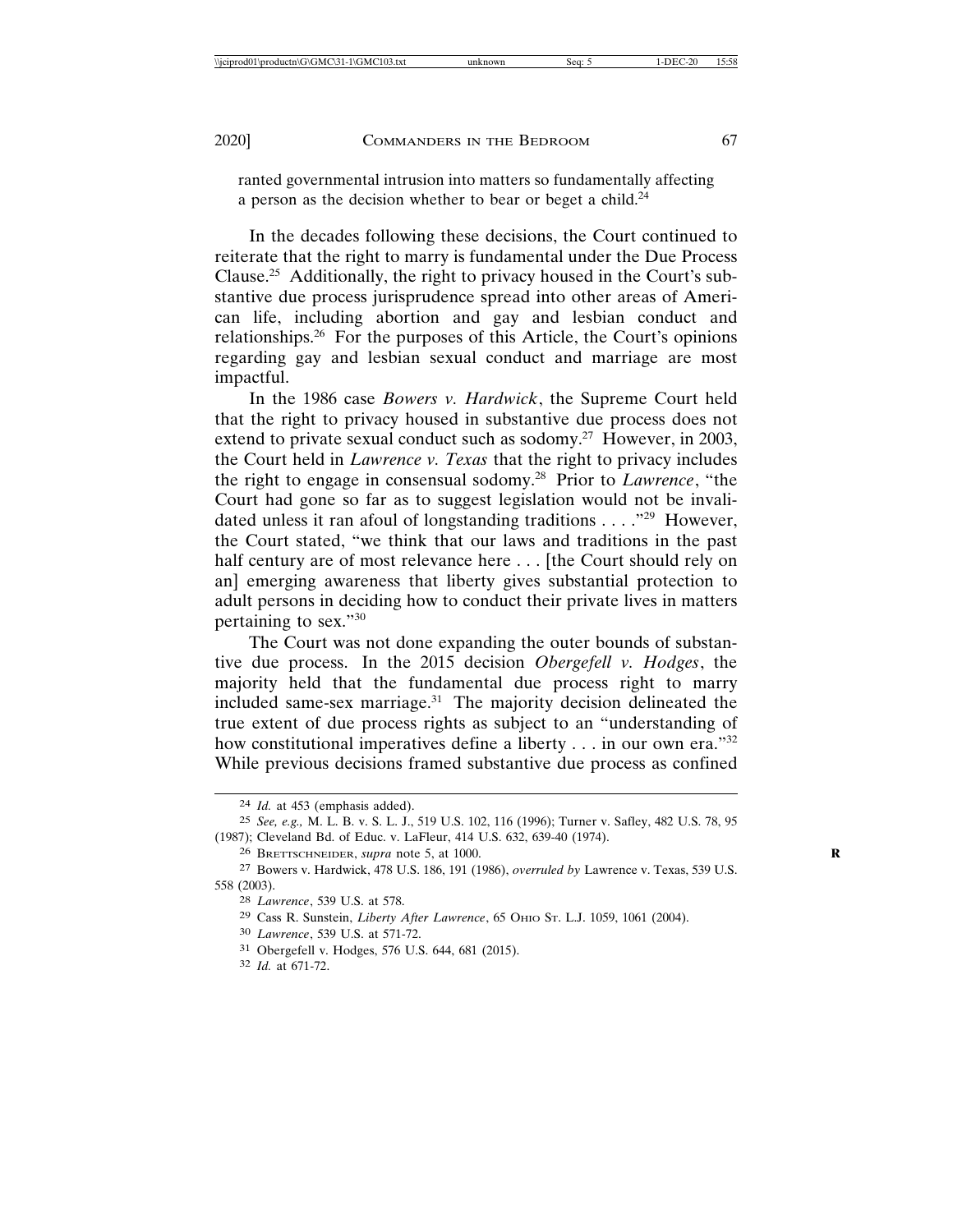to those liberties "deeply rooted in this Nation's history and tradition,"33 the *Obergefell* Court added to the progeny of *Lawrence* that fundamental liberties may be discovered outside of any historical tradition.34

In the present day, substantive due process is effectively a constitutional principle that seeks to "safeguard rights that are not otherwise enumerated in the constitution.<sup>"35</sup> The doctrine of substantive due process holds that there exists a general zone of privacy wherein individuals must be permitted to freely make their own decisions without interference.36 The Supreme Court itself has stated that the "outer limits [of the right to privacy]  $\dots$  have not been marked."<sup>37</sup> As demonstrated in recent years, the scope of substantive due process continues to grow in the context of intimate personal relationships and marriage.

II. MILITARY RESTRICTIONS ON AREAS OF SUBSTANTIVE DUE **PROCESS** 

While substantive due process rights grew quickly over the past decades in the civilian court system, military courts exhibited reluctance to embrace a right to privacy. With concerns regarding good order and discipline ideals that are at the center of military life, military courts gave great leeway to military orders and regulations that infringed on the privacy of service members. What followed is a litany of potentially problematic areas of military intrusion into zones of privacy that military courts have attempted to remedy with the rise of substantive due process in the civilian legal system. The reader will note that military courts lack a single cohesive standard to adjudicate a service member's substantive due process claims.

# A. *"Safe Sex" Orders*

Becoming a member of the Armed Forces requires giving up many creature-comforts that society offers in exchange for a life of discipline. Surrendering a level of personal liberty is implicit to ser-

<sup>33</sup> *E.g.,* Washington v. Glucksberg, 521 U.S. 702, 720-21 (1997).

<sup>34</sup> *Obergefell*, 576 U.S. at 670-71; *Lawrence*, 539 U.S. at 578-79.

<sup>35</sup> Chemerinsky, *supra* note 6, at 1510. **R**

<sup>36</sup> *Id.* at 1507 n.24 (citing Griswold v. Connecticut, 381 U.S. 479, 484 (1965)).

<sup>37</sup> Carey v. Population Servs. Int'l, 431 U.S. 678, 684 (1977).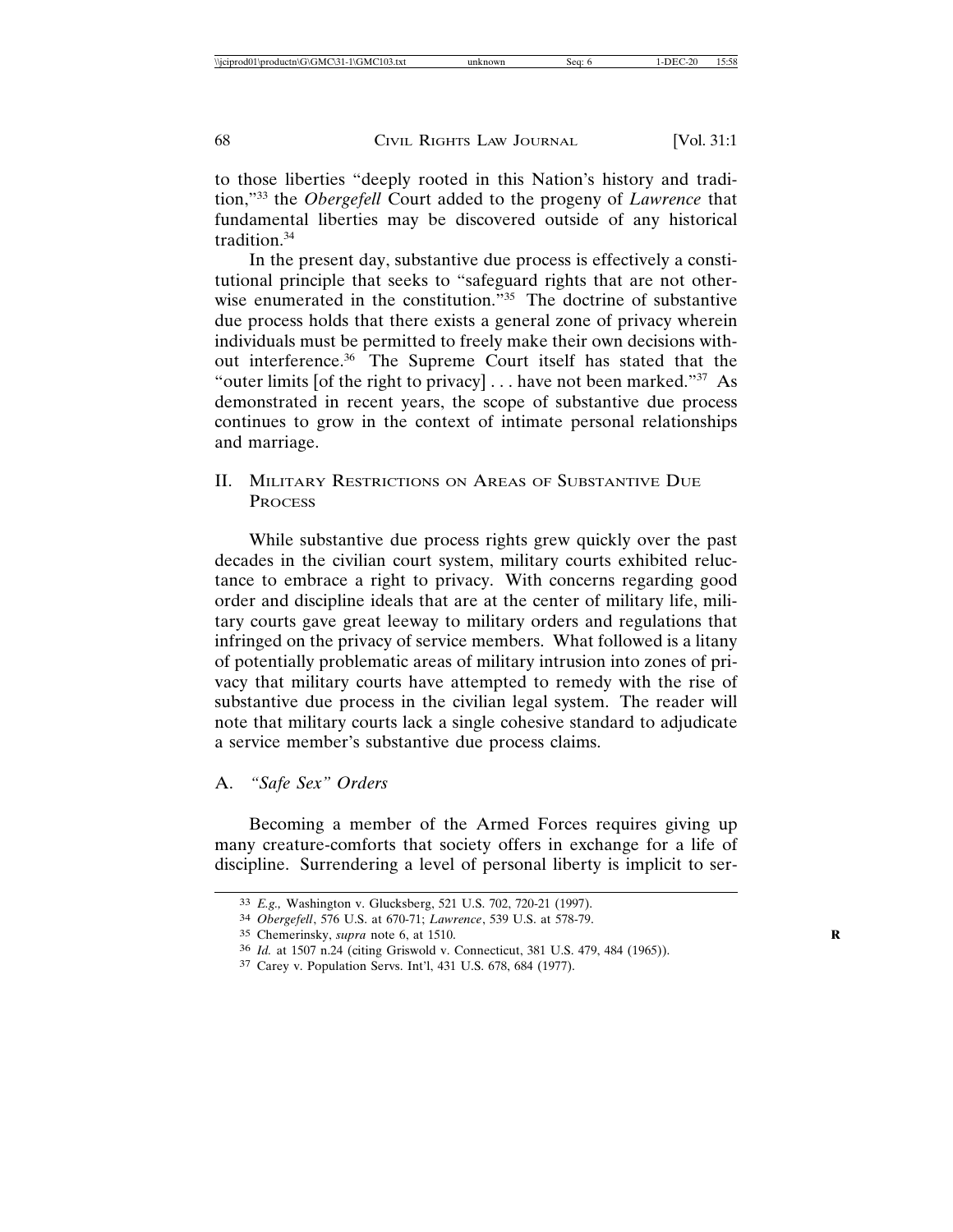vice. The most obvious manifestation of this loss of liberty is the requirement to follow orders. The proverbial drill sergeant ordering push-ups at a whim may be the most common military order that comes to mind for ordinary citizens, but military orders extend far beyond battle plans and physical fitness. In the name of good order and discipline, orders may invade the most intimate corners of a service member's life. One such example are orders termed "safe sex" orders.38

Historically, commanders are granted incredible latitude in issuing military orders, even where those orders may impinge on personal rights. Generally speaking, military orders are presumed to be lawful and the legal burden falls on the service member to establish any illegality.39 A lawful order must satisfy three requirements to be lawful: (1) reasonably in furtherance of military needs; (2) sufficiently specific as to time and place; and  $(3)$  not contrary to the law or a regulation.<sup>40</sup> Consistent with the first and third requirements, while military orders may limit the exercise of an individual right, the order may not do so arbitrarily or unreasonably. $41$  Painting with broad brushstrokes, it is apparent that a military order given with specificity and connected in some manner to military duty are often legally unassailable.

It is within this context that military commanders often issue what are termed "safe sex" orders after discovering that a service member has a sexually transmittable disease.<sup>42</sup> Such orders restrict the manner in which the service member may have sexual contact with others, typically requiring the use of protection and informing any potential partner of their condition.<sup>43</sup> Such orders concern the most intimate portions of a service member's life.

40 *Id.* at 690-91.

43 *See id.*

<sup>38</sup> CTR. FOR HIV L. & POL'Y, *Federal Law including U.S. Military*, *in* HIV CRIMINALIZA-TION IN THE UNITED STATES: A SOURCEBOOK ON STATE AND FEDERAL HIV CRIMINAL LAW PRACTICE 3, https://www.hivlawandpolicy.org/sites/default/files/Federal%20Law%20including %20U.S.%20Military%20-%20Excerpt%20from%20CHLP%27s%20Sourcebook%20 on%20HIV%20Criminalization%20in%20the%20U.S. .pdf.

<sup>39</sup> *See* United States v. Wine, 28 M.J. 688, 690 (A.F.C.M.R. 1989) (citing United States v. Ashley, 48 C.M.R. 102 (A.F.C.M.R. 1973); United States v. Bayhand, 6 C.M.A. 762 (1956)).

<sup>41</sup> *See id.* at 690 (citing United States v. Dykes, 6 M.J. 744, 747-48 (N.C.M.R. 1978)).

<sup>42</sup> Joseph Jaafari, *What it's Like to Be HIV Positive in the Military*, ROLLING STONE (May 20, 2017, 2:00 PM), https://www.rollingstone.com/culture/culture-features/what-its-like-to-be-hivpositive-in-the-military-120407/.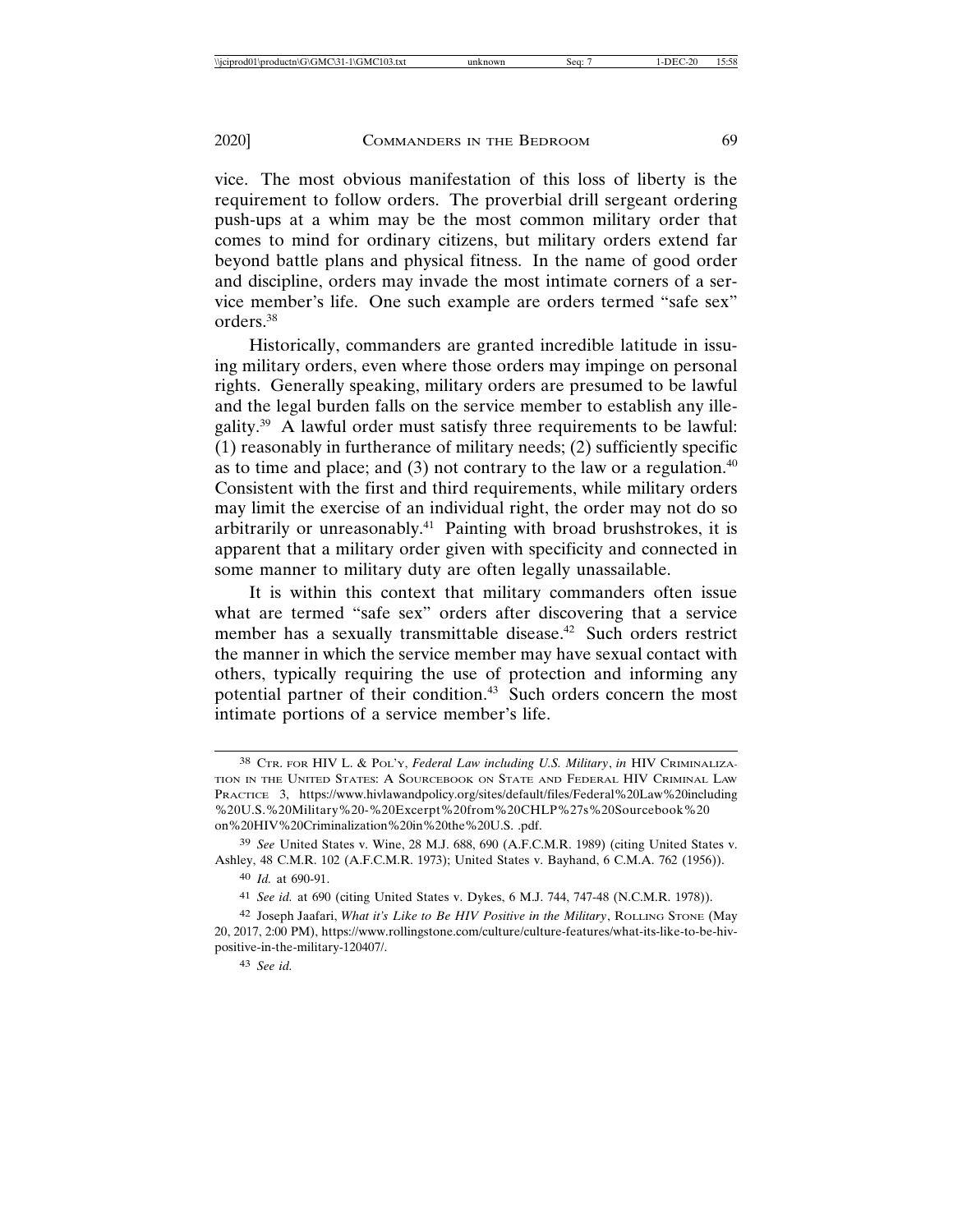The issue of an extensive and invasive "safe sex" order came to the military's highest court in 1989 in *United States v. Womack*. 44 *Womack* involved a gay Air Force Staff Sergeant who was diagnosed with HIV and given a very broad order by his commander that included a portion stating "[y]ou will refrain from any acts of sodomy or homosexuality as proscribed by the Uniform Code of Military Justice, regardless of whether or not your partner consents to such acts."<sup>45</sup> The appellant challenged the constitutionality of the order.<sup>46</sup> The military court relied on the then-valid *Bowers v. Hardwick* Supreme Court precedent to find that sodomy was not constitutionally protected conduct.47 The court appeared to contrast the right to privacy with a First Amendment analysis, stating that "concerns of privacy apply differently to the military community because of the unique mission and need for internal discipline."48

Later that same year, in *United States v. Negron*, the military's highest court heard a direct challenge to "safe-sex" orders under the constitutional principle of a right to privacy.49 The case involved an order to an HIV-positive appellant that he "forewarn prospective sex partners that he had been diagnosed as being infected with human immunodeficiency virus (HIV) and required him to wear a condom when having intimate sexual relations."50 The appellant was not a sympathetic figure; he did not inform his partner of his HIV-positive status and was married to another individual at the time of the sexual relationship.51

The court performed a constitutional analysis of "safe sex" orders and the ability of a commander to order their troops to wear a condom.52 The analysis began with a recognition that a military order "may not, without . . . a valid military purpose, interfere with private

48 *Id.* (citing Parker v. Levy, 417 U.S. 733 (1974); United States v. Hoard, 12 M.J. 563 (A.C.M.R. 1981), *pet. denied*, 13 M.J. 31 (C.M.A. 1982)).

49 United States v. Negron, 28 M.J. 775, 776-77 (A.C.M.R. 1989).

<sup>44</sup> United States v. Womack, 29 M.J. 88 (C.M.A. 1989).

<sup>45</sup> *Id.* at 89.

<sup>46</sup> *Id.*

<sup>47</sup> *Id.* at 91 (citing Bowers v. Hardwick, 478 U.S. 186 (1986), *overruled by* Lawrence v. Texas, 539 U.S. 558 (2003)).

<sup>50</sup> *Id.* at 776.

<sup>51</sup> *Id.*

<sup>52</sup> *Id.* at 776-77.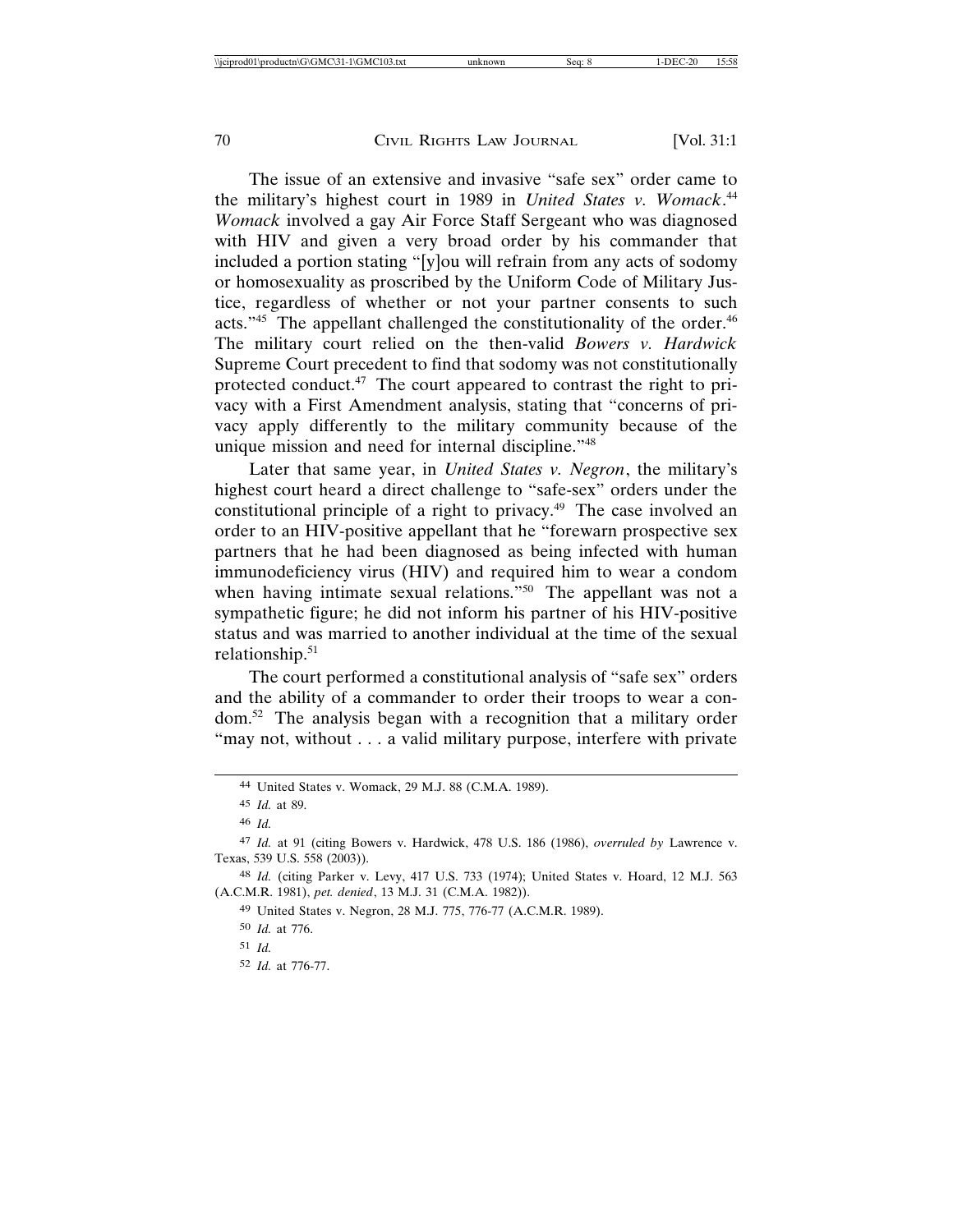rights or personal affairs."53 The court found a valid military purpose in the order—keeping a unit healthy and free from disrepute.<sup>54</sup> Recognizing that a valid military purpose cannot necessarily override a constitutional right, the court moved on to examine the limits of a right to privacy.55 The court stated its understanding of Supreme Court precedent at that time, finding that the *Griswold* case only protected sexual intimacy in the context of the marital relationship.56 The court also cited the then-valid Supreme Court precedent that homosexual sodomy is not a protected activity.<sup>57</sup> As a result, it was determined that the appellant's claim to a "constitutionally protected privacy 'right to freely, and without limitation, engage in consensual, private, intimate . . . relations' [was] without merit."58 The court went on to comment that:

[t]o the extent that Sergeant Womack or Specialist Negron may have had some expectation of privacy in their sexual activities, that expectation must be subordinated to the constitutionally recognized and compelling principle that "in every well-ordered society charged with the duty of conserving the safety of its members the rights of the individual . . . may . . . be subjected to such restraint . . . as the safety of the public may demand."<sup>59</sup>

Of note, this justification cited precedent allowing a state to forcibly vaccinate a citizen, not the unique nature of military society.<sup>60</sup>

Both the *Negron* and *Womack* cases served as foundations for military commanders to issue "safe sex" orders. The cases commendably laid out the case for a military interest in commanders issuing "safe sex" orders. However, both *Womack* and *Negron* came after the *Eisenstadt* decision, yet avoided addressing its precedent. *Eisenstadt* established that the privacy right found by the Supreme Court in

<sup>53</sup> Id. at 776 (citing MANUAL FOR COURTS-MARTIAL, UNITED STATES pt. IV,  $\P$  $14c(2)(a)(iii)-(iv) (1984)).$ 

<sup>54</sup> *Id.* at 777 (citing United States v. Womack, 27 M.J. 630, 633 (A.F.C.M.R. 1988), *aff'd*, 29 M.J. 88 (C.M.A. 1989)).

<sup>55</sup> *See Negron*, 28 M.J. at 777.

<sup>56</sup> *Id.* at 777 (citing Griswold v. Connecticut, 381 U.S. 479, 485-86 (1965)).

<sup>57</sup> *Id.* (citing *Womack*, 27 M.J. at 632-34).

<sup>58</sup> *Id.*

<sup>59</sup> *Id.* at 778 (quoting Jacobson v. Massachusetts, 197 U.S. 11, 29 (1905)).

<sup>60</sup> *Jacobson*, 197 U.S. at 39.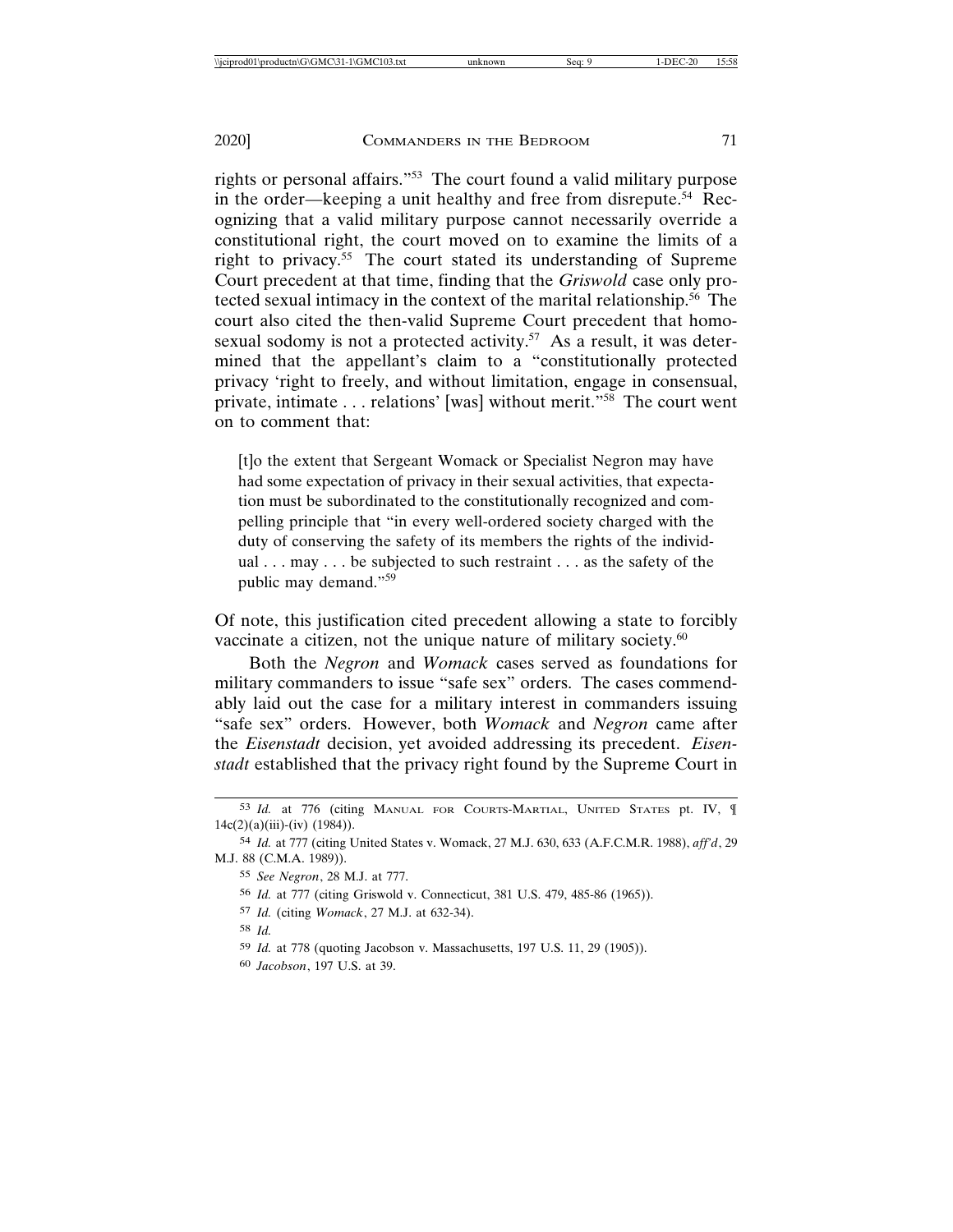substantive due process is an individually held right.<sup>61</sup> The *Womack* case did not address the decision and the *Negron* case stated a misunderstanding of *Griswold's* holding that ignored more recent precedent.62 Both cases established a broad right of military commanders to issue "safe sex" orders that intrude deeply into service members' personal lives. The outer limits of these orders were not clear, but the military courts attempted to supply more guidance in the coming years.

In 1990, the military's highest court faced the issue of whether a "safe sex" order could validly extend to sexual contact with civilians.<sup>63</sup> In a very brief opinion, the court concluded that "when a service member is capable of exposing another person to an infectious disease, the military has a legitimate interest in limiting his contact with others, including civilians, and otherwise preventing the spread of that condition."64 In 1996, the military's highest court faced the issue of whether a commander could order a military defendant to wear condoms during sexual intercourse with his wife.<sup>65</sup> Unfortunately, any analysis of an emerging right to privacy in the context of military service was not directly addressed due to the events at trial.<sup>66</sup> The appellant in this case engaged in unprotected sexual intercourse with his wife after his commander issued an order that, because of his HIVpositive status, he could not engage in unprotected consensual sexual intercourse with any person.<sup>67</sup> The trial court judge expressed concern whether "a commander can give an order to an accused to wear condoms with his wife . . ." as it may infringe on a constitutionally protected area.<sup>68</sup> At trial, the defense unwisely stipulated that the order

63 United States v. Dumford, 30 M.J. 137, 137-38 (C.M.A. 1990).

64 *Id.* at 138 (citing United States v. Johnson, 30 M.J. 53 (C.M.A. 1990), *abrogated by* United States v. Gutierrez, 74 M.J. 61 (C.A.A.F. 2015)).

<sup>61</sup> *See* Eisenstadt v. Baird, 405 U.S. 438, 453 (1972).

<sup>62</sup> *Negron*, 28 M.J. at 777 (stating "[a]mong these is a penumbral privacy right protecting some aspects of sexual intimacy in the context of the marital relationship." (citing Griswold v. Connecticut, 381 U.S. 479, 485-86 (1965)). *But see Eisenstadt*, 405 U.S. at 453 ("It is true that in Griswold the right of privacy in question inhered in the marital relationship. Yet the marital couple is not an independent entity with a mind and heart of its own, but an association of two individuals each with a separate intellectual and emotional makeup. If the right of privacy means anything, it is the right of the individual, married or single, to be free from unwarranted governmental intrusion . . . .").

<sup>65</sup> United States v. Pritchard, 45 M.J. 126, 127-28 (C.A.A.F. 1996).

<sup>66</sup> *See id.* at 131.

<sup>67</sup> *Id.* at 128.

<sup>68</sup> *Id.* at 131 (internal quotations omitted).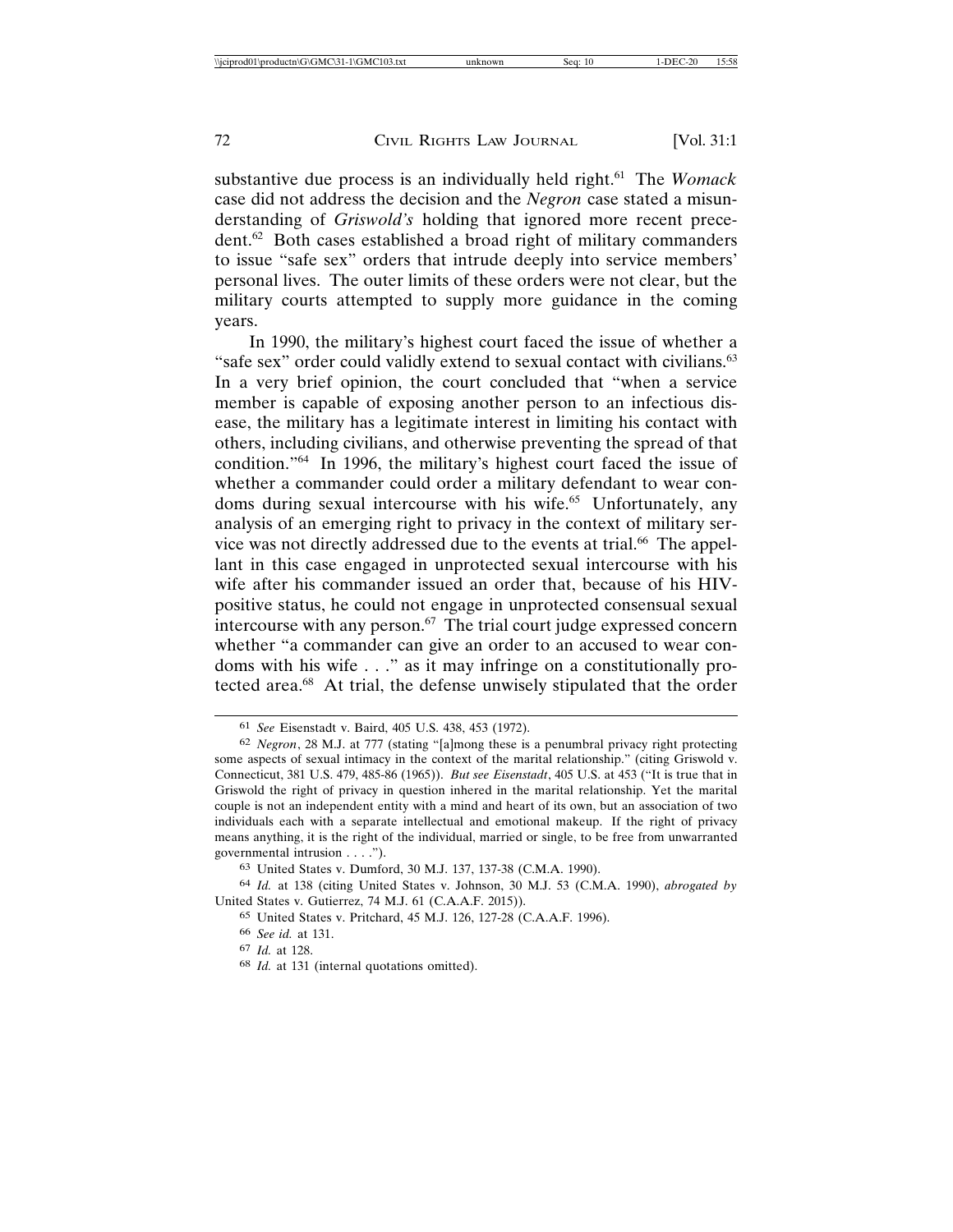was lawful because of the potential adverse medical harm to the appellant's wife.<sup>69</sup> Because the parties entered into such an agreement, the court concluded the constitutional implications of the order "need not be addressed . . . ."70"

Recent case law on "safe sex" orders has tapered off. This may be attributed to the end of the HIV crisis in the United States. It may also be a result of case law repeatedly settling in favor of the government. Regardless, the law overwhelmingly supports the ability of a commander to issue orders regarding the most intimate parts of service members' lives where some nexus can be shown to military necessity or good order and discipline.<sup>71</sup>

## B. *Commander's Permission to Marry*

The military has a long tradition of restricting the ability of service members to marry.72 Judge Advocate Generals historically have struggled with the legal legitimacy of such orders.<sup>73</sup> As American views and laws on marriage have evolved, they had to be rectified with military realities. In the modern-day, as the Supreme Court continues to grow the right to marry, the military struggles with the legal limitations of commanders' ability to restrain marriage. For service members stationed at overseas locations, it is common that commanders issue an order that certain requirements be met prior to marrying a foreign national.

Around the world today, commanders have many orders in place restricting their subordinates' ability to marry foreign nationals. Ser-

<sup>69</sup> *See id.*

<sup>70</sup> *Id.*

<sup>71</sup> Major Derek J. Brostek, *Prosecuting an HIV-Related Crime in a Military Court-Martial: A Primer*, 2009-SEP ARMY L. 29, 29-36 (2009).

<sup>72</sup> *See* Captain Ross W. Branstetter, *Military Constraints Upon Marriages of Service Members Overseas, or, if the Army Had Wanted You to Have a Wife . . ., 102 MIL. L. REV. 5, 6 ("As* early as the post-Civil War era, the Judge Advocate General of the Army was asked if it was permissible for commanders to prevent their soldiers from marrying. This question came at a time when . . . in the United States, only unmarried men could enlist.").

<sup>73</sup> *See id.* at 6 n.4 ("[A] military commander could have no authority to prohibit soldiers, while in his command, from marrying . . . ." (quoting Command VA2s, Op. JAG, Army, (1912))). *See id.* at 8 n.11 (quoting the Judge Advocate General of the Army "[I]f in the opinion of the Secretary of War the military efficiency of foreign commands requires the prohibition of marriages by members of those commands . . . [it] would be subject to no legal objection. To the extent that prior opinions of this office express a contrary view, they are hereby overruled." (citing Richard B. Johns, *The Right to Marry: Infringement by the Armed Forces*, 10 FAM. L.Q. 357, 361 (1977))).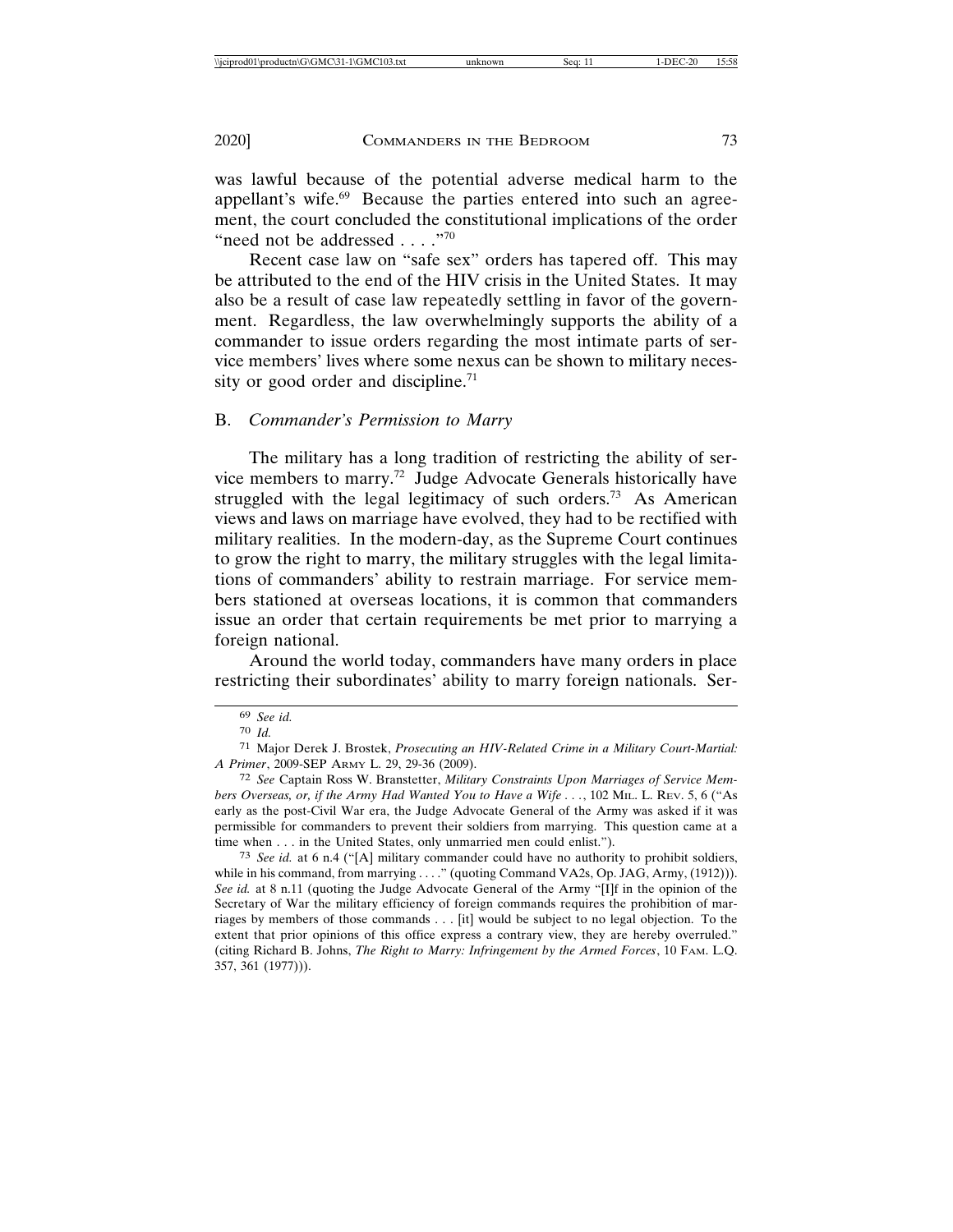vice members stationed in Japan must attend a two-day class covering finances, inter-cultural communication, and Japanese marriage law, complete a medical check, legal brief, and talk to their commander about the implications of marrying a foreign national.<sup>74</sup> Ultimately, service members must submit a marriage package to route through their chain of command for approval.75 Service members stationed in South Korea are subject to a similar order.<sup>76</sup> The requirements are similar to that in Japan, except the order also requires that the service member "receives pre-marriage advice and counsel from a military chaplain. Military chaplains are specially trained in marital counseling and cross cultural sensitivity. This advice and counsel shall not be religious in nature, unless requested by the service member."77

These processes for marriage are admittedly "lengthy and intrusive."78 The stated rationale for such policies is that the military wishes to avoid marriages not accomplished legally under host nation law and to aid potential foreign national spouses with gaining a U.S. Visa.79 The orders also admit a more paternalistic intent, seeking to ensure that "chain of command leadership is supportive and oversees the international marriage process  $\dots$  . . . . . . The military recognizes that service members enjoy the same right to marry as their civilian counterparts.81 However, the military articulates a commander's intent that:

[C]ompelling military interests require that Service members, and the chain of command, follow the procedures set forth in this [marriage] regulation prior to a marriage involving a non-U.S. citizen (a non-U.S. citizen is referred to as an "alien" by the Immigration and Naturalization Service). There must be a positive engagement of the chain of command, counseling professionals, and medical authorities to ensure

<sup>74</sup> Cindy Fisher, *Navy, Marines Require Counseling–and Command's Permission to Marry*, STARS & STRIPES (Jan. 14, 2017), https://www.stripes.com/news/navy-marines-require-counseling-and-command-s-permission-to-marry-1.59076.

<sup>75</sup> *Id.*

<sup>76</sup> U.S. FORCES KOR., REG. 600-240, INTERNATIONAL MARRIAGES OF USFK PERSONNEL (28 Feb. 2013) [hereinafter USFK REG. 600-240].

<sup>77</sup> *Id*. at para. 1-5(d)(4); *see also* U.S. DEP'T OF NAVY, INSTR. 1752.1S, MARRIAGES WITHIN THE U.S. NAVAL FORCES JAPAN AREA, para. 6 (6 Apr. 2016) [hereinafter INSTR. 1752.1S].

<sup>78</sup> Branstetter, *supra* note 72, at 6. **R**

<sup>79</sup> USFK REG. 600-240, *supra* note 76, at para. 1-1. **R**

<sup>80</sup> *Id.* at para. 1.1(e).

<sup>81</sup> *Id.* at para. 1.4(a); INSTR. 1752.1S, *supra* note 77, at para. 5(a). **R**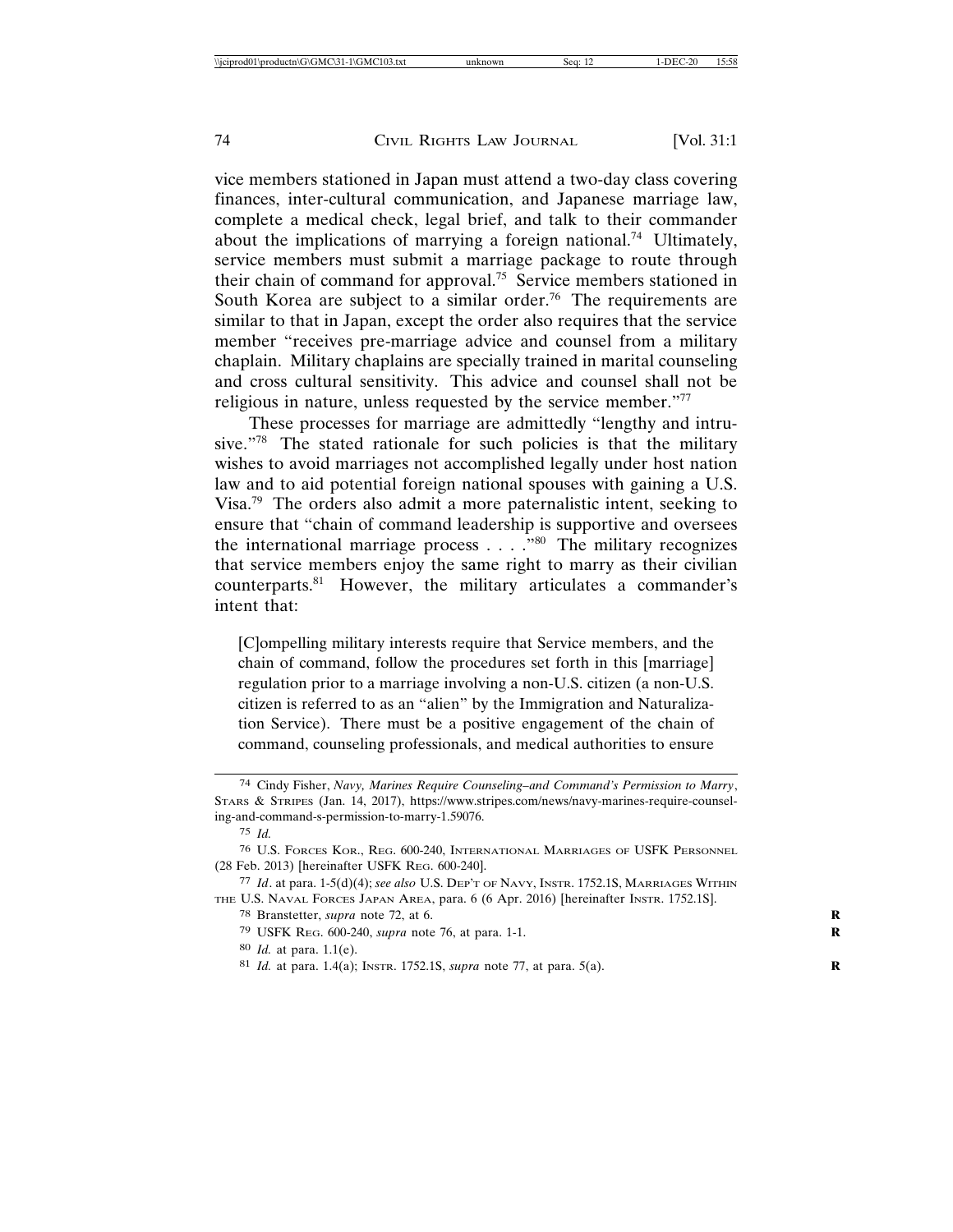a deliberate, informal, and legally sufficient international marriage decision  $\ldots$ .  $82$ 

In *United States v. Nation*, the military's highest court struggled with the permissible extent of a commander's restriction on the right to marry.83 In that case, the accused was stationed in the Philippines and prosecuted for violating the commander's order that service members go through a six-month waiting period and then receive written permission from their commander to get married.84 The rationale behind the regulation was the desire for a "cooling period" before a service member wed.<sup>85</sup> The court noted general regulations that do not offend the Constitution and have a valid military purpose are presumed lawful.<sup>86</sup> Yet the court struck down this order, finding that the length requirement was arbitrary and unreasonable. $87$  Although the court did not articulate a scrutiny level for application, it did discuss how the order could be better tailored to the government interest.<sup>88</sup> This language suggests that something greater than minimum scrutiny was applied by the court.

*United States v. Wheeler* involved the same order from the *Nation* case that was updated following the court's prior finding of its unlawfulness.<sup>89</sup> The order now required the prospective spouses to meet with a chaplain to "advise and counsel both parties on the sanctity of marriage, the seriousness of the marriage contract, and, if applicable, the potential difficulties in inter-racial marriages," to present a medical certificate showing both to be "free from mental illness, infectious venereal disease, active tuberculosis or major communicable disease," and provide written consent from guardians if a party is under twentyone years old.90 The court found this order to be acceptable, stating:

What may be relatively unimportant in an American environment can be tremendously significant in a foreign background. For example, marriage in the United States to a person having active tuberculosis

88 *Id.*

<sup>82</sup> USFK REG. 600-240, *supra* note 76, at para. 1-4(a). **R**

<sup>83</sup> *See* United States v. Nation, 9 C.M.A. 724, 726 (1958).

<sup>84</sup> *Id.*

<sup>85</sup> *Id.* at 727.

<sup>86</sup> *Id.* at 726.

<sup>87</sup> *Id.* at 727.

<sup>89</sup> United States v. Wheeler, 12 C.M.A. 387, 388 (1961).

<sup>90</sup> *Id.*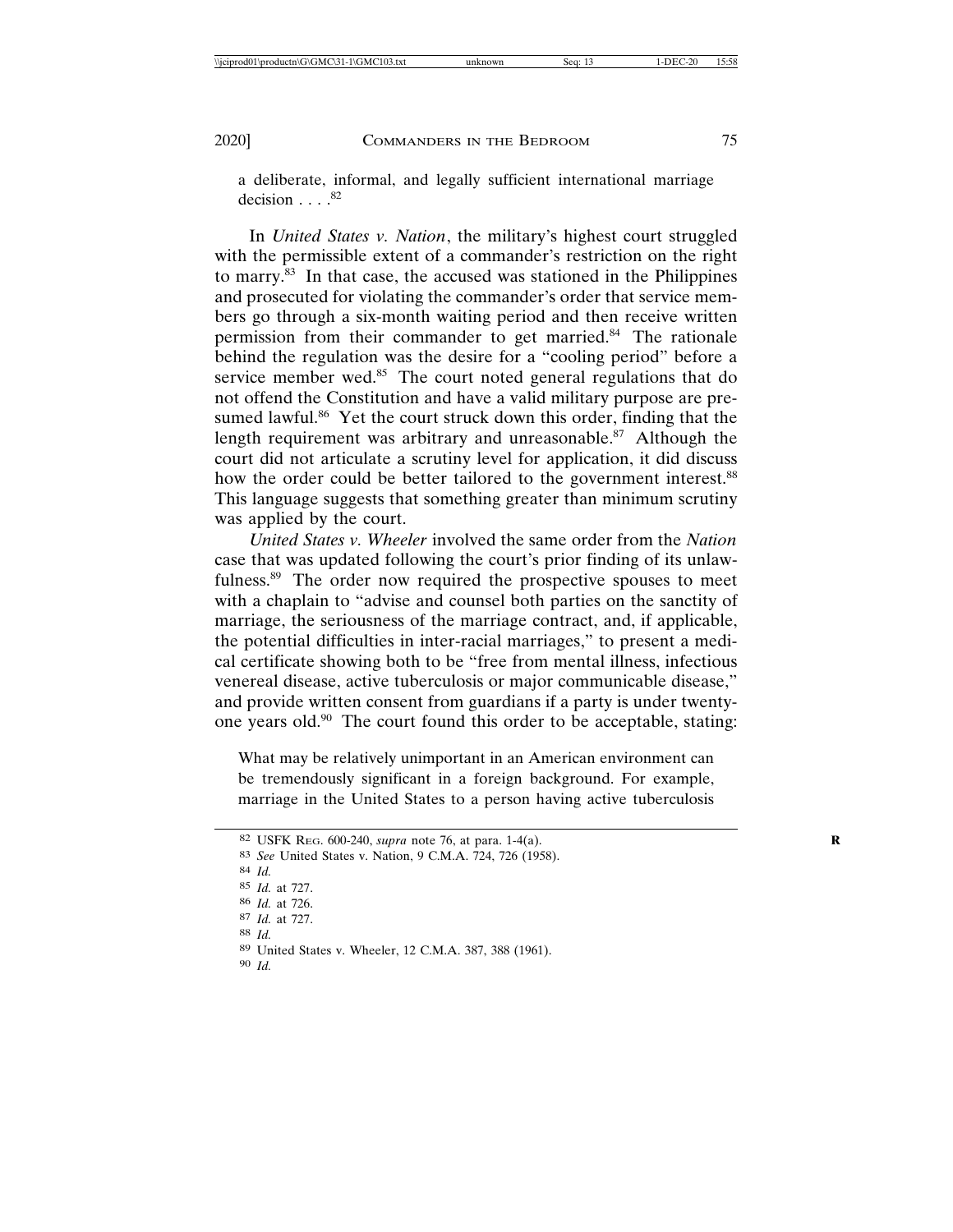may not be cause for too great concern because of the availability of medical facilities for treatment, cure, and control of the spread of the disease; but in a foreign community where the medical services may be few, and demands upon the service very heavy, it may be necessary to prohibit military personnel from marrying a civilian suffering from such condition in order to safeguard the health and morale of other military personnel. Other examples of real dangers that might flow from the unrestricted marriage of personnel in foreign countries are readily at hand. We need only say that, in our opinion, a military commander may, at least in foreign areas, impose reasonable restrictions on the right of military personnel of his command to marry.<sup>91</sup>

In a strongly written dissent, Judge Ferguson argued that the order had no reasonable relationship to military duty.92 The *Wheeler* decision predated *Loving v. Virginia*, meaning both the majority and the dissent did not have the opportunity to address that jurisprudence.<sup>93</sup>

In a separate case following the *Loving v. Virginia* decision, the Navy Court of Military Review was urged by an appellant to "reexamine the law in this area, arguing that the passage of several years, and the consequent shift of social and military necessity, as well as changes in the regulation, justify a new inquiry."94 In a brief written decision, the Navy court declined to reconsider the *Wheeler* decision in light of the recent Supreme Court case law, finding that the order was "a lawful and reasonable exercise of command authority to safeguard and protect the morale, discipline, and usefulness of service personnel in the Philippines."<sup>95</sup> This state of the law remains today. It is commonplace for service members overseas to face significant roadblocks to marriage.

<sup>91</sup> *Id.* at 388-89 (quoting U.S. DEP'T OF NAVY, INSTR. 5800.1E, para. 5 (5 Nov. 1958)).

<sup>92</sup> *Id.* at 391 (Ferguson, J., dissenting) (stating a compelling historical analysis "Colonel Winthrop notes in his work that an order forbidding a soldier to contract marriage is unlawful" (citing WILLIAM WINTHROP, MILITARY LAW AND PRECEDENTS 575 (2d ed. 1920))).

<sup>93</sup> The *Wheeler* case was decided in 1961, the Supreme Court decision of *Loving v. Virginia* did not come until 1967. *See* Loving v. Virginia, 388 U.S. 1 (1967).

<sup>94</sup> United States v. Parker, 5 M.J. 922, 922 (N.C.M.R. 1983), *pet. denied*, 6 M.J. 144 (C.M.A. 1978).

<sup>95</sup> *Id.*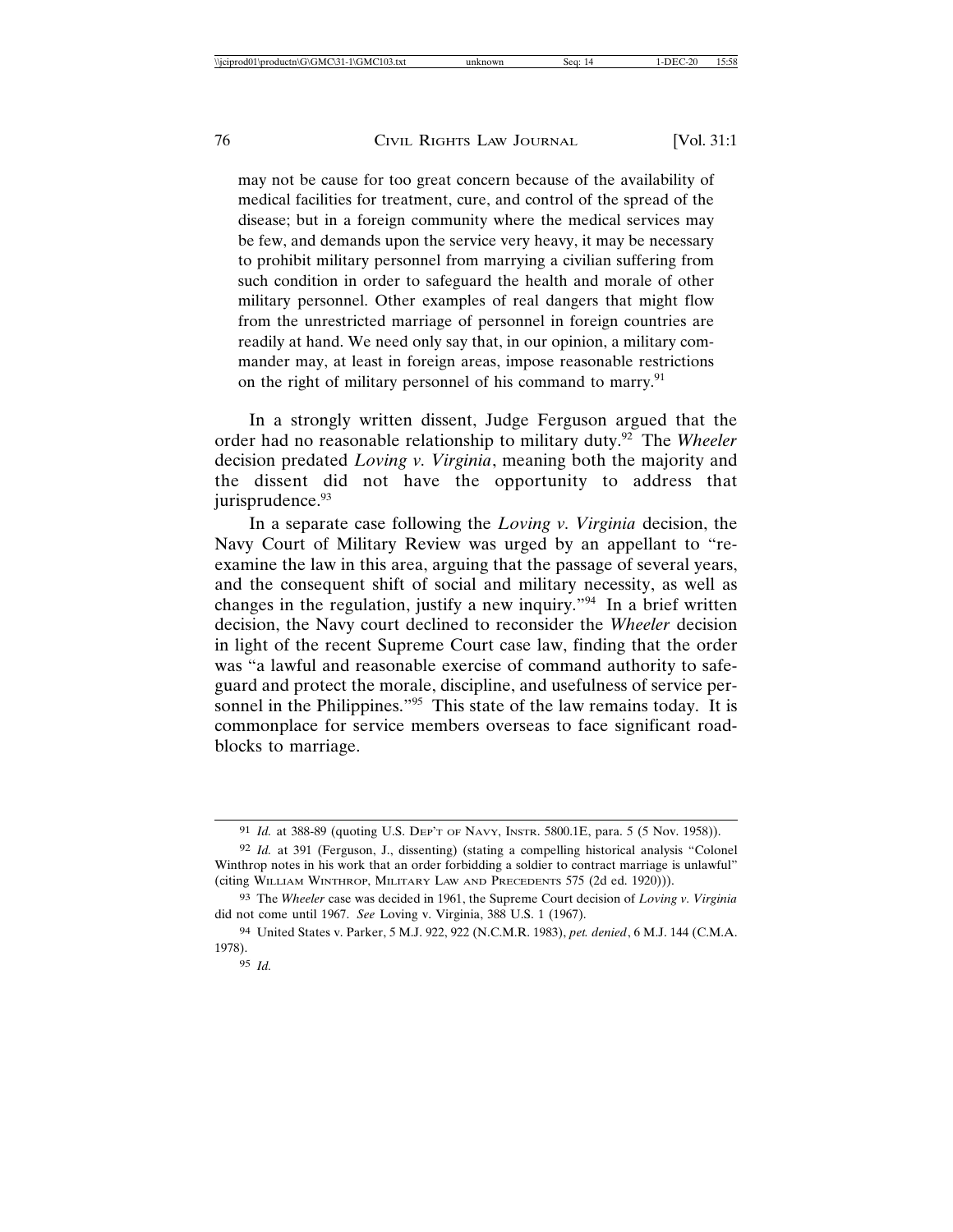#### C. *Sodomy Prohibitions*

Sodomy was prohibited by militaries around the world "since time immemorial."96 The landmark early American military treatise does not mention sodomy as a punishable offense under the 1874 Articles of War.<sup>97</sup> However, this is likely because the "apparent practice [was] to discharge summarily soldiers 'guilty of bestial offenses' without trial and without honor."<sup>98</sup> In 1912, sodomy, without being named, was made illegal under "offenses against nature."99 The 1916 Articles of War effectively outlawed sodomy and allowed for the discharge and court-martial of any offender.<sup>100</sup> In the 1920 Articles of War, followed by the Uniform Code of Military Justice (UCMJ) in Article 125, the military formally codified consensual sodomy as illegal.<sup>101</sup>

Even in modern times, prior to the *Lawrence* decision, the military continued to prosecute many acts of consensual sodomy and generally did not recognize a right to privacy for sexual intimacy.102 The landmark *Lawrence* decision posed a threat to the survival of Article 125. Not only did *Lawrence* articulate a right to privacy surrounding intimate sexual contact such as sodomy, but it also gave an outright rejection for moral disapproval as a sufficient basis for disallowing sexual conduct.<sup>103</sup> The adoption of Article 125 by Congress was only justified as codifying the historical common law offense of sodomy.<sup>104</sup> The common law purpose for anti-sodomy laws is understood as being primarily moralistic as sodomy was considered unnatural or deviant

100 *See* Jerald A. Sharum, Comment, *Controlling Conduct: The Emerging Protection of Sodomy in the Military*, 69 ALB. L. REV. 1195, 1204 (2006).

101 *Id.* at 1204-05.

102 *Hall*, 34 M.J. at 695 (A.C.M.R. 1991); United States v. Johnson, 30 M.J. 53, 58 (C.M.A. 1990), *abrogated by* United States v. Gutierrez, 74 M.J. 61 (C.A.A.F. 2015); United States v. Jones, 14 M.J. 1008, 1011 (A.C.M.R. 1982).

103 Lawrence v. Texas, 539 U.S. 558, 582 (2003).

<sup>96</sup> United States v. Henderson, 34 M.J. 174, 176 (C.M.A. 1992).

<sup>97</sup> United States v. Hall, 34 M.J. 695, 698 (A.C.M.R. 1991), *decision set aside by*, 36 M.J. 80 (C.M.A. 1992) (citing WINTHROP*, supra* note 92, at 710-33). **R**

<sup>98</sup> *Id.* Sodomy allegations may also have been addressed in fraternization cases. *Id.* at 698 n.5 (citing Major Kevin W. Carter, *Fraternization*, 113 MIL. L. REV. 61, 76 n.92 (1986)).

<sup>99</sup> *Id.* at 698.

<sup>104</sup> Sharum, *supra* note 100, at 1203 (citing Eugene E. Baime, *Private Consensual Sodomy* **R** *Should be Constitutionally Protected in the Military by the Right to Privacy*, 171 MIL. L. REV. 91, 96 (2002)).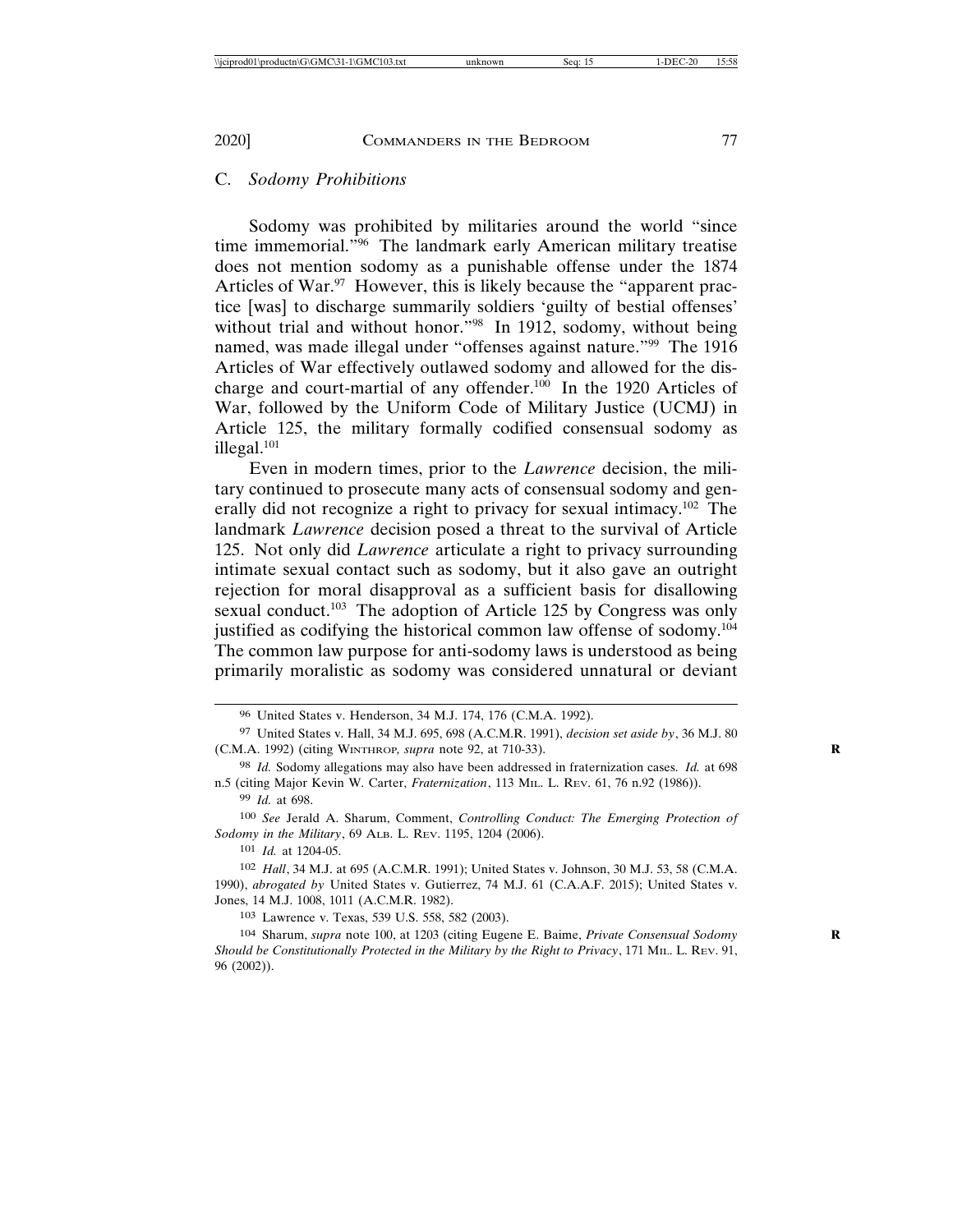behavior.105 As the jurisprudential dust settled from the *Lawrence* decision, it was unclear how the military would be impacted.

In 2004, the military's highest court addressed the issue in the *United States v. Marcum* decision.106 The *Marcum* case involved an active duty Air Force Technical Sergeant (TSgt) who often socialized with airmen under his command at his off-base apartment.<sup>107</sup> The victim in the case, Senior Airman (SrA) Harrison, alleged that he fell asleep on the couch of TSgt Marcum following a party and awoke to TSgt Marcum performing forcible sodomy on him.108 At trial, the panel of officers found TSgt Marcum "'not guilty of forcible sodomy' but guilty of non-forcible sodomy."109 Following his conviction, TSgt Marcum appealed the case through the military appellate system until reaching the military's highest appellate court.<sup>110</sup>

The *Marcum* court recognized that the *Lawrence* decision was within the Supreme Court's "liberty line of cases resting on the Griswold foundation . . . [and] requires [a] searching constitutional inquiry" even in the military context. $111$  However, the court also recognized that "constitutional rights may apply differently to members of the armed forces than they do to civilians."112 The *Marcum* court stated that the appropriate standard of review was unclear, noting courts applied both rational basis review and strict scrutiny in the wake of the decision.<sup>113</sup> The court ultimately rejected both standards, as it held both were inappropriate for the military setting.114 Instead, the court viewed *Lawrence* as "applying a balancing of state and individual interests that cannot be characterized as strict scrutiny or rational basis."115 Thus rejecting the application of any form of scrutiny, the court was free to create its own legal test.

111 *Id.* at 204-05.

<sup>105</sup> *Id.* at 1205 (citing *Jones*, 14 M.J. at 1010; Baime, *supra* note 104, at 96). **R**

<sup>106</sup> United States v. Marcum, 60 M.J. 198 (C.A.A.F. 2004).

<sup>107</sup> *Id.* at 200.

<sup>108</sup> *Id.*

<sup>109</sup> *Id.* at 201.

<sup>110</sup> *Id.*

<sup>112</sup> *Marcum*, 60 M.J. at 205 (citing Parker v. Levy, 417 U.S. 733, 743 (1974)).

<sup>113</sup> *Id.* at 204 (citing Standhardt v. Superior Ct. of Ariz., 77 P.3d 451, 457 (Ariz. Ct. App. 2003); Fields v. Palmdale Sch. Dist., 271 F. Supp. 2d 1217, 1221 n.7 (C.D. Cal. 2003)).

<sup>114</sup> *Id.* at 206.

<sup>115</sup> Cook v. Gates, 528 F.3d 42, 51 (1st Cir. 2008) (citing *Marcum* generally).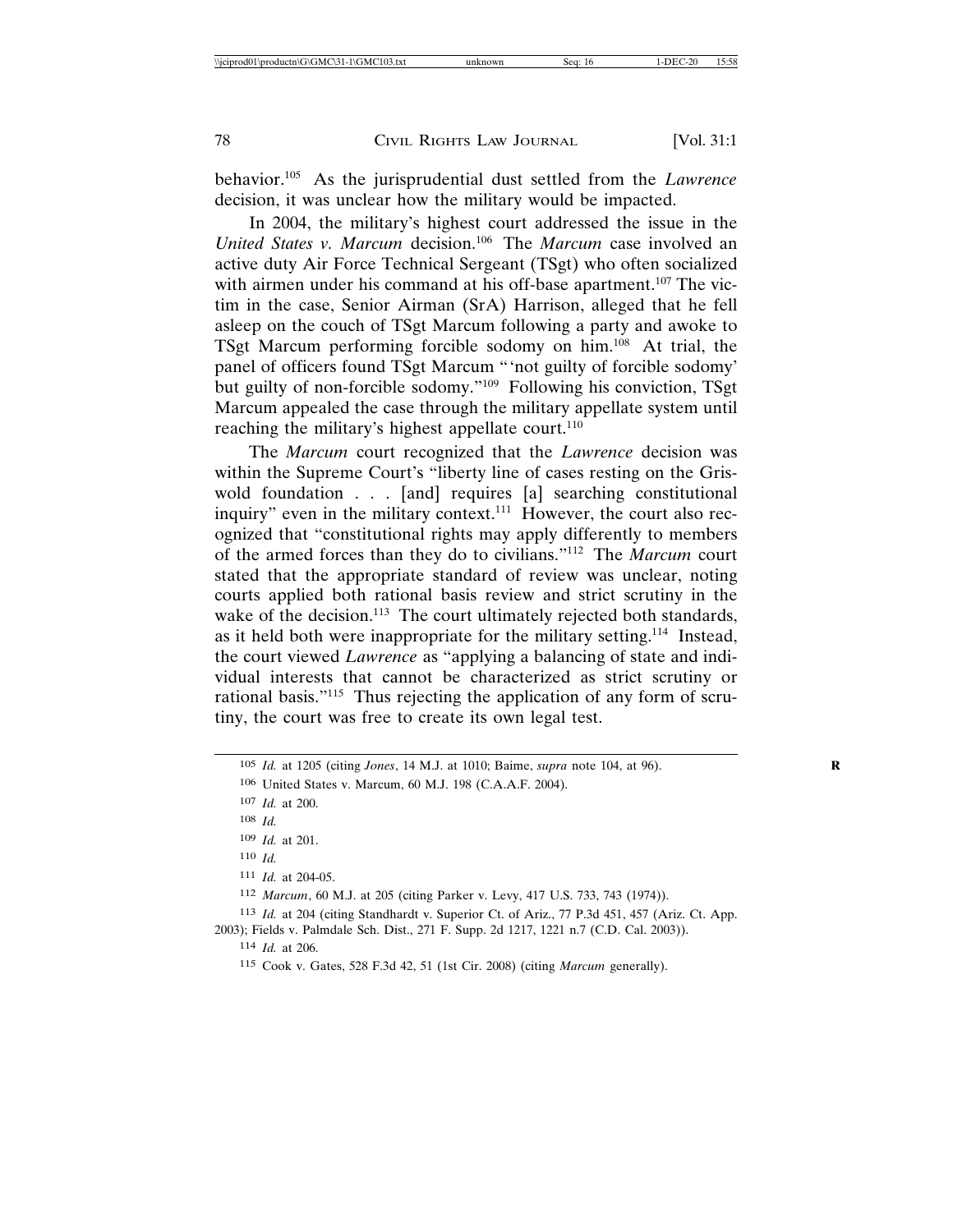After summarily rejecting a facial challenge to the validity of the entire article,<sup>116</sup> the court went on to formulate a three-pronged test that balanced "national security and constitutional rights  $\ldots$  ."<sup>117</sup> The first prong of the test asks "whether Appellant's conduct was of a nature to bring it within the *Lawrence* liberty interest."118 This filters out any misconduct that the *Lawrence* court did not contemplate as a constitutional right; such as non-consensual sodomy.<sup>119</sup> Second, the court asked whether the conduct involved any "behavior or factors that were identified by the Supreme Court as not involved in *Lawrence*."120 In *Lawrence*, the court explicitly stated there were instances where the public interest outweighed any private liberty interest such as sexual conduct with a minor, public sexual conduct, prostitution, or situations where consent may not easily be refused.121 Third, the court should analyze whether additional factors exist that are relevant to the military environment that affect "the nature and reach" of *Lawrence*. 122

Applying the three prongs to the case at hand, the court found that TSgt Marcum's conduct was not protected by the *Lawrence* decision.<sup>123</sup> The court was satisfied that the private and consensual conduct of the appellant met the first prong of its newly-minted test.<sup>124</sup> On the second prong, the court noted that the Appellant was "the supervising noncommissioned officer . . . in a position of responsibility and command . . . [who] supervised and rated [his sexual partner]."125 This led the court to conclude that the Appellant's sexual activity "fell outside the liberty interest" *Lawrence* articulated, as the conduct involved an individual who could easily be coerced.126 The court did not examine the third prong.127

The *Marcum* decision marked a move by the military's highest court to insulate the service from the potential full impact of *Law-*

116 *Marcum*, 60 M.J. at 206. 117 *Id.* 118 *Id.* at 207. 119 *Id.* 120 *Id.* 121 *Id.* 122 *Marcum*, 60 M.J. at 207. 123 *Id.* at 208. 124 *Id.* at 207. 125 *Id.* at 208. 126 *Id.* 127 *Id.*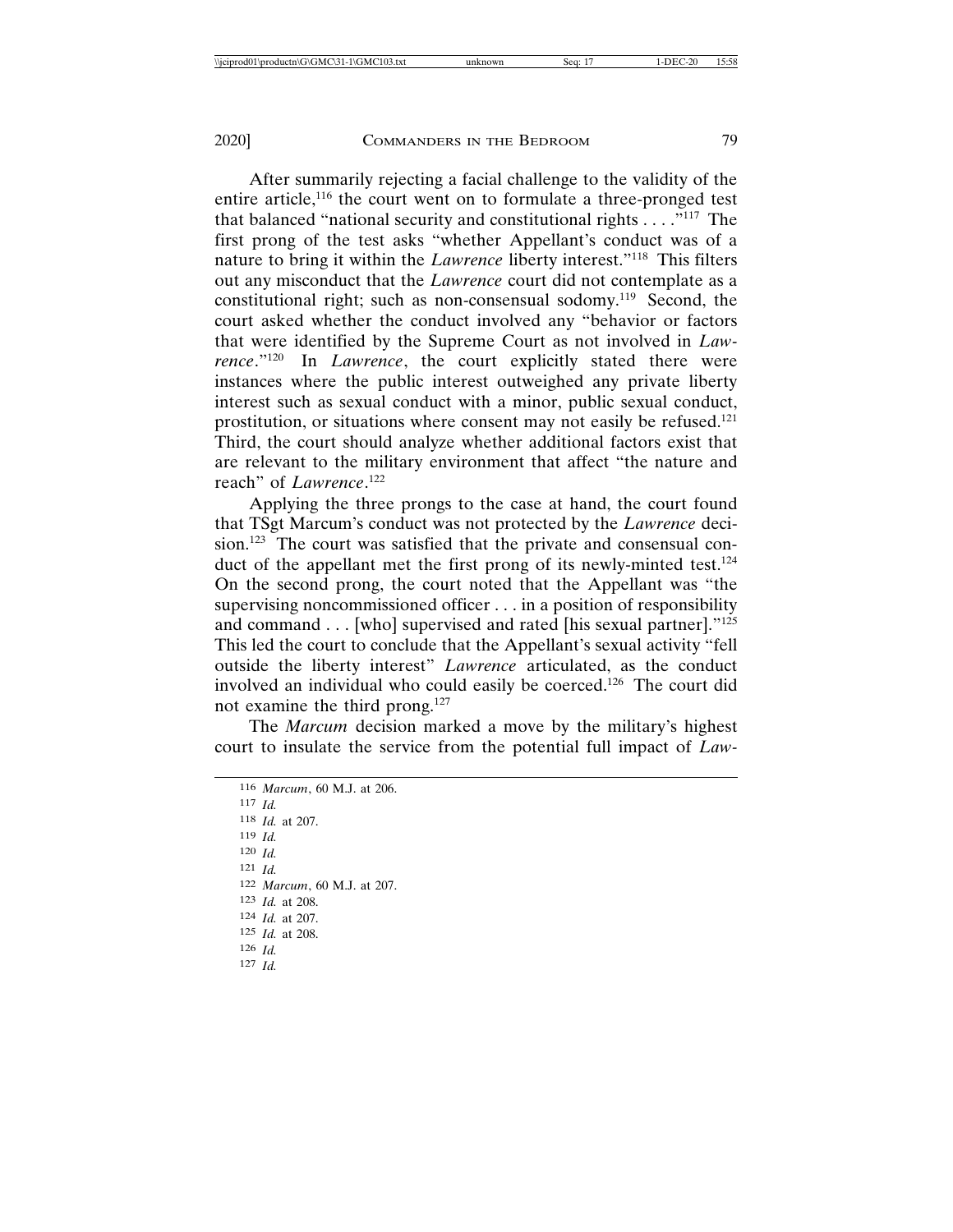*rence*. The test postulated by the court recognized the precedence of *Lawrence*, yet effectively created a military opt-out in the form of the third prong: whether military factors limit the reach of *Lawrence*. It remained to be seen whether the conduct at issue in *Marcum* would be protected under *Lawrence* outside of a coercive relationship, or if unique military factors may shield the military from *Lawrence* challenges.128

Following *Marcum*, lower military courts attempted to apply the *Marcum* test to *Lawrence* challenges in the military. Utilizing the three-prong test, military courts "recognize[d] a right to engage in consensual adult sodomy" between heterosexuals where no aggravating factors existed.129 While heterosexual sodomy was constitutionally protected, same-sex sodomy was not.<sup>130</sup> The military maintained a then-existing ban on gays and lesbians openly serving in the military under the theory that it impacted "good order and discipline."131 This ban provided an argument that Article 125 could be utilized to prosecute same-sex private consensual sodomy.132 Under such a theory, if gay or lesbian conduct was a threat to good order and discipline, Article 125 could escape *Lawrence* challenges under the third prong of the *Marcum* test: "additional factors relevant solely in the military environment."133 Thus, prior to the repeal of "Don't Ask Don't Tell," it appeared that Article 125 could remain in effect for use against service members who engaged in same-sex sodomy, as such a policy is a government interest supported by congressional findings.134

In 2010, following the repeal of "Don't Ask Don't Tell," any justification for prosecution of non-aggravated same-sex sodomy under Article 125 appeared to be gone. As a result, non-aggravated sodomy existed in a strange legal twilight zone, legally on the books in Article 125 but unenforceable, as the government no longer claimed a govern-

<sup>128</sup> *Marcum*, 60 M.J. at 208.

<sup>129</sup> DAVID F. BURRELLI & CHARLES DALE, CONG. RESEARCH SERV. REPORT FOR CONG., HOMOSEXUALS AND U.S. MILITARY POLICY: CURRENT ISSUES 20 (2005). "Aggravating factors" is a term utilized in this article to denote sexual acts that are non-consensual or run afoul of some criminal sanction. *See id.* at 7 (citing U.S. DEP'T OF DEF., REVIEW OF THE EFFECTIVENESS OF THE APPLICATION AND ENFORCEMENT OF THE DEPARTMENT'S POLICY ON HOMOSEXUAL CONDUCT IN THE MILITARY 3 (Apr. 1998)).

<sup>130</sup> *Marcum*, 60 M.J. at 206.

<sup>131</sup> *Id.* (citing 10 U.S.C. § 654(a)(15) (repealed 2010)).

<sup>132</sup> *Id.*

<sup>133</sup> *Id.* at 205-07. *But see* Sharum, *supra* note 100, at 1215-16.

<sup>134</sup> *See* 10 U.S.C. § 654(a) (repealed 2010).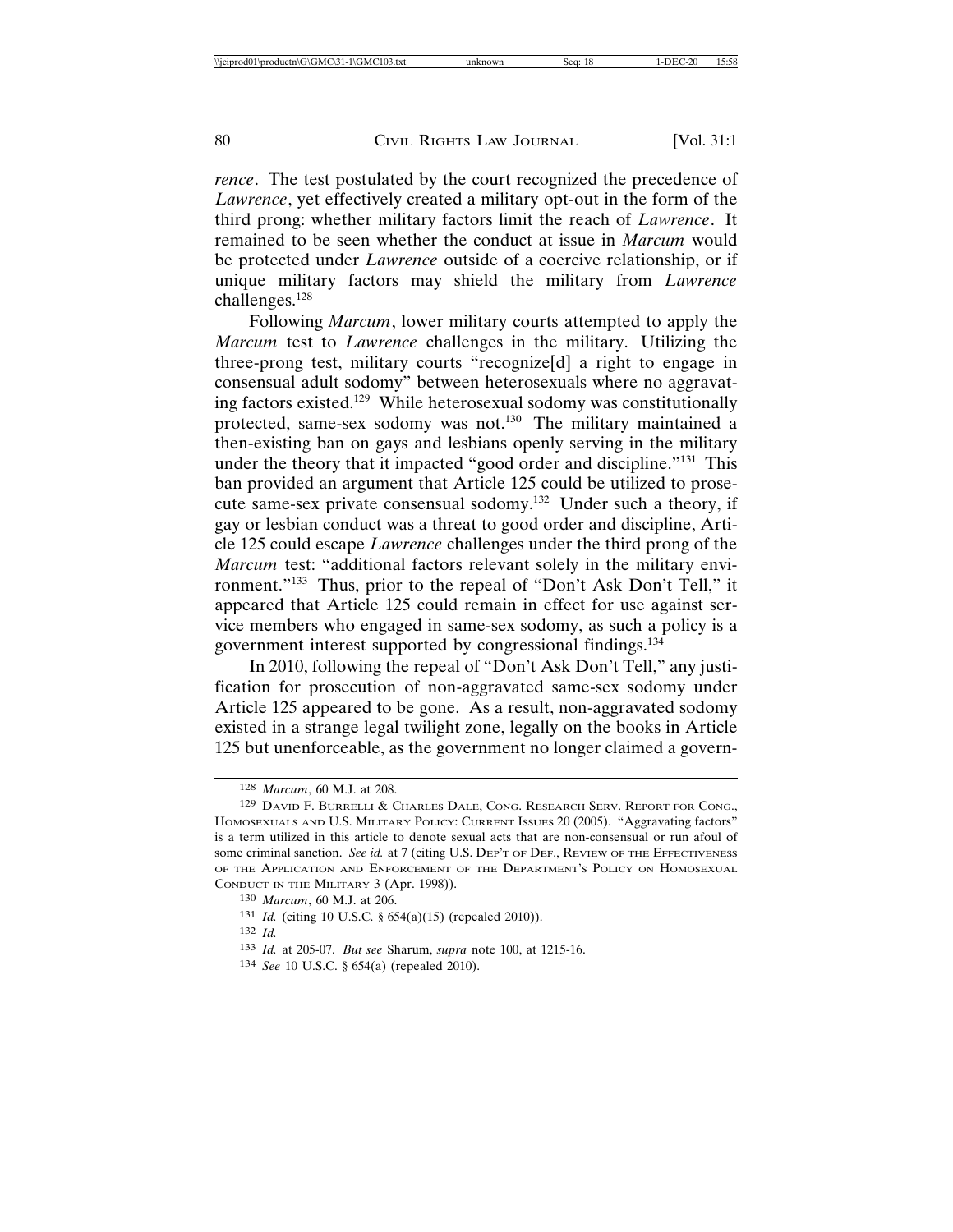ment interest in prosecution.<sup>135</sup> In 2014, the National Defense Authorization Act formally repealed the offense of consensual sodomy from Article 125.136

*Marcum* is now largely irrelevant law. However, it provides valuable insight into the military court's reluctance to recognize military substantive due process rights over concerns with good order and discipline. Military courts possess the ultimate trump card: where the military environment clashes with substantive due process rights, military courts will side with the need for good order and discipline.

## D. *Adulterous Sexual Intimacy*

Adultery is a criminal offense under the UCMJ.<sup>137</sup> While a limited number of states have statutes on the books criminalizing adultery, such laws are rarely, if ever, enforced.138 Contrast this to the military criminal justice system wherein adultery is a frequently charged criminal offense, albeit almost always accompanied by other misconduct.139 The military crime of adultery requires what is styled a "terminal element," meaning that in addition to the crime itself, the prosecution must prove the misconduct impacted good order and discipline or was of a nature to bring discredit upon the Armed Forces.140 This additional element recognizes that the unique nature of military life requires specialized criminal rules.

Unlike other sexual crimes addressed by the UCMJ, military adultery prosecutions were not commonplace throughout the rich history of military justice. $141$  To the contrary, in modern times, as civilian

<sup>135</sup> Adam Serwer, *Why the Military Still Bans Sodomy*, MSNBC (Sept. 13, 2013), http:// www.msnbc.com/msnbc/why-the-military-still-bans-sodomy.

<sup>136</sup> David Vergun, *Legislation Changing UCMJ, Especially for Sex Crimes*, U.S. ARMY (Jan. 8, 2014), https://www.army.mil/article/117919/legislation\_changing\_ucmj\_especially\_ for\_sex\_crimes.

<sup>137</sup> UCMJ art. 134 (2019).

<sup>138</sup> LAWRENCE M. FRIEDMAN, CRIME AND PUNISHMENT IN AMERICAN HISTORY 345-46 (1993).

<sup>139</sup> Katherine Annuschat, *An Affair to Remember: The State of the Crime of Adultery in the Military*, 47 SAN DIEGO L. REV. 1161, 1164-65 (2010).

<sup>140</sup> *See* UCMJ art. 134 (2019); *see also* United States v. Fosler, 70 M.J. 225, 226 (C.A.A.F. 2011) (discussing the "terminal element").

<sup>141</sup> United States v. Hickson, 44 M.J. 146, 148 (C.M.A. 1986) ("In military law, the history of adultery and fornication is comparatively recent. Colonel Winthrop does not discuss these offenses in his treatise, *Military Laws and Precedents.* The Manuals for Courts-Martial contain no reference to these offenses prior to 1949."), *overruled in part on other grounds by* United States v. Hill, 48 M.J. 352 (C.A.A.F. 1997).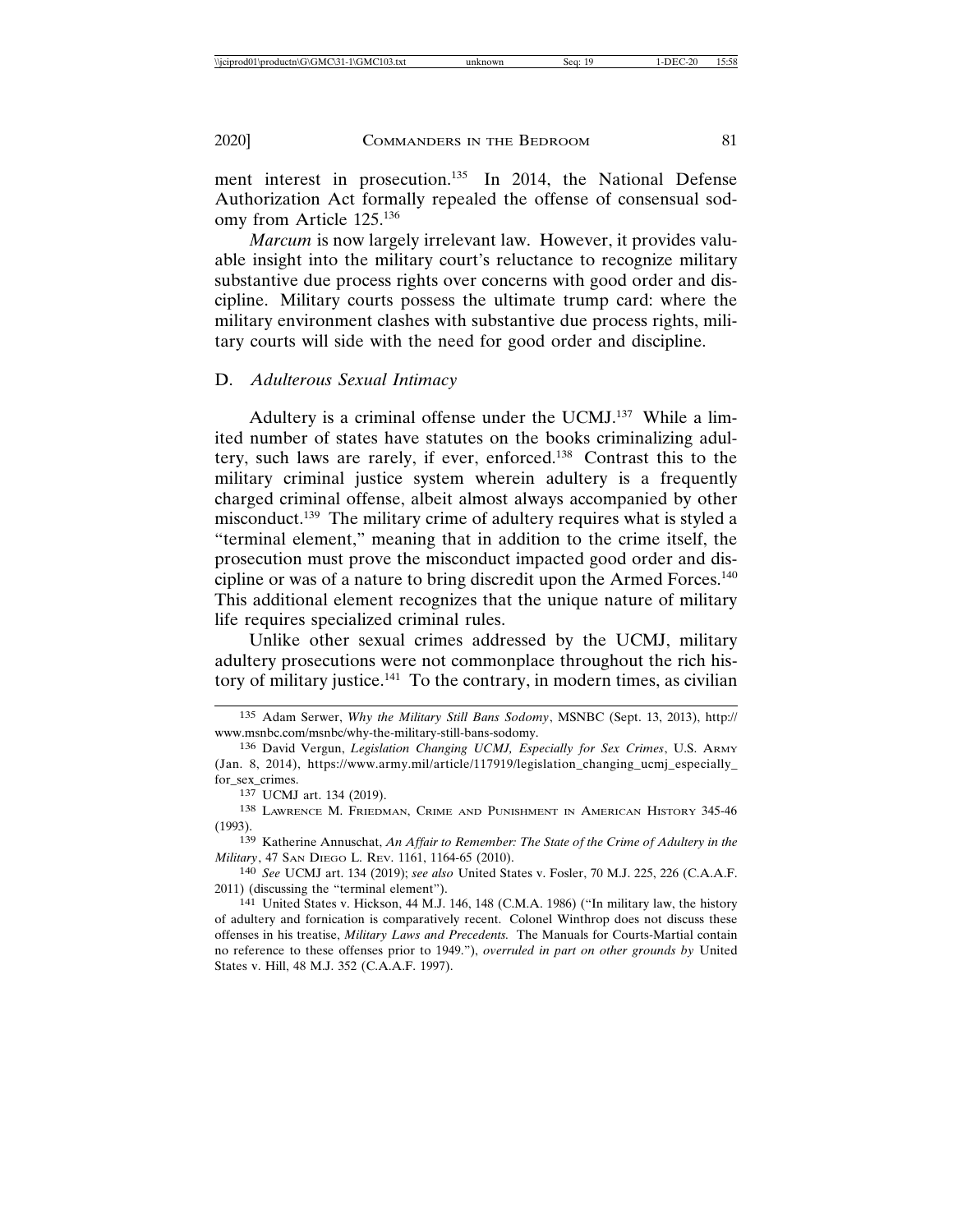prosecution of adultery waned, military prosecution appeared to increase.142 This sometimes led to negative press coverage of the military as prosecuting "Scarlet Letter" offenses,<sup>143</sup> attempting to force its way into the bedroom,<sup>144</sup> and acting as the "pajama police."<sup>145</sup> Despite such public misgivings, prior to the *Lawrence* decision, it was generally accepted that the military could police adultery as it was not constitutionally protected.

Following the *Lawrence* decision, "there exists a strong argument that adultery is protected under the constitutional right of privacy."146 Indeed, Justice Scalia's dissent in the *Lawrence* decision decried the majority decision as calling into question statutes criminalizing adultery.147 The Ninth Circuit has held that adulterous sexual conduct is protected by substantive due process and the right to privacy.148 The Supreme Court declined to grant certiorari on the issue, allowing the decision to stand.149 The Ninth Circuit is not alone in this reading of *Lawrence*. 150 Scholars have also suggested that laws against fornication could not withstand the precedent of *Griswold*. <sup>151</sup> *Lawrence* poses a problem to the military's adultery prohibition in that it explicitly does not allow for moral disapproval to be the underpinnings of a law. Where a service member commits adultery and it has no impact on good order and discipline, it is difficult to conceive of a justification for prosecution in a post-*Lawrence* legal landscape.

<sup>142</sup> Annuschat, *supra* note 139, at 1173-74; James M. Winner, *Beds with Sheets but No Cov-* **R** *ers: The Right to Privacy and the Military's Regulation of Adultery*, 31 LOY. L.A. L. REV. 1073, 1077-78 (1998).

<sup>143</sup> *See* Krista Bordatto, *The Crime Behind the Bedroom Door: Unequal Governmental Regulation of Civilian and Military Spouses*, 26 HASTINGS WOMEN'S L.J. 95, 105 n.81 (2015) (citing *60 Minutes: The Court-Martial of Lt. Flinn; First Woman Bomber Pilot on Trial for Adultery* (CBS television broadcast May 11, 1997)).

<sup>144</sup> *See id.* at 105 n.82 (citing *Internight* (NBC television broadcast July 7, 1997) (discussing the Lt. Kelly Flinn case)).

<sup>145</sup> *All Things Considered: Sex & The Military* (NPR radio broadcast June 16, 1997) (discussing adultery in U.S. military and Lt Kelly Flynn case).

<sup>146</sup> Annuschat, *supra* note 139, at 1168 (citing Lawrence v. Texas, 539 U.S. 558, 572 (2003)); **R** *see also* Winner, *supra* note 142, at 1082-83 ("[W]hom one decides to have sexual relations with **R** is an intimate decision . . . that, according to the reasoning underlying these cases, should be protected  $\dots$ .").

<sup>147</sup> *Lawrence*, 539 U.S. at 590 (Scalia, J., dissenting).

<sup>148</sup> Thorne v. City of El Segundo, 726 F.2d 459, 468 (9th Cir. 1983).

<sup>149</sup> City of El Segundo v. Thorne, 469 U.S. 979 (1984).

<sup>150</sup> *See* Briggs v. North Muskegon Police Dep't, 563 F. Supp. 585, 589-90 (W.D. Mich. 1983), *aff'd*, 746 F.2d 1475 (6th Cir. 1984), *cert. denied*, 473 U.S. 909 (1985).

<sup>151</sup> Sunstein, *supra* note 29, at 1068. **R**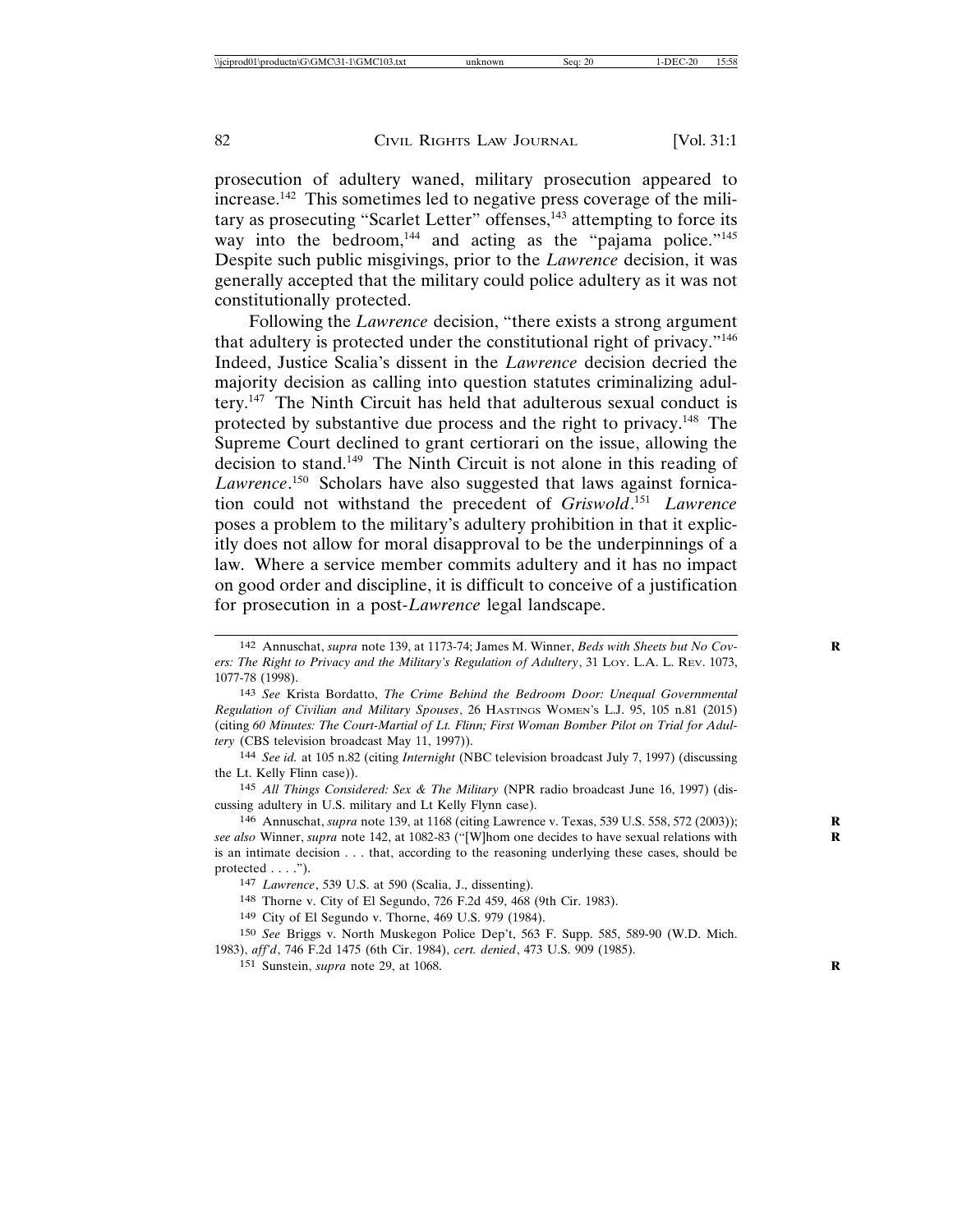Adultery cases have not been significantly litigated in military appellate courts. In 2005 an appellant challenged his conviction for adultery, claiming it violated his substantive due process right of privacy.152 The lower military appellate court employed the three-prong *Marcum* test that the military's highest court applied to Article 125 to determine the constitutionality of the military's criminalization of adultery.153 The court found that because Article 134 required the proof of a terminal element, and in this case both the conduct was prejudicial to good order and of a nature to bring discredit on the armed forces, the adulterous conduct did not have constitutional protection.154 The court additionally found the military's "substantial interest" in preserving marriages, particularly where it provides benefits based on dependent status, brought the appellant's conduct outside of any potential constitutional protection.155

That year, the same court dealt with a similar claim in *United* States v. Orellana.<sup>156</sup> The court quickly disposed of the appellant's claim that adultery was constitutionally protected by noting that "neither *Lawrence* nor *Marcum* expressly considered the constitutional validity of . . . adultery."157 The court noted that Article 134 requires showing that the adulterous conduct impacted good order and discipline or discredited the service and found such a showing cured any constitutional concerns.158

Military courts' line of adultery cases track closely to its sodomy case law, even adopting the *Marcum* test. The Article 134 terminal element provides valuable constitutional justification for the criminal sanction as the prosecution must prove the adulterous action negatively impacted the Armed Forces. This terminal element neatly fits into the *Marcum* test's third prong. As a result, if the prosecution meets its burden of proof at trial, the *Marcum* test will surely be found satisfied on appeal. Just as with the prior sodomy sanction, the military could legitimately claim that its unique interests allow the criminalization of conduct otherwise sanctioned by society. However,

<sup>152</sup> United States v. Brown, NMCCA 200201647, 2005 CCA LEXIS 291, at \*2 (N-M. Ct. Crim. App. Sept. 14, 2005).

<sup>153</sup> *Id.* at \*8-9.

<sup>154</sup> *Id.* at \*9.

<sup>155</sup> *Id.*

<sup>156</sup> United States v. Orellana, 62 M.J. 595 (N-M. Ct. Crim. App. 2005).

<sup>157</sup> *Id.* at 598.

<sup>158</sup> *Id.*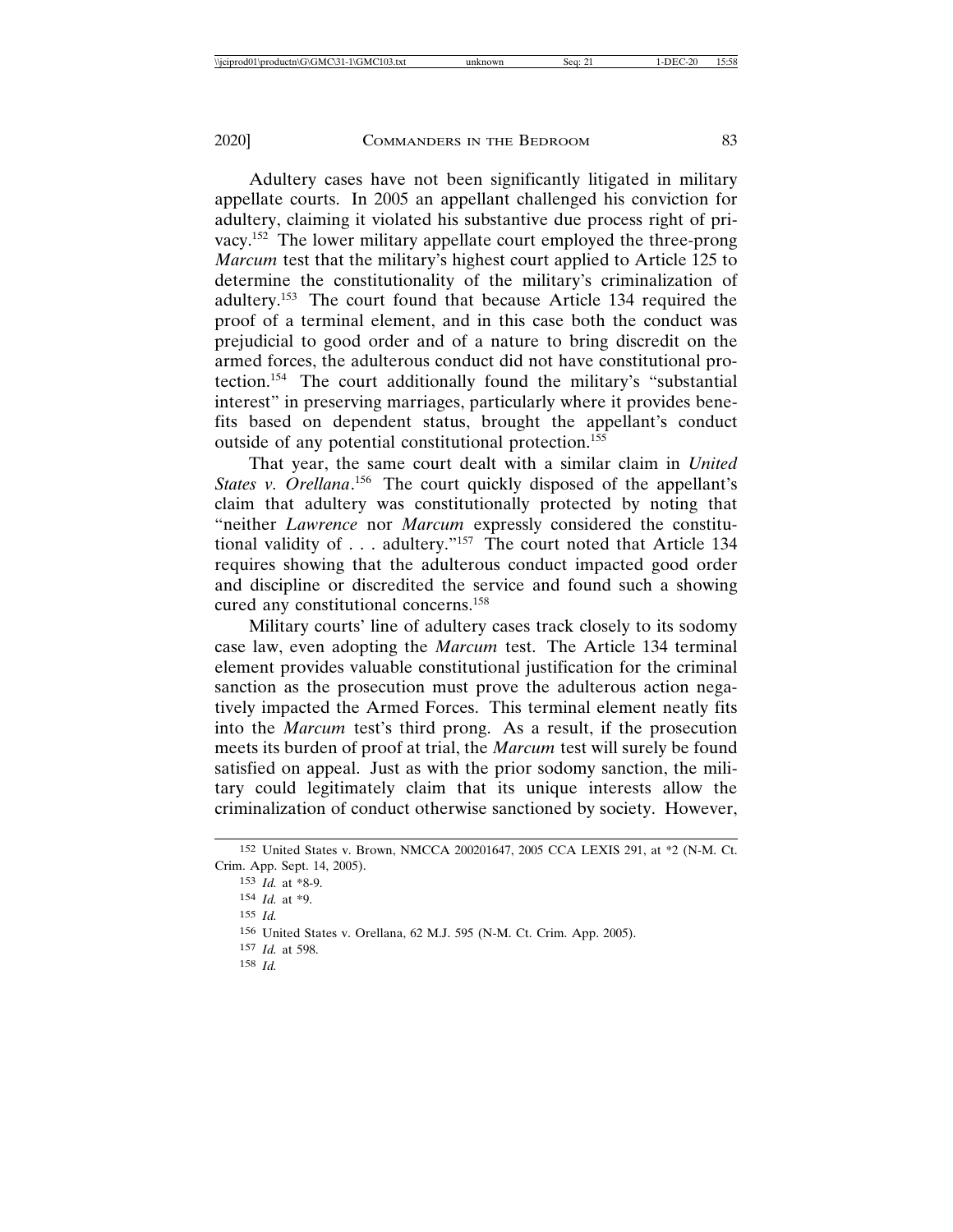no case law exists squaring the military's ban on consensual adulterous conduct with growing due process jurisprudence.

## E. *Rank-based Fornication*

It is a crime in the U.S. military for an officer to "fraternize on terms of military equality with  $\ldots$  enlisted member(s)."<sup>159</sup> There exists a long history of fraternization as a punishable offense within militaries around the world. The military prohibition against fraternization finds its roots as far back as "when the legions of Rome marched through Europe and the Middle East."160 Western military history is rife with prohibitions against fraternization.<sup>161</sup> Historically, fraternization was not concerned with romantic or sexual relationships, but with officers and enlisted gambling or becoming intoxicated together.162 However, the 1980s saw a substantial increase in the number of females joining the armed forces, giving rise to fraternization as a sexual offense.163

While there remains debate regarding what conduct meets the threshold of fraternizing "on terms of military equality,"164 there is no doubt that intimate sexual contact is criminally sanctioned.165 The legal justification for prohibiting sexual conduct between officers and enlisted rests on the legal principle that fornication may be criminalized where it is illicit, that it is illicit where it impacts good order and discipline, and that sexual contact between enlisted and officers *per se* impacts good order and discipline.<sup>166</sup>

In *United States v. Stirewalt*, the military's highest court considered whether the liberty interest articulated in *Lawrence* protected sodomy between an enlisted officer and service member.<sup>167</sup> Performing a *Marcum* analysis, the court held that "Stirewalt's conduct with

<sup>159</sup> UCMJ art. 134 (2019).

<sup>160</sup> Walter T. Cox, III, *Consensual Sex Crimes in the Armed Forces: A Primer for the Uninformed*, 14 DUKE J. GENDER L. & POL'Y 791, 792 (2007).

<sup>161</sup> Major David S. Jonas, *Fraternization: Time for a Rational Department of Defense Standard*, 135 MIL. L REV. 37, 43 (1992).

<sup>162</sup> *See* Cox, *supra* note 160, at 792-93 (citing Carter, *supra* note 98, at 98-101; Jonas, *supra* **R** note 161, at 69 n.174).

<sup>163</sup> *Id.* at 793 (citing Jonas, *supra* note 161, at 37). **R**

<sup>164</sup> *See* United States v. Appel, 31 M.J. 314, 315-16 (C.M.A. 1990); United States v. Wales, 31 M.J. 301, 302 (C.M.A. 1990).

<sup>165</sup> United States v. Boyett, 42 M.J. 150, 154 (C.A.A.F. 1995).

<sup>166</sup> Cox, *supra* note 160, at 795-96. **R**

<sup>167</sup> United States v. Stirewalt, 60 M.J. 297, 297 (C.A.A.F. 2004).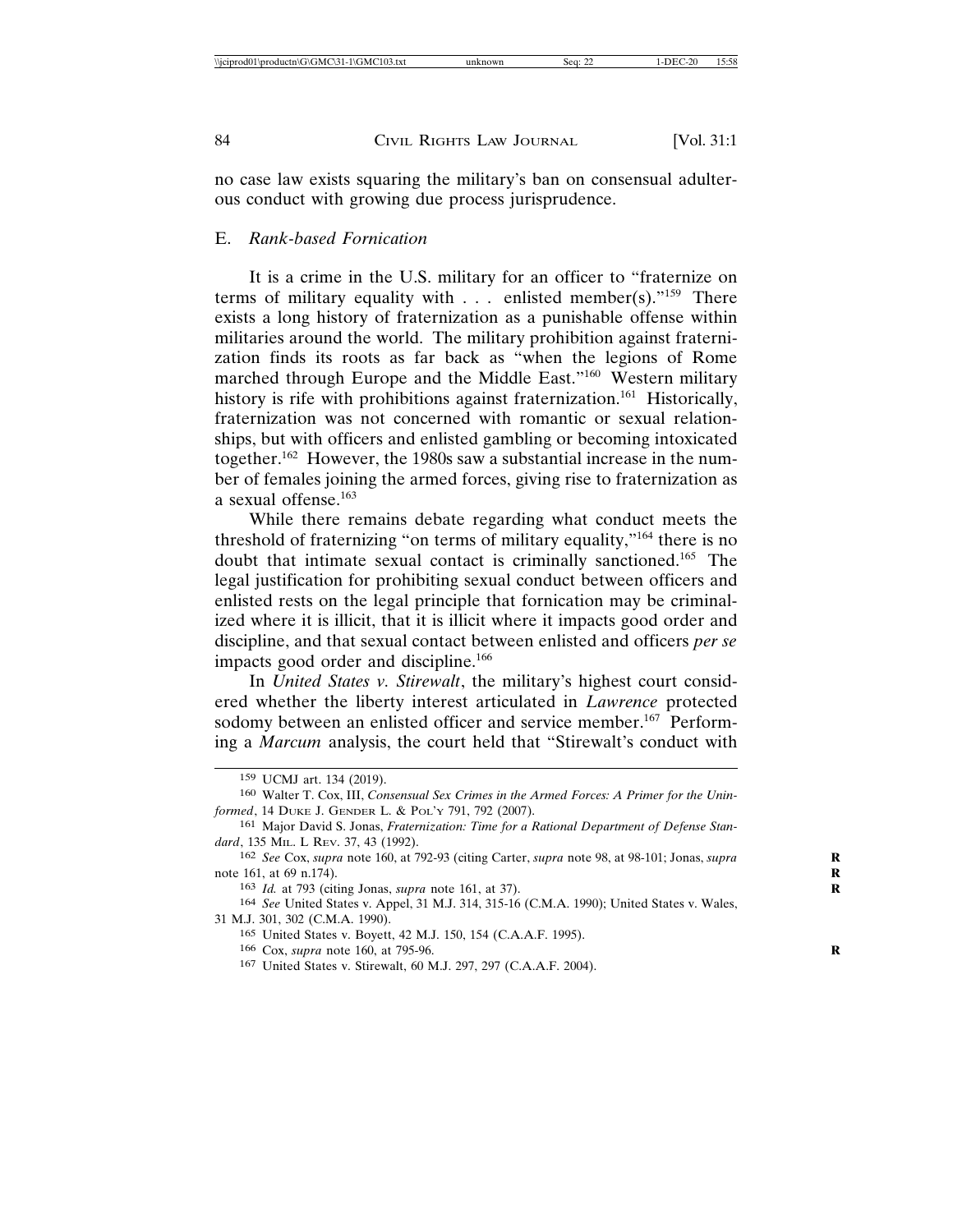[LTJG B] was more than a personal consensual relationship in the privacy of an off-base apartment. At the time of this relationship, [LTJG B] was one of seven officers on the USCGC SWEETGUM, a cutter with a crew of only 42."168 Considering the military interest in "discipline and order" the court found "Stirewalt's conduct fell outside any protected liberty interest" from Supreme Court precedent.<sup>169</sup>

Military courts again utilized the *Marcum* test to uphold the criminality of conduct that may be constitutionally protected in civilian society. This again insulates the military's ban on sexual contact between officers and enlisted from constitutional challenge. Scholars admit that the *Lawrence* principle may be problematic in the civilian world for outlawing fornication, for instance, a public university's ban on consensual relationships between students and professors, but the *Marcum* test again allows military considerations to reign supreme in the military environment.<sup>170</sup>

## F. *Other Good Order and Discipline (GOAD) Based Prosecutions*

Article 134, which criminalizes conduct that prejudices good order and discipline, and a commander's broad authority to issue orders, both allow incredible leeway for the military to police the intimate private lives of its members. The overwhelming majority of such cases rarely see an appellate courtroom. When such cases do meet the appellate system, military courts demonstrate deference to command.

It is commonplace in the military for commanders to give "nocontact orders." These function as the military equivalent of a restraining order, requiring a party to cease any form of contact or communication with a named individual.<sup>171</sup> Such orders are often utilized where a consensual sexual relationship undermines good order and discipline.<sup>172</sup> The majority of such orders concern potential adulterous contact and more directly implicate the section of this Article

<sup>168</sup> *Id.* 

<sup>169</sup> *Id.*

<sup>170</sup> *See* Sunstein, *supra* note 29, at 1064. **R**

<sup>171</sup> U.S. DEP'T OF ARMY, REG. 608-18, MILITARY NO-CONTACT ORDER (30 May 2006).

<sup>172</sup> *See* United States v. Frasier, 48 M.J. 271, 271-72 (C.A.A.F. 1998); United States v. Argo, 46 M.J. 454, 456 (C.A.A.F. 1997); United States v. Wine, 28 M.J. 688, 689-90 (A.F.C.M.R. 1989).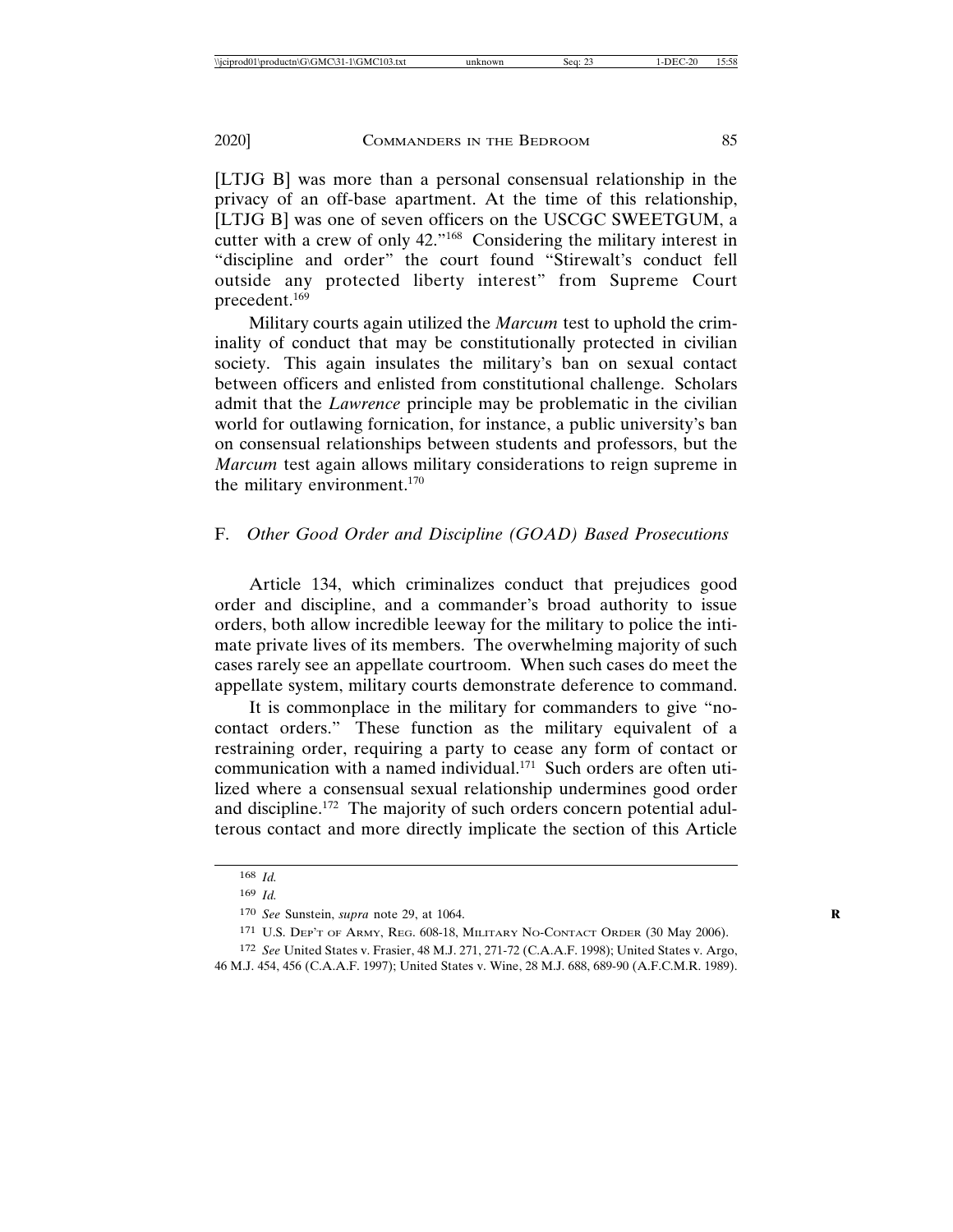focused on adulterous misconduct.173 However, in certain circumstances, these orders may extend to consensual sexual relationships that are non-adulterous yet impact good order and discipline, for instance, a pilot who begins seeing the recently divorced ex-wife of a fellow pilot resulting in fights within the unit.<sup>174</sup> As with most matters in the military, command reserves broad authority to take any action protecting good order and discipline.<sup>175</sup> Military law dictates that such orders must simply have a "rational connection between the order and proper service objectives and responsibilities."176 These orders may extend into the private lives of military members so long as they do not "arbitrarily or unreasonably interfere with the private rights or personal affairs of military members."177 No military case law exists seeking to remedy these deferential legal standards with substantive due process rights.

Generalized Article 134 prosecutions may also impede the intimate private lives of service members. Military courts recognize that misconduct amounting to a crime against good order and discipline need not be "illegal under the common law or under most statutory criminal codes."<sup>178</sup> Military prosecution, while rare, can proceed under the theory that the conduct at issue "however eccentric or unusual–would not be viewed as criminal outside the military context . . .

175 *See* U.S. DEP'T OF AIR FORCE, INSTR. 36-2909, AIR FORCE PROFESSIONAL RELATION-SHIPS AND CONDUCT para. 2.2, 2.3.4 (14 Nov. 2019). The instruction states:

All relationships, whether pursued on or off duty, are prohibited if the relationship . . . Creates an actual or reasonably foreseeable adverse impact on good order, discipline, authority, morale, or command's ability to accomplish its mission . . . Sexual relationships between Air Force members are subject to the same policy considerations as are other relationships. However, unprofessional relationships that include sexual activity have increased potential to significantly degrade unit cohesion, respect for authority in a unit and mission accomplishment. When an unprofessional relationship includes evidence of sexual acts, the entirety of the unprofessional relationship and its adverse impact on the unit should be considered when determining an appropriate disposition unless discharge is required.

*But see, e.g.,* United States v. Wilson, 32 C.M.R. 517, 518 (A.B.R. 1962) ("Fornication in the absence of aggravating circumstances is recognized as not an offense under military law.").

176 *Wine*, 28 M.J. at 689 (citing United States v. Dykes, 6 M.J. 744 (N.C.M.R. 1978)).

177 *Dykes*, 6 M.J. at 747-48.

178 United States v. Davis, 26 M.J. 445, 448 (C.M.A. 1988).

<sup>173</sup> *See* Coker v. Whittington, 858 F.3d 304, 305-07 (5th Cir. 2017); Seegmiller v. LaVerkin City, 528 F.3d 762, 764-66 (10th Cir. 2008). *But see* Perez v. City of Roseville, 926 F.3d 511, 515- 16 (9th Cir. 2019).

<sup>174</sup> A situation witnessed by the author in 2012.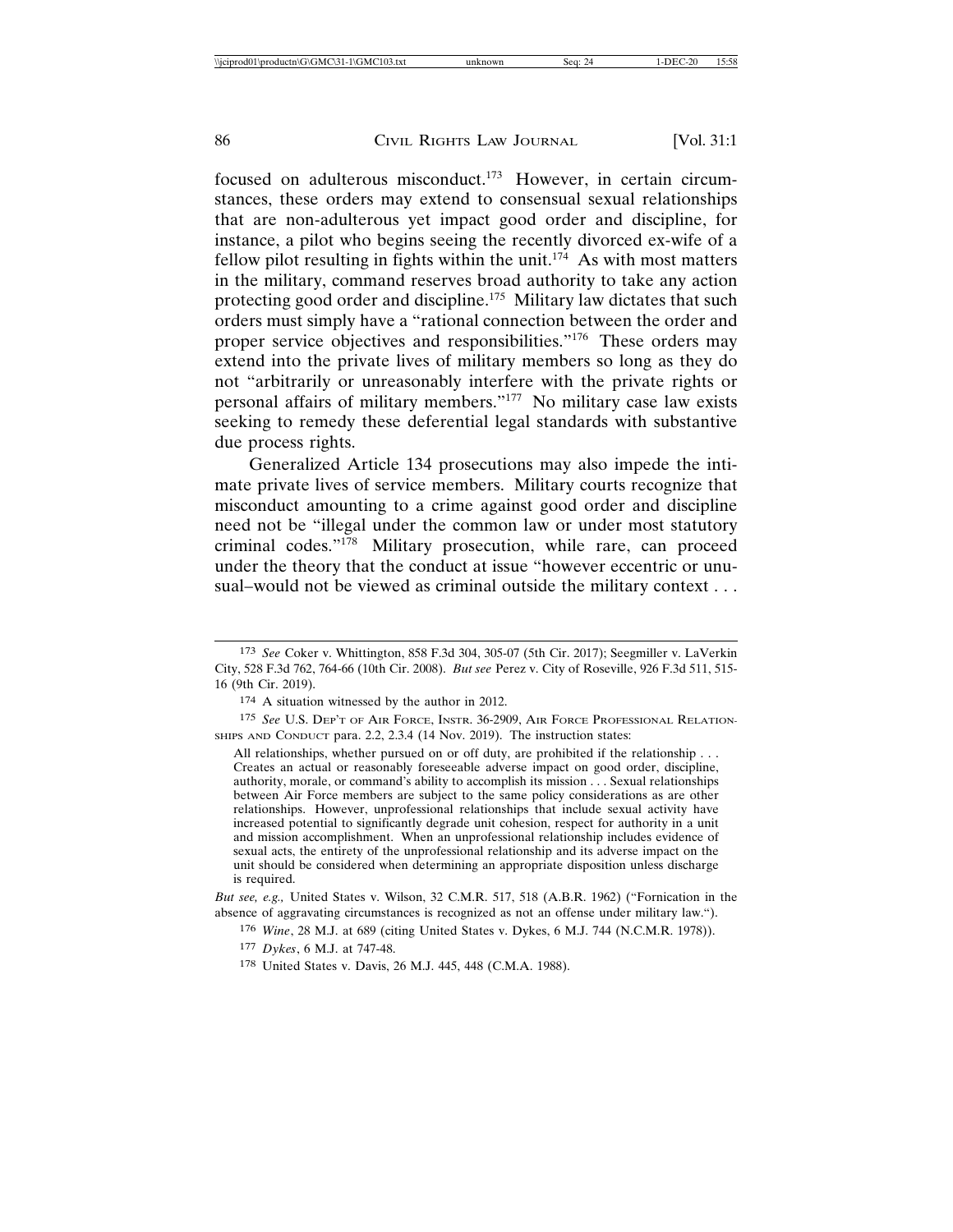[yet is] illegal solely because, *in the military context*, its effect is to prejudice good order" and discipline.179

Under this theory, military members were previously prosecuted for cross-dressing.180 The military's highest court went so far as to develop a cross-dressing legal test requiring a consideration of: (1) the time of the cross-dressing; (2) the place of the cross-dressing; (3) the circumstances of the cross-dressing; and (4) whether the purpose of the cross-dressing was prejudicial to good order and discipline or of a nature to bring discredit on the armed forces.181 Scholars argue, and some Supreme Court case law suggests, that any cross-dressing regulations in the civilian world could not survive substantive due process analysis.182 A military prosecution today for cross-dressing is virtually unimaginable.183 Yet it remains part of military legal precedent that although "cross-dressing can certainly be non-prejudicial and even enhance morale . . . such as Dustin Hoffman's 'Tootsie' or Flip Wilson's 'Geraldine' . . . [where the factfinder is] certain that the prejudice of the discrediting nature of the conduct is legitimately focused toward good order and discipline or discrediting to the armed forces" it may be criminalized.184

Such instances serve to illustrate the potential reach of "good order and discipline" crimes in the Armed Forces. There exist innumerable manners in which military regulation or a commander's order may impact service members under the theory of maintenance of good order and discipline. With no workable standard of review, military courts are left crafting legal tests for every conceivable situation, including developing a cross-dressing legal test.

<sup>179</sup> *Id.* (emphasis in the original).

<sup>180</sup> *See id.* 447-48; United States v. Guerrero, 33 M.J. 295, 297 (C.M.A. 1991).

<sup>181</sup> *Guerrero*, 33 M.J. at 298.

<sup>182</sup> *See* Jillian T. Weiss, *Gender Autonomy, Transgender Identity and Substantive Due Process: Finding a Rational Basis for* Lawrence v. Texas*,* 5 J. OF RACE, GENDER, & ETHNICITY 2, 7 (2010) (citing LAURENCE H. TRIBE, AMERICAN CONSTITUTIONAL LAW 887 (1978) (arguing "autonomy" concept put forth in *Planned Parenthood of Southeastern Pennsylvania v. Casey*, 505 U.S. 833 (1992) and *Lawrence v. Texas*, 539 U.S. 558 (2003) necessarily includes cross-dressing); *see also* Obergefell v. Hodges, 576 U.S. 644, 681 (2015).

<sup>183</sup> *See* J.D. Simkins, *Sailor by Day, Performer by Night–Meet the Navy's Drag Queen, 'Harpy Daniels,'* NAVY TIMES (Aug. 30, 2018), https://www.navytimes.com/off-duty/military-cul ture/2018/08/30/sailor-by-day-performer-by-night-meet-the-navys-drag-queen-harpy-daniels/.

<sup>184</sup> *Guerrero*, 33 M.J. at 298.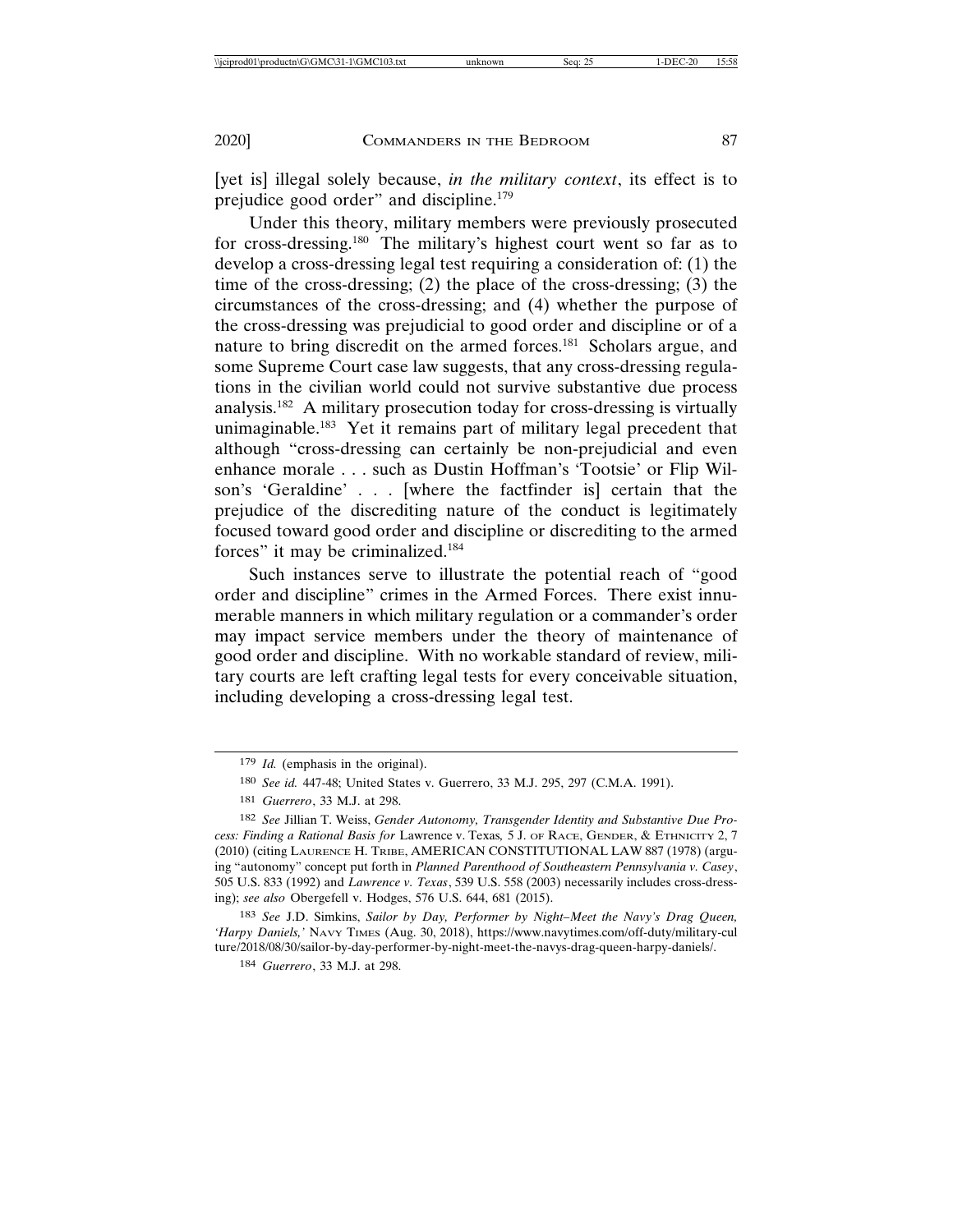#### ANALYSIS

## I. PROPOSING A STANDARD OF REVIEW

The purpose of this Article is not to assess the constitutionality of the military's jurisprudence regarding each area of substantive due process discussed above. Due to a lack of recent precedent, the military must rely on cases that are clearly problematic when juxtaposed with current Supreme Court jurisprudence.<sup>185</sup> As an example, in light of the *Lawrence* decision, the permissible extent of "safe-sex" orders must be reexamined. It is clear that certain portions of these broad "safe-sex" orders can no longer pass constitutional muster, as the military jurisprudence relies on overturned Supreme Court precedent.<sup>186</sup>

For instance, a blanket order not to engage in homosexual sodomy could no longer survive. The *Womack* court relied on the *Hardwick* decision to reach its conclusion that a safe-sex order could ban homosexual conduct.<sup>187</sup> Similarly, the military's ability to set stringent marriage requirements overseas may be constitutionally problematic.188 Other military cases that remain part of our appellate jurisprudence hinge on weakened underpinnings.189 While some of the military's standing case law is likely unconstitutional in light of recent Supreme Court precedent, nit-picking issues with sometimes decadesold military appellate law serves no beneficial purpose.

## A. *The Current Uncertainty*

The larger problem is that no court, military or civilian, has provided an overarching scheme detailing how the privacy rights articulated by substantive due process interface with the U.S. military. This is problematic for a military society that must frequently regulate the

<sup>185</sup> *See* Brostek*, supra* note 71, at 33-34. **R**

<sup>186</sup> United States v. Womack, 29 M.J. 88, 91 (C.M.A. 1989) (citing Bowers v. Hardwick, 478 U.S. 186 (1986), *overruled by* Lawrence v. Texas, 539 U.S. 558 (2003)).

<sup>187</sup> *Id.*

<sup>&</sup>lt;sup>188</sup> *See Branstetter, supra* note 72, at 21 ("[T]he present Army policy of permitting commanders the option of denying authorization to marry  $\dots$  [is] constitutionally suspect  $\dots$ ."); Captain Dana Michael Hollywood, *An End To "Til DEROS Do Us Part": The Army's Regulation of International Marriages in Korea*, 200 MIL. L. REV. 154, 192-94 (2009) ("Regulation 600- 240's allowance that verification authorities can deny a Soldier's marriage on nothing more than a subjective analysis is an arbitrary grant of discretion.").

<sup>189</sup> Cox, *supra* note 160, at 801-02. **R**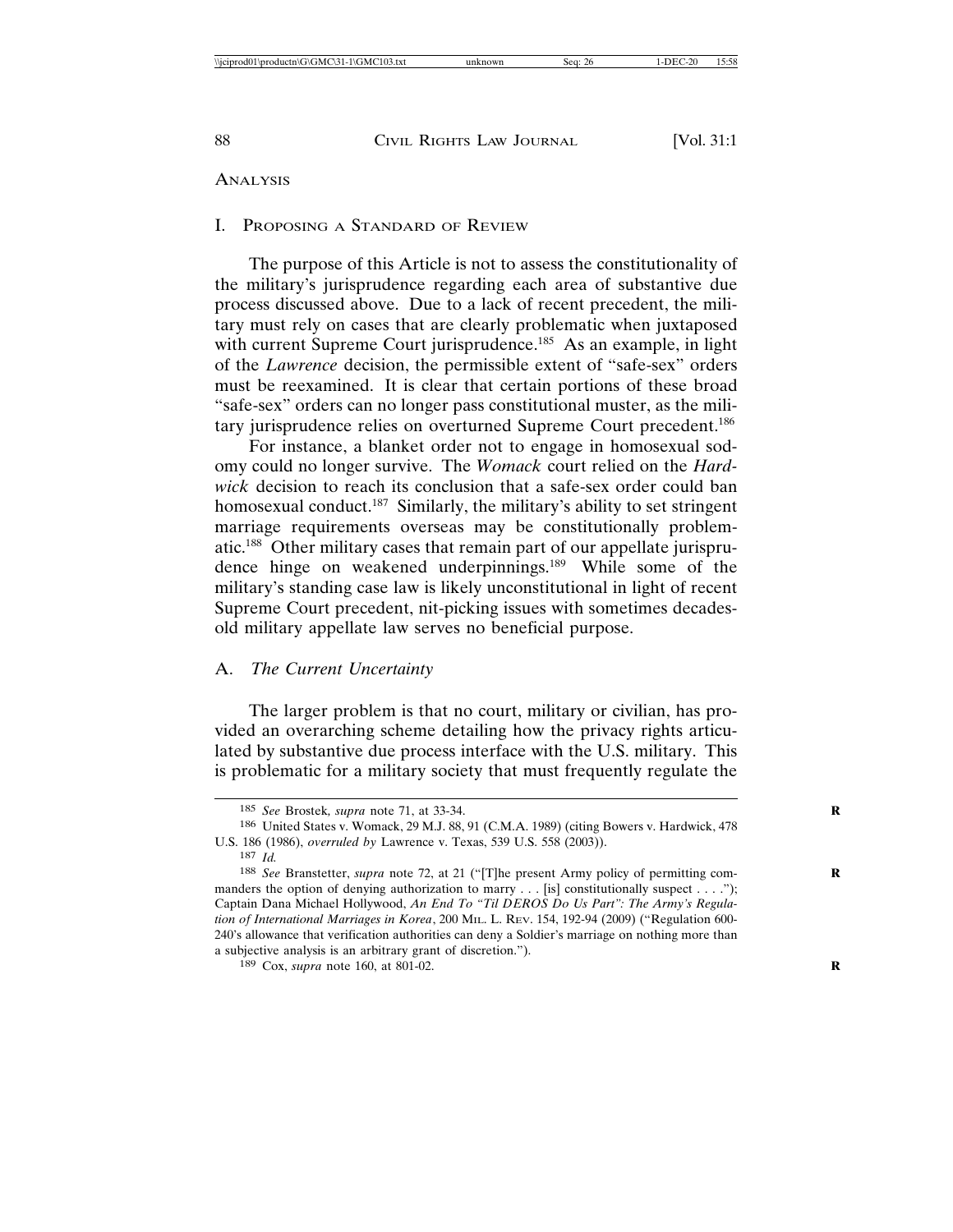private conduct of its members. This issue is exacerbated by the Supreme Court's definition of substantive due process – that the liberty interest is in part determined by an "emerging awareness" within society.<sup>190</sup> Such a definition may arguably be workable in the context of the civilian appellate system, wherein multiple federal circuits can flesh out society's evolving attitudes. However, in the rigidly regulated society that is the U.S. Armed Forces, it is unclear how such emerging attitudes impact the rights of military members. As substantive due process jurisprudence moves forward, military practice must be re-examined and ultimately appellate courts must supply a workable standard.

One of the challenges for the military's application of substantive due process to its ranks is that even civilian courts remain unsure what standards federal courts should use when evaluating substantive due process claims.191 Courts generally employ strict scrutiny when reviewing government action that impinges on fundamental liberties.192 However, in substantive due process cases, federal courts are not always ready to embrace such a standard of review. Following the *Lawrence* decision, the First Circuit observed the myriad of approaches: "[s]ome have read *Lawrence* to apply a rational basis approach. Others see the case as applying strict scrutiny. And a third group view the case as applying a balancing of state and individual interests that cannot be characterized as strict scrutiny or rational basis."193 In the right to marry case *Zablocki v. Redhail*, the Supreme Court declared that strict scrutiny must be met by the government.<sup>194</sup> In another right to marry case, *Turner v. Safley*, the Supreme Court declined to apply strict scrutiny and instead opted for a hybrid "rigorous scrutiny" test and applied rational basis review in the context of prison inmates.195 The *Glucksberg* decision offered a two-step process

<sup>190</sup> Lawrence v. Texas, 539 U.S. 558, 571-72 (2003).

<sup>191</sup> Justice Saclia, in his dissent, argued the Court was employing rational basis review. *Lawrence*, 539 U.S. at 593-94. "The Supreme Court, however, has not yet shown an interest in addressing what standard of review is appropriate under Lawrence." Sharum, *supra* note 100, at **R** 1202.

<sup>192</sup> Griswold v. Connecticut, 381 U.S. 479, 503-04 (citing Skinner v. Oklahoma, 316 U.S. 535, 541 (1942)).

<sup>193</sup> *E.g.,* Cook v. Gates, 528 F.3d 42, 51 (1st Cir. 2008).

<sup>194</sup> Zablocki v. Redhail, 434 U.S. 374, 386 (1978).

<sup>195</sup> Turner v. Safley, 482 U.S. 78, 89 (1987).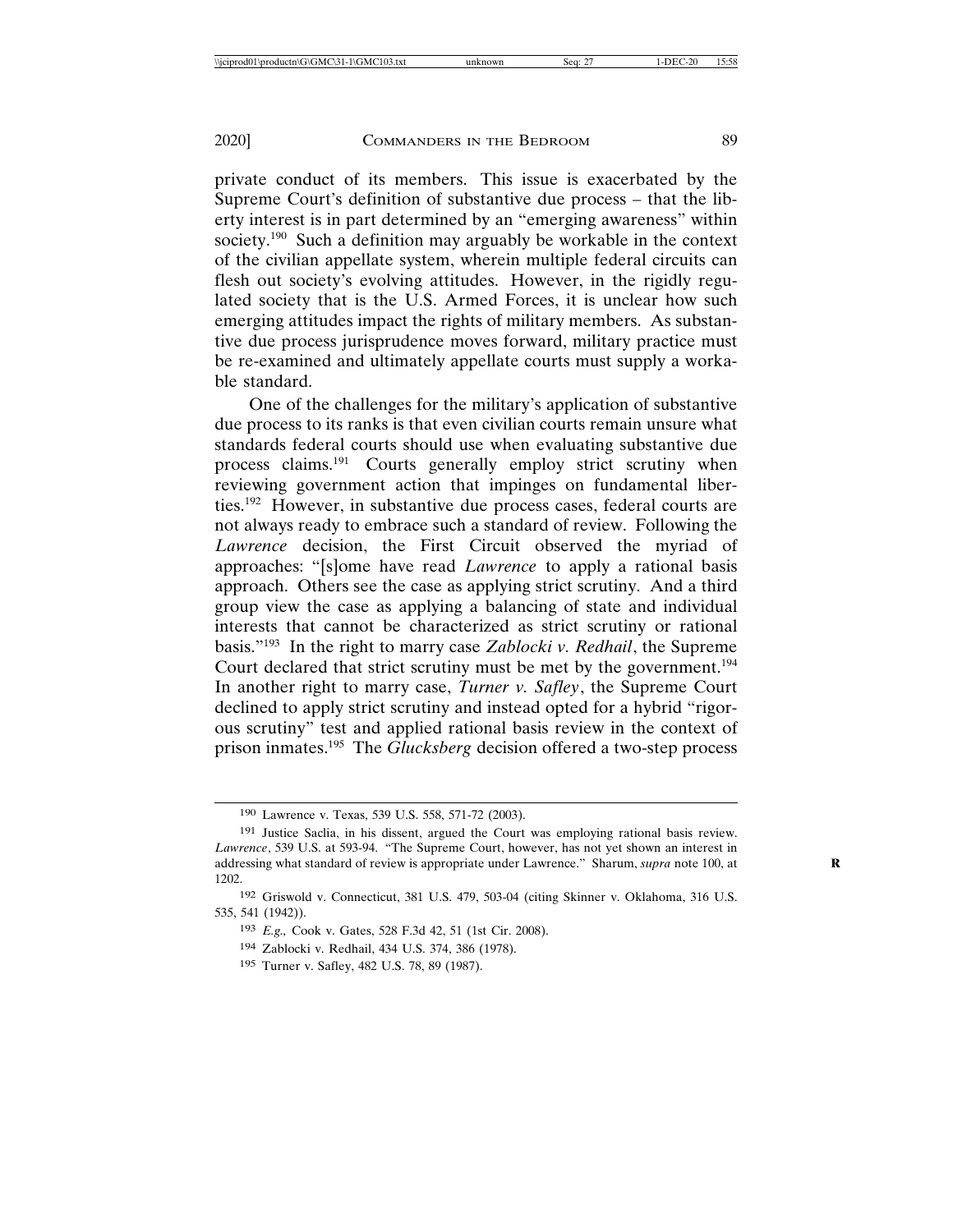that has been applied spottily over the years.196 The *Obergefell* decision offered no further clarity on appropriate standards of review.

In the face of this uncertainty, military courts have also employed numerous approaches. In the 1958 *Nation* decision, a right to marry case, the court did not articulate a scrutiny level for application.197 However, it did discuss how the order could be better tailored to the government interest, suggesting a heightened level of scrutiny.198 In *Negron,* the court discussed the government's interest being "compelling," summoning a term associated with strict scrutiny.<sup>199</sup> In contrast, the *Nation* and *Wheeler* decisions regarding overseas marriages to foreign nationals stated that the regulations could not be "arbitrary" and must be "reasonable," suggesting rational basis review.200

In 1989, the military's highest court appeared to contrast the right to privacy with a First Amendment analysis, stating that "concerns of privacy apply differently to the military community because of the unique mission and need for internal discipline," citing a landmark decision limiting the first amendment in the military context.<sup>201</sup> Similarly, in the *Womack* decision involving "safe sex" orders, the military's highest court cited First Amendment jurisprudence to find the "safe sex" order constitutional.<sup>202</sup> Under such an approach, this conduct would not be constitutionally protected and not subject to any level of judicial scrutiny. The *Dumford* court discussed how the military met a "legitimate" government interest in a safe-sex order case, utilizing a term identified with minimum scrutiny.203

In 1997, the military's highest court indicated that when substantive due process privacy rights are at issue, "compelling interests may be identified . . . [and a government interest should] be narrowly tailored to advance the relevant interests" seemingly invoking strict scrutiny.204 The Ninth Circuit similarly suggested that substantive due

<sup>196</sup> *See* Peter Nicolas, *Fundamental Rights in a Post-Obergefell World*, 27 YALE J.L. & FEM-INISM 331, 342 (2016); *Lawrence*, 539 U.S. at 571-72.

<sup>197</sup> *See* United States v. Nation, 9 C.M.A. 724, 725, 727 (1958).

<sup>198</sup> *See id.* at 727.

<sup>199</sup> United States v. Negron, 28 M.J. 775, 778 (A.C.M.R. 1989) (citing Jacobson v. Massachusetts, 197 U.S. 11, 29 (1905)).

<sup>200</sup> *See Nation*, 9 C.M.A. at 727; United States v. Wheeler, 12 C.M.A. 387, 387-88 (1961).

<sup>201</sup> United States v. Womack, 29 M.J. 88, 91 (citing Parker v. Levy, 417 U.S. 733 (1974)). 202 *Id.*

<sup>203</sup> *See* United States v. Dumford, 30 M.J. 137, 138 (C.M.A. 1990).

<sup>204</sup> *See* United States v. Bygrave, 46 M.J. 491, 496 (C.A.A.F. 1997) (citing Roe v. Wade, 410 U.S. 113, 162-64 (1973)).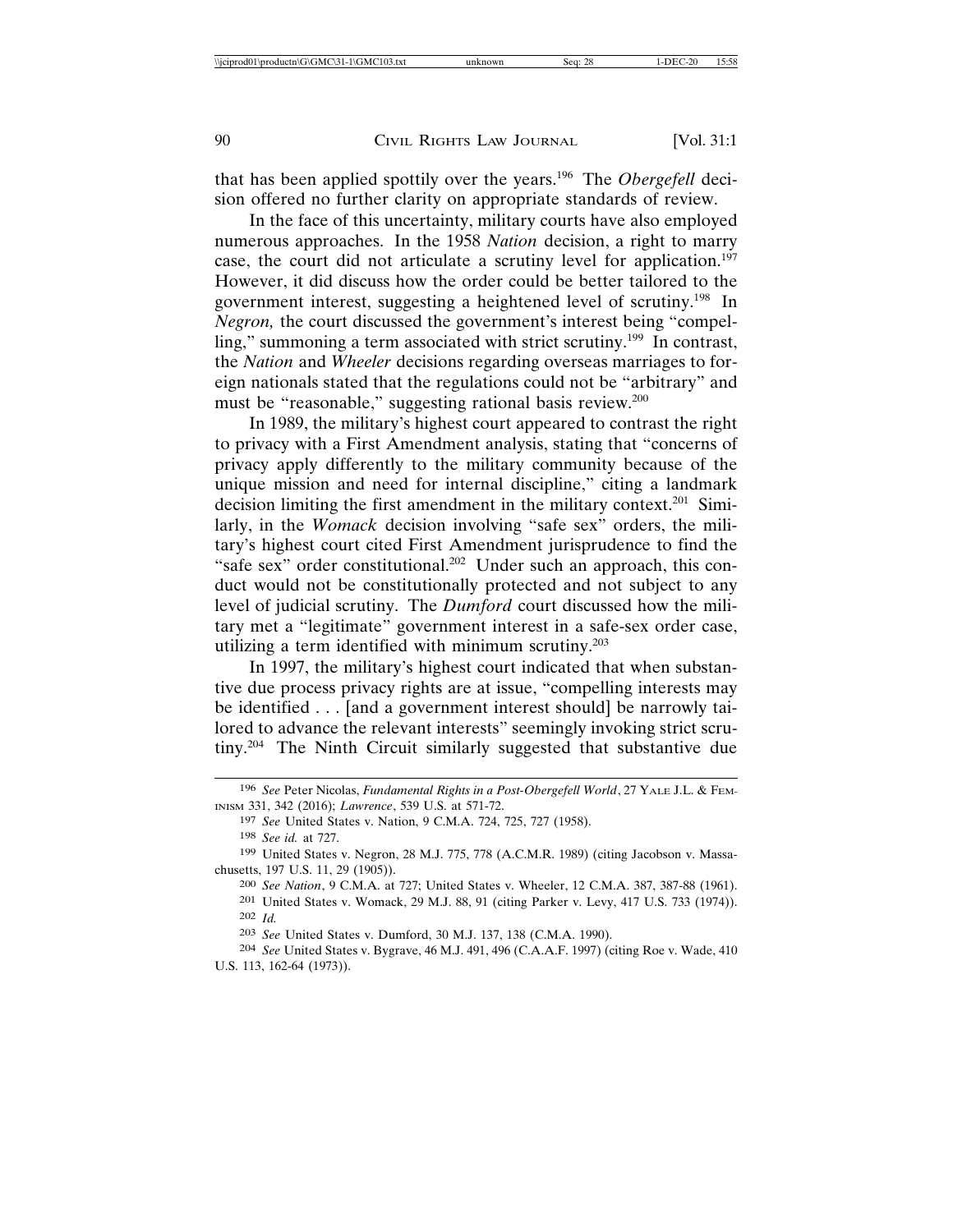process rights in the military should not apply differently than in the civilian world and must survive strict scrutiny.205 More recently, the military's highest court articulated the *Marcum* standard, requiring a military court to employ a three-pronged approach to *Lawrence* challenges.206 In sum, a patchwork quilt of vague legal tests applies across a variety of potential privacy regulations.

#### B. *Rejecting* Marcum *as a Viable Standard*

As the law currently stands, although commanders are provided straight-forward case law on issues as opaque as orders not to indulge in alcohol, there exists no clear law on the regulation of a service member's private sexual life.207 The *Marcum* court aptly summarized the jurisprudence surrounding substantive due process claims as a "fog of constitutional law."208 When unique situations such as crossdressing come to the attention of military courts, they are left to invent a military standard.209

It could be argued that the three-pronged *Marcum* test can be construed as a standard applicable to all substantive due process challenges in the military context.210 However, the *Marcum* court's language was confined to an examination of Article 125.211 Indeed, the *Marcum* court in no manner stated it wished to disturb the precedent of *Negron*, *Womack*, *Wheeler*, or any other area of substantive due

In *United States v Milldebrandt*, we unanimously held illegal an order requiring an accused to report his financial condition to his commanding officer while on leave. The basis for our decision in that case was the complete lack of connection between the order and any requirement of the military service. The language used by the Chief Judge in his concurring opinion is illuminating.

United States v. Wheeler, 12 C.M.A. 387, 391 (1961) (Ferguson, J., dissenting).

<sup>205</sup> *See* Beller v. Middendorf, 632 F.2d 788, 810-12 (9th Cir. 1980), *overruling recognized by* Witt v. Dep't of Air Force, 527 F.3d 806 (9th Cir. 2008).

<sup>206</sup> United States v. Marcum, 60 M.J. 198, 206-07 (C.A.A.F. 2004).

<sup>207</sup> *See* United States v. Wilson, 12 C.M.A. 165, 166-67 (1961) (citing United States v. Wysong, 9 C.M.A. 249 (1958)), *overruled by* United States v. Blye, 37 M.J. 92 (C.M.A. 1993). *Compare*, *e.g.*, *id.*, (order "not to indulge in alcoholic beverages" held to be overbroad), *with Blye*, 37 M.J. at 94 (order "not to drink any alcoholic beverages" held valid under circumstances of the case). Other areas of the law where military courts provided guidance in obscure areas regarding the extent of a proper order include

<sup>208</sup> *Marcum*, 60 M.J. at 206.

<sup>209</sup> *See* United States v. Guerrero, 33 M.J. 295, 298 (C.M.A. 1991).

<sup>210</sup> *See* United States v. Brown, NMCCA 200201647, 2005 CCA LEXIS 291, at \*8-9 (N-M.

Ct. Crim. App. Sept. 14, 2005) (applying the *Marcum* test to an adultery conviction challenge). 211 *Marcum*, 60 M.J. at 204-07.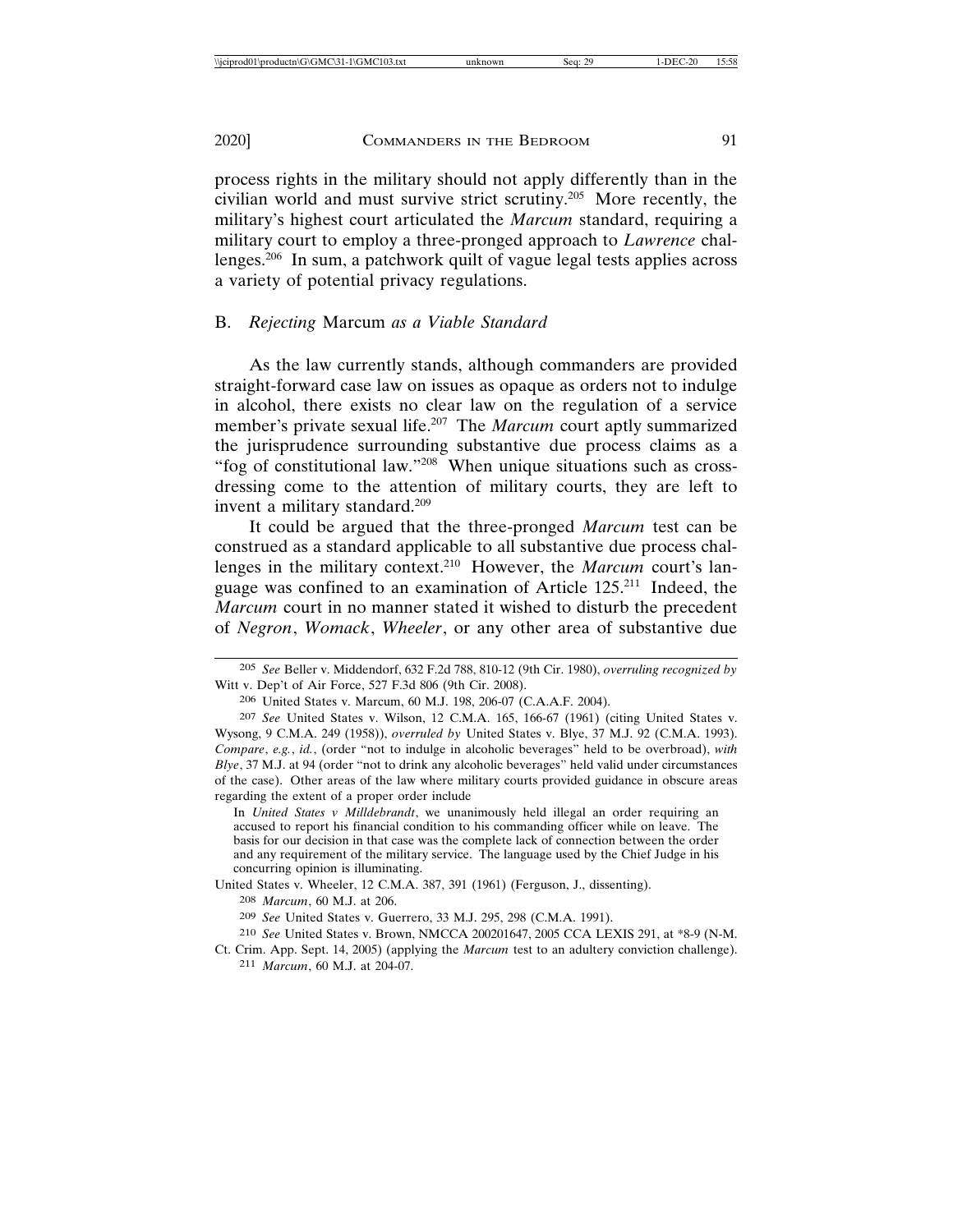process as applied to the military.212 The former chief judge of the United States Court of Appeals for the Armed Forces (CAAF) himself notes that *Marcum* addressed the issue "on the narrowest basis. . . .<sup>"213</sup> The *Marcum* standard also carries significant baggage with it, and it is not a precedent the military should seek to amplify. The *Marcum* standard found heterosexual sodomy constitutionally protected while allowing criminal cases to proceed for same-sex sodomy.214 Regardless of one's view of substantive due process, such a result should befuddle any onlooker and does not portend favorably for the *Marcum* standard.

The *Marcum* decision is problematic for additional reasons. The second prong requires military courts to determine whether the conduct at issue was intended to be protected by the Supreme Court's due process line of cases.<sup>215</sup> Given the evolving nature of substantive due process and the unknown legal status of activities such as adultery, this prong is difficult to apply in practice and is subject to constant evolution. The third prong is also problematic in its breadth. Nebulously allowing military courts to carve out exceptions wherever additional factors from the military environment exist potentially removes such matters from the reach of Supreme Court precedents relevant to the facts of a military case.<sup>216</sup> This prong seemingly expands even further on the already broad concept of good order and discipline, making it difficult to imagine a privacy right not potentially impacted by military considerations. It is best to allow the *Marcum* test to remain a relic of history.

The bottom line is that a clear standard of review is necessary for military justice practitioners in light of the growth of substantive due process. This standard should be sufficiently flexible to apply to all potential claims raised within the military ranks over the course of years and decades. It must also establish a bright-line for commanders and Judge Advocate Generals (JAGs) to utilize in their daily considerations. This legal standard should come from military courts as an interpretation of constitutional standards, making it binding on the military.

216 *Id.*

<sup>212</sup> *See id.* at 204-08.

<sup>213</sup> Cox, *supra* note 160, at 799-800. **R**

<sup>214</sup> *Marcum*, 60 M.J. at 206-07.

<sup>215</sup> *Id.*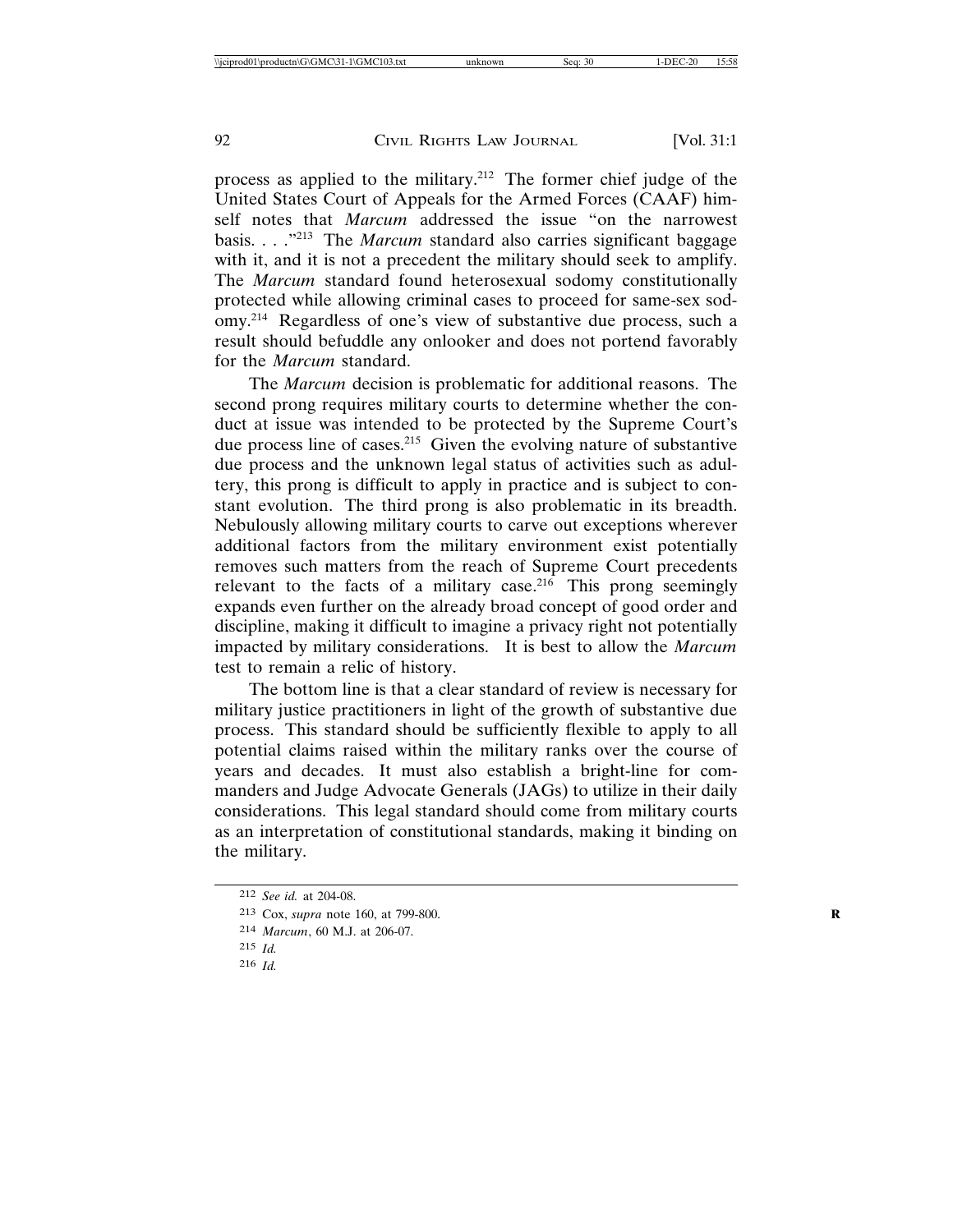#### II. FORMULATING A MILITARY CONSTITUTIONAL STANDARD

The formulation of a military constitutional standard is ultimately an exercise in remedying the tension between the interests of individual rights and the need for good order and discipline. The Supreme Court and military courts have long recognized that service members "do not leave constitutional safeguards and judicial protection behind when they enter military service."<sup>217</sup> As a result, courts refuse to allow "our citizens in uniform [to be] stripped of basic rights simply because they have doffed their civilian clothes."218 However, this freedom must be balanced against good order and discipline in the armed forces.219 As Justice Jackson succinctly wrote: "judges are not given the task of running the Army."220 Supreme Court jurisprudence broadly reflects the recognition that judicial deference to military necessities is of the utmost importance.<sup>221</sup>

The legal standard of review must fully appreciate the nature of the military's unique mission. Unlike other criminal jurisdictions, the primary purpose of the military justice system is not solely the service of justice and the community. Instead, the purposes of military justice are enumerated as: the promotion of justice, the maintenance of good order and discipline, the promotion of efficiency and effectiveness in the military, and ultimately to strengthen the national security of the United States.222 Colonel Jeremy S. Weber comments in his work on military justice:

It is one of the ironies of patriotism that a man who is called to the military service of his country may anticipate not only the possibility of giving up his life but also the certainty of giving up his liberties.

Historically, the man in uniform has been viewed as the property of his commanding officer, to be fed, clothed, rewarded and punished as

<sup>217</sup> United States v. Mitchell, 39 M.J. 131, 135 (C.M.A. 1194) (quoting Weiss v. United States, 510 U.S. 163, 194 (1994) (Ginsburg, J., concurring). *See also e.g.,* United States v. Jacoby, 11 C.M.A. 428, 430-31 (1960) (stating courts will only refuse to grant service members those individual rights guaranteed by the Bill of Rights where they "are expressly or by necessary implication inapplicable . . .").

<sup>218</sup> *E.g.,* Goldman v. Weinberger, 475 U.S. 503, 515 (1986).

<sup>219</sup> *See* Parker v. Levy, 417 U.S. 733, 743 (1974) ("[T]he military is, by necessity, a specialized society. . . .").

<sup>220</sup> Orloff v. Willoughby, 345 U.S. 83, 93 (1953).

<sup>221</sup> *See* Hollywood, *supra* note 188, at 182. **R**

<sup>222</sup> MANUAL FOR COURTS-MARTIAL, UNITED STATES pt. I, ¶ 3 (2016).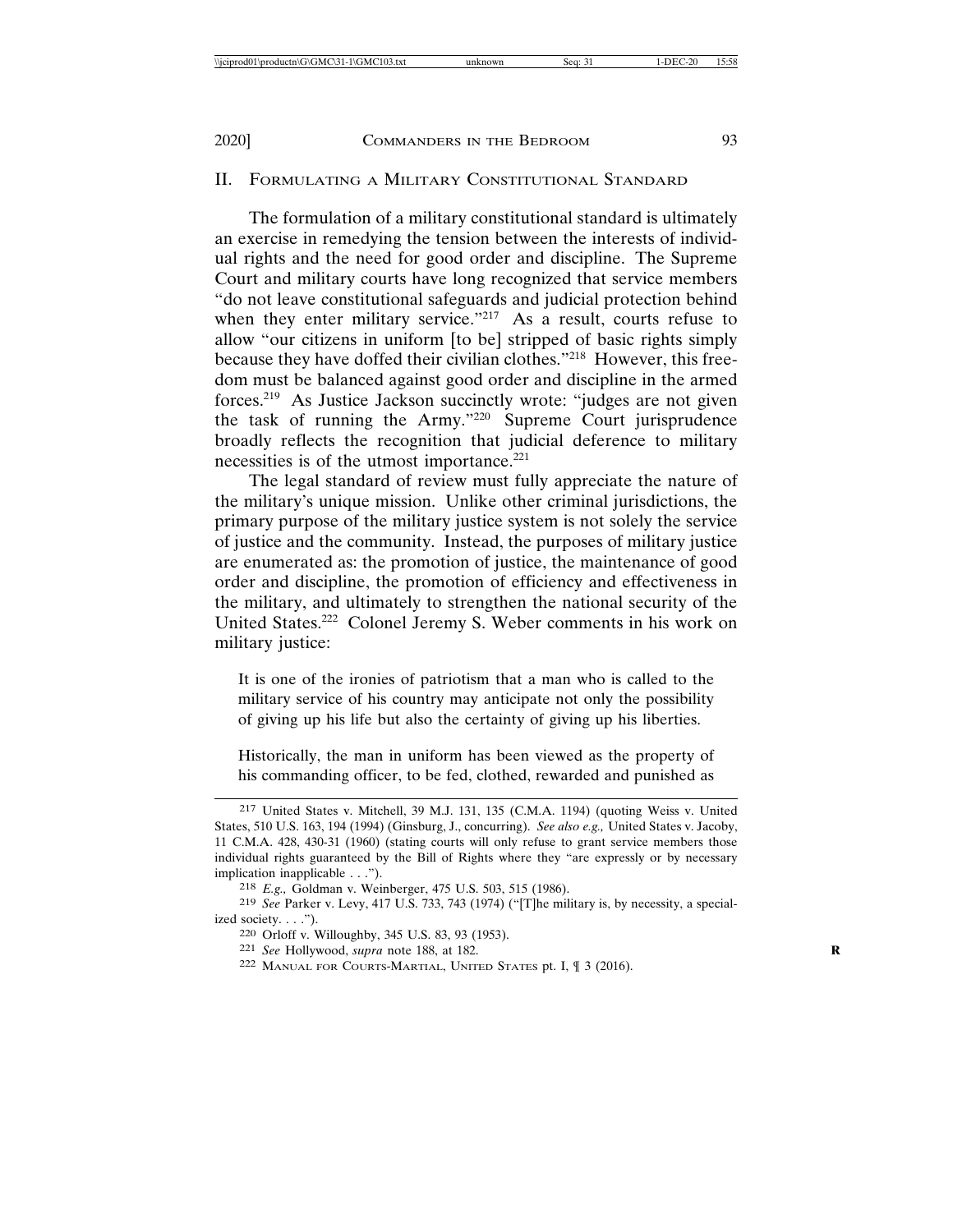the commander believed appropriate for the preparation for war and the waging of it. The serviceman has had to bend his personal life to what even such a libertarian as Chief Justice Warren tolerantly viewed as the "military necessity" for absolute discipline, order and conformity. If the serviceman does not bend, his commander—with the approval of the federal government—can break him at will. $^{223}$ 

This truth must be counter-balanced against the reality that service members remain citizens with certain inalienable rights. Joining the military is not an act of abandoning all constitutional rights and protections. As Judge Quinn stated:

[p]ersons in the military service are neither puppets nor robots. They are not subject to the willy-nilly push or pull of a capricious superior, at least as far as trial and punishment by court-martial is concerned. In that area they are human beings endowed with legal and personal rights which are not subject to military order*.* 224

In the face of this tension, the military takes divergent approaches depending on the area of law at issue. One approach is to formulate a tailored standard, similar to the tailored standard that military courts utilize in the context of the Fourth Amendment expectation of privacy. As discussed in the next section, military courts carefully tailor military necessities around the individually held right to an expectation of privacy that is free from unreasonable searches and seizures. This standard may be helpful in formulating a standard of review because the Fourth Amendment right to privacy is arguably similar to the right to privacy under substantive due process.<sup>225</sup> Similar to substantive due process claims, the expectation of privacy is an individually held right concerning personal privacy and applicable to intimate activity outside the public view.226

In the alternative, courts sometimes recognize that the military must utilize a standard that amounts to a broad constitutional excep-

<sup>223</sup> Colonel Jeremy S. Weber, *Whatever Happened to Military Good Order and Discipline?,* 66 CLEV. ST. L. REV. 123, 129 (2017) (citing ROBERT SHERRILL, MILITARY JUSTICE IS TO JUS-TICE AS MILITARY MUSIC IS TO MUSIC 1 (rev. ed. 1970)).

<sup>224</sup> United States v. Wheeler, 12 C.M.A. 387, 391 (1961) (Ferguson, J., dissenting) (citing United States v. Milldebrant, 8 C.M.A. 635, 639 (1951) (Quinn, J., concurring)).

<sup>225</sup> *E.g.,* Jacob Paul Goldstein, *From the Exclusionary Rule to a Constitutional Tort for Malicious Prosecutions*, 106 COLUM. L. REV. 643, 671 (2006).

<sup>226</sup> United States v. Springer, 58 M.J. 164, 168 (C.A.A.F. 2003).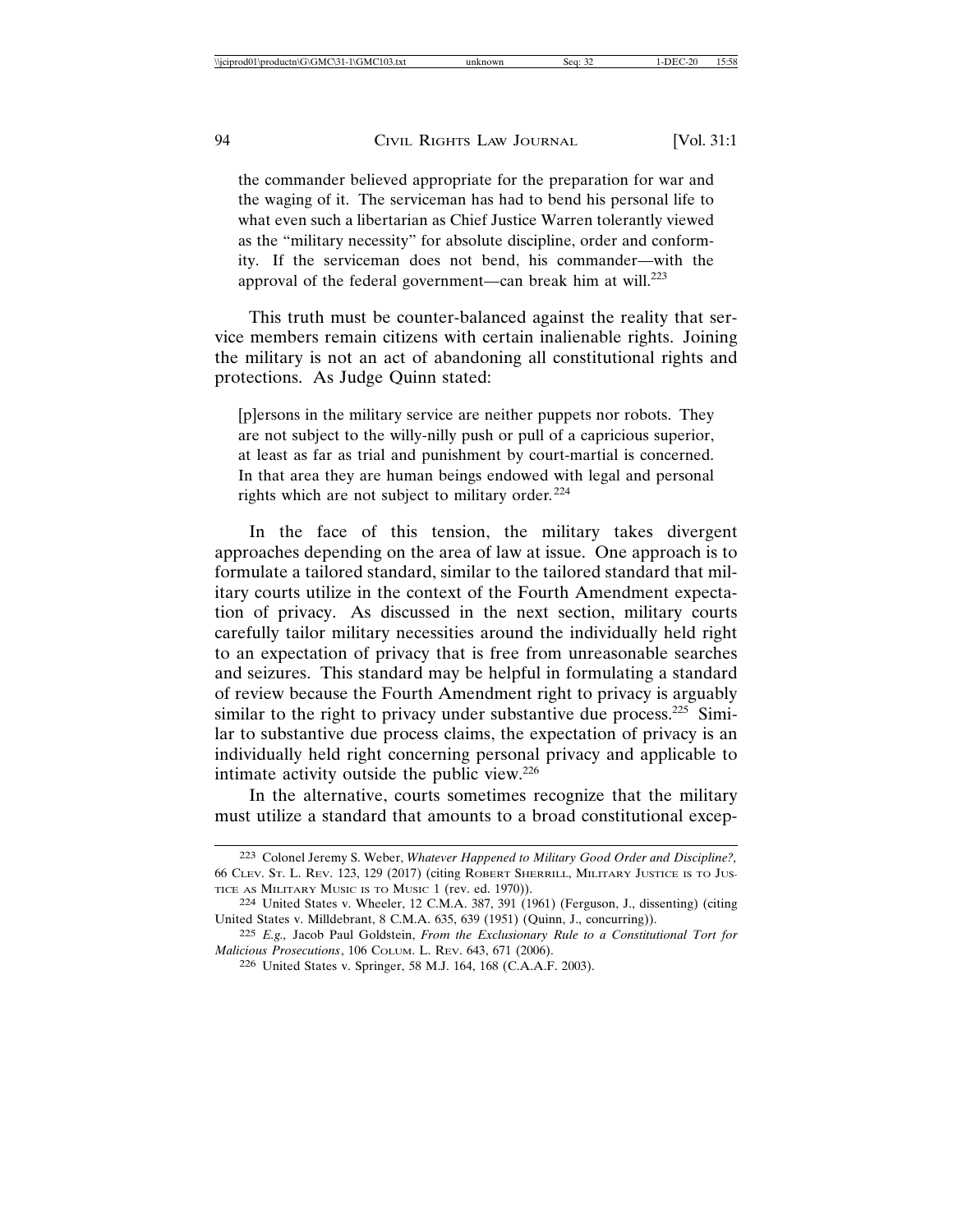tion.227 Under such a standard, the military is given broad latitude to criminalize conduct where it is a threat to good order and discipline.<sup>228</sup> The Supreme Court has endorsed such an approach for the military in the realm of free speech and the First Amendment.229 Like the right to privacy, free speech is an individually held right that often impacts military discipline in a very public fashion.<sup>230</sup> The public perception of the military often hinges on the free speech or exercise of substantive due process rights by service members.<sup>231</sup> The following section will demonstrate how courts allow the military a broad constitutional exception in this area of law.

Both the military case law regarding the Fourth Amendment expectation of privacy and the First Amendment freedom of speech provide potential standards of review for substantive due process claims in the military.232 Each is analogous in some manner to substantive due process rights.<sup>233</sup> But military law's approach towards the right to privacy and free speech offers two divergent approaches to a standard of review for the right to privacy in the military context.<sup>234</sup>

## A. *Fourth Amendment Right–A Tailored Approach*

The Fourth Amendment applies to military members in much the same manner as civilians. Military members enjoy an expectation of privacy that can only be overcome by a duly authorized search warrant.235 Questions of standing, probable cause, and whether a government actor accomplished the search "are generally resolved in the same manner" as civilian practice.<sup>236</sup> However, in some circumstances, military members may possess a lesser degree of privacy than

232 *See* discussion *infra* Sections II.A, II.B.

233 *Id.*

234 *Id.*

<sup>227</sup> *See* discussion *infra* Sections II.A, II.B.

<sup>228</sup> *Id.*

<sup>229</sup> *See* discussion *infra* Section II.B.

<sup>230</sup> *Id.*

<sup>231</sup> *Id. See also* Rachel E. Vanlandingham, Opinion, *When Military Justice is Injustice*, HILL (Dec. 20, 2018), https://thehill.com/blogs/congress-blog/judicial/422318-when-military-jus tice-is-injustice.

<sup>235</sup> United States v. Astley-Teixera, ACM 35161, 2003 CCA LEXIS 246, at \*16-17 (A.F. Ct. Crim. App. Oct. 21, 2003).

<sup>236</sup> DAVID A. SCHLUETER, MILITARY CRIMINAL JUSTICE: PRACTICE AND PROCEDURE 266 (6th ed. 2004) (citing MANUAL FOR COURTS-MARTIAL, UNITED STATES, MIL. R. EVID. 311(a), 315; United States v. Parrillo, 34 M.J. 112 (C.M.A. 1992)).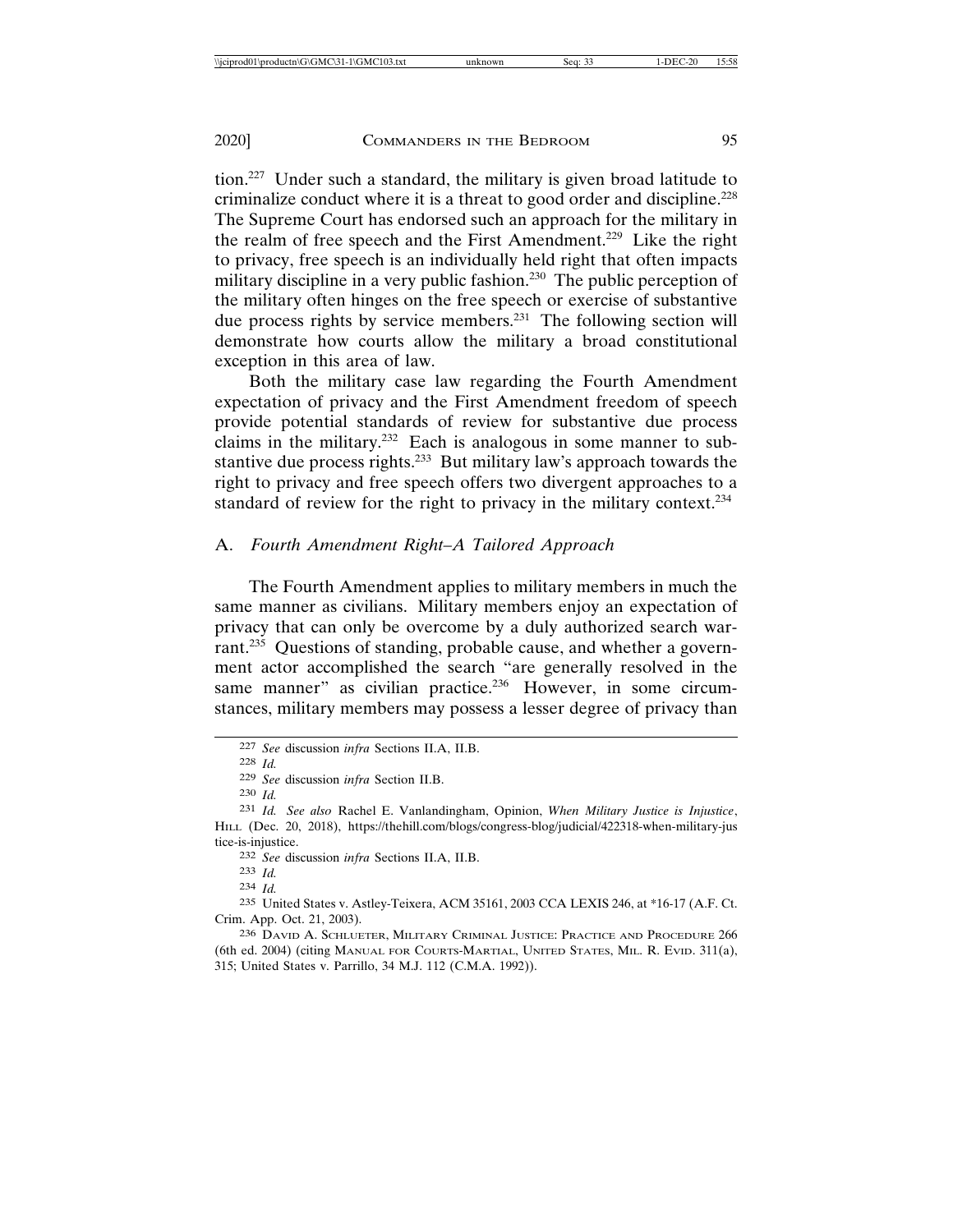their civilian counterparts.237 Commanders also enjoy greater latitude to intrude into areas under their military control.<sup>238</sup>

*United States v. McCarthy* provides a helpful vignette on the application of the Fourth Amendment in the military context. In *McCarthy*, the appellant challenged his apprehension within the barracks as a violation of his Fourth Amendment rights.<sup>239</sup> The underlying issue was whether the appellant had an expectation of privacy in his barracks.<sup>240</sup> The Court of Military Appeals found that there is an expectation of privacy in a barracks room. $241$  However, the court also reasoned that the Fourth Amendment still allows for reasonable intrusions and that "in some instances, an intrusion that might be unreasonable in a civilian context not only is reasonable but is necessary in a military context."242 As a result, the court found the warrantless entry into military barracks to effectuate apprehension did not violate the Fourth Amendment.<sup>243</sup> Discussing the balance between liberty and military necessity, the court stated that "reasonable expectations of privacy within the military society will differ from those in the civilian society" due to the need for "good order and discipline."<sup>244</sup>

*McCarthy* should not be interpreted as establishing a hardline rule regarding an expectation of privacy in the military setting. Military courts balance all relevant factors in determining the expectation of privacy possessed by a service member in any given situation. For instance, while an airman has an expectation of privacy in his living quarters, that expectation of privacy is not complete, as the dormitory room is subject to cleanliness inspections by superiors.<sup>245</sup> Additionally, factors such as whether the living quarters are open bay, closed bay, or cohabitated by roommates may push the analysis in favor or against the service member's expectation of privacy.<sup>246</sup> In private housing, military courts find that an expectation of privacy exists com-

<sup>237</sup> United States v. McCarthy, 38 M.J. 398, 399 (C.M.A. 1993).

<sup>238</sup> *E.g.,* United States v. Moore, 45 M.J. 652, 653 (A.F. Ct. Crim. App. 1997).

<sup>239</sup> *McCarthy*, 38 M.J. at 400.

<sup>240</sup> *Id.* at 401.

<sup>241</sup> *Id.* at 402 (citing United States v. Middleton, 10 M.J. 123, 128 (C.M.A. 1981)).

<sup>242</sup> *Id.* (quoting United States v. Thatcher, 28 M.J. 20, 22 (C.M.A. 1989)).

<sup>243</sup> *Id*. at 403.

<sup>244</sup> *E.g., id.* at 402.

<sup>245</sup> United States v. Astley-Teixera, ACM 35161, 2003 CCA LEXIS 246, at \*7 (A.F. Ct. Crim. App. Oct. 21, 2003).

<sup>246</sup> *See* United States v. Thatcher, 28 M.J. 20, 24 n.3 (C.M.A. 1989); *McCarthy*, 38 M.J. at 403; *Astley-Teixera*, 2003 CCA LEXIS at \*18-19.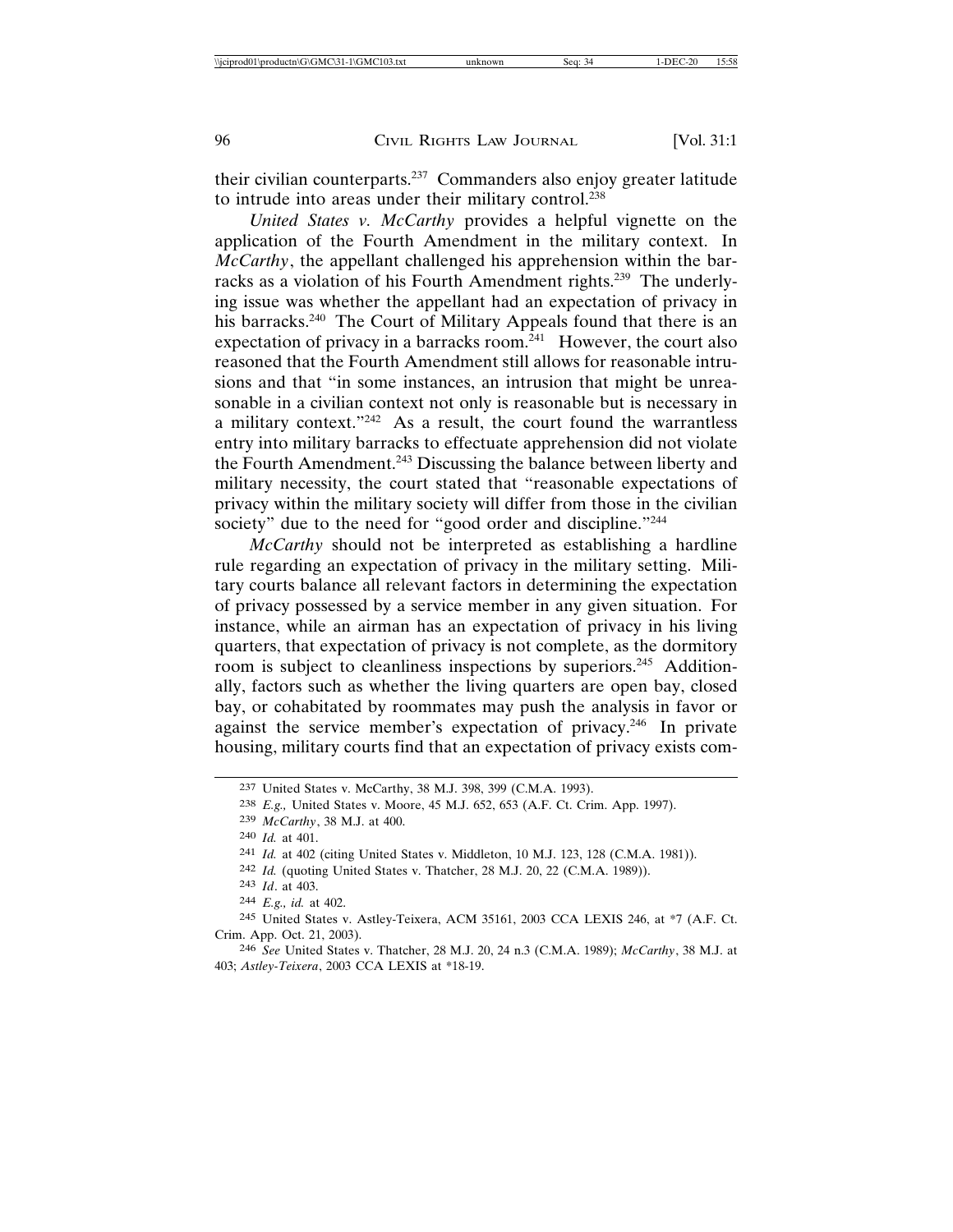pletely congruent with the expectation of privacy enjoyed by a civilian in their home.<sup>247</sup>

A substantial difference between civilian and military search and seizure is the authority of military commanders to perform inspections.248 An inspection is an examination of persons or things under military control, "the primary purpose of which is to determine and to ensure the security, military fitness, or good order and discipline of the unit  $\dots$ <sup>249</sup> Military courts adopted the term "health-and-welfare" inspection" in describing lawful military inspections.250 Where a commander's motivation in ordering an examination is for the purpose of good order and discipline, not law enforcement, no probable cause is required.251 Because the military must be prepared to fight its nation's wars at a moment's notice, inspections to ensure readiness are a part of military life and "no serviceperson whose area is subject to the inspection may reasonably expect any privacy which will be protected from the inspection."252 While a commander's right to inspect is inherent to their authority, when challenged in court the burden is on the government to demonstrate that an examination was accomplished for proper motives and is thus an inspection.253

In short, the analysis of whether an expectation of privacy exists in the military context is nuanced.254 While military members have a lower expectation of privacy in many circumstances, the government must be cautious not to overreach. For instance, if the military attempted to simply post a sign on the entrance to the installation stating no expectation of privacy exists, military courts would intervene to protect the liberties of service members.255 The protections of

254 *See* United States v. Springer, 58 M.J. 164, 168 (2003) (holding accused expectation of privacy differs based on facts and circumstances of the case).

<sup>247</sup> *See* United States v. Kaliski, 37 M.J. 105, 108-10 (C.M.A. 1993).

<sup>248</sup> MANUAL FOR COURTS-MARTIAL, UNITED STATES, MIL. R. EVID. 313 (2012) [hereinafter MRE].

<sup>249</sup> *Id.* at 313(b).

<sup>250</sup> *E.g.,* United States v. Brown, 12 M.J. 420, 422-23 (C.M.A. 1982).

<sup>251</sup> *See* United States v. Middleton, 10 M.J. 123, 127-28 (C.M.A. 1981).

<sup>252</sup> *E.g., id.* at 128.

<sup>253</sup> MRE, *supra* note 248, at 313(b); United States v. Jackson, 48 M.J. 292, 294 (C.A.A.F. **R** 1998).

<sup>255</sup> United States v. Astley-Teixera, ACM 35161, 2003 CCA LEXIS 246, at \*20 (AFCCA A.F. Ct. Crim. App. Oct. 21, 2003) (reasoning government's "argument goes too far–everything on a military base is potentially subject to inspection . . . . Taken to its logical extreme, no one would have a reasonable expectation of privacy in anything on a military base") (citing MRE, *supra* note 248, at 313(b)). **R**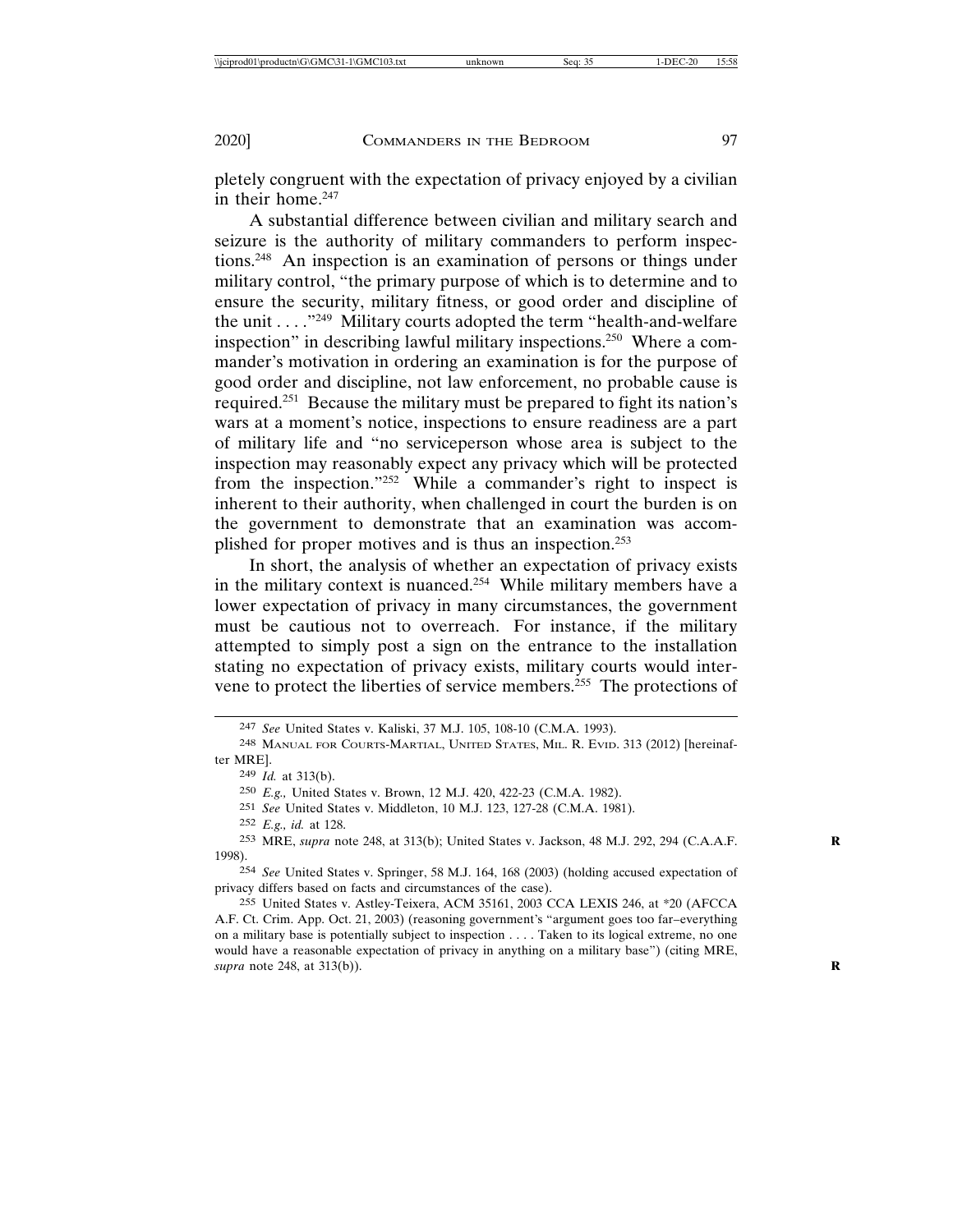the Fourth Amendment resemble a form of heightened scrutiny in the military, where the burden rests on the government to demonstrate that an inspection was not accomplished for improper motives.<sup>256</sup>

An analogous legal test to the Fourth Amendment standard would be well tailored so as not to infringe on the individually held constitutional right wherever possible. Military courts do recognize an individually held right to an expectation of privacy.257 This right may only be annulled where a policy applies equally to all service members and the government can show that health and welfare are at issue.258 In the substantive due process context, similar to an inspection under the Fourth Amendment, such a right could not be overcome by a general regulation or order unless the military could demonstrate that the policy is necessary for good order and discipline or the health and welfare of all service members.259 An intrusion would only be permitted where the government can meet the burden in establishing that it has a significant interest in the conduct at issue.<sup>260</sup> Policies or orders that apply only to a select group of individuals (such as gays and lesbians, racial or ethnic groups) would be automatically suspect in the same manner as an inspection that targets contraband.261

### B. *Free Speech Rights–A Broad Exception*

In contrast to Fourth Amendment protections, free speech rights apply to military members very differently than they do to civilians. In the civilian context, the courts zealously protect free speech, as even so-called "hate speech" is broadly protected by the First Amendment.262 However, free speech of military members does not receive the same zealous protection.

<sup>256</sup> *See Jackson*, 48 M.J. at 297-99 (Gierke, J., dissenting); *see also* United States v. Mitchell, 39 M.J. 131, 135 (C.M.A. 1194) (quoting Weiss v. United States, 510 U.S. 163, 194 (1994) (Ginsburg, J., concurring); *see e.g.,* United States v. Jacoby, 11 C.M.A. 428, 430-31 (1960) (stating courts will only refuse to grant service members those individual rights guaranteed by the Bill of Rights where they "are expressly or by necessary implication inapplicable . . .").

<sup>257</sup> *See Astley-Teixera*, 2003 CCA LEXIS 246, at \*16-17.

<sup>258</sup> *See e.g.,* United States v. Brown, 12 M.J. 420, 422-23 (C.M.A. 1982).

<sup>259</sup> *See* United States v. Middleton, 10 M.J. 123, 127-28 (C.M.A. 1981); United States v. Jackson, 48 M.J. 292, 294 (C.A.A.F. 1998); MRE, *supra* note 248, at 313(b). **R**

<sup>260</sup> MRE, *supra* note 248, at 313(b); *Jackson*, 48 M.J. at 294. **R**

<sup>261</sup> *See* U.S. v. Daskam, 31 M.J. 77, 82 (C.M.A. 1990).

<sup>262</sup> *See* Stephen R. McAllister, *Would Other Countries Protect the Phelpses' Funeral Picketing?*, 2010 CARDOZO L. REV. 408, 415 (2010).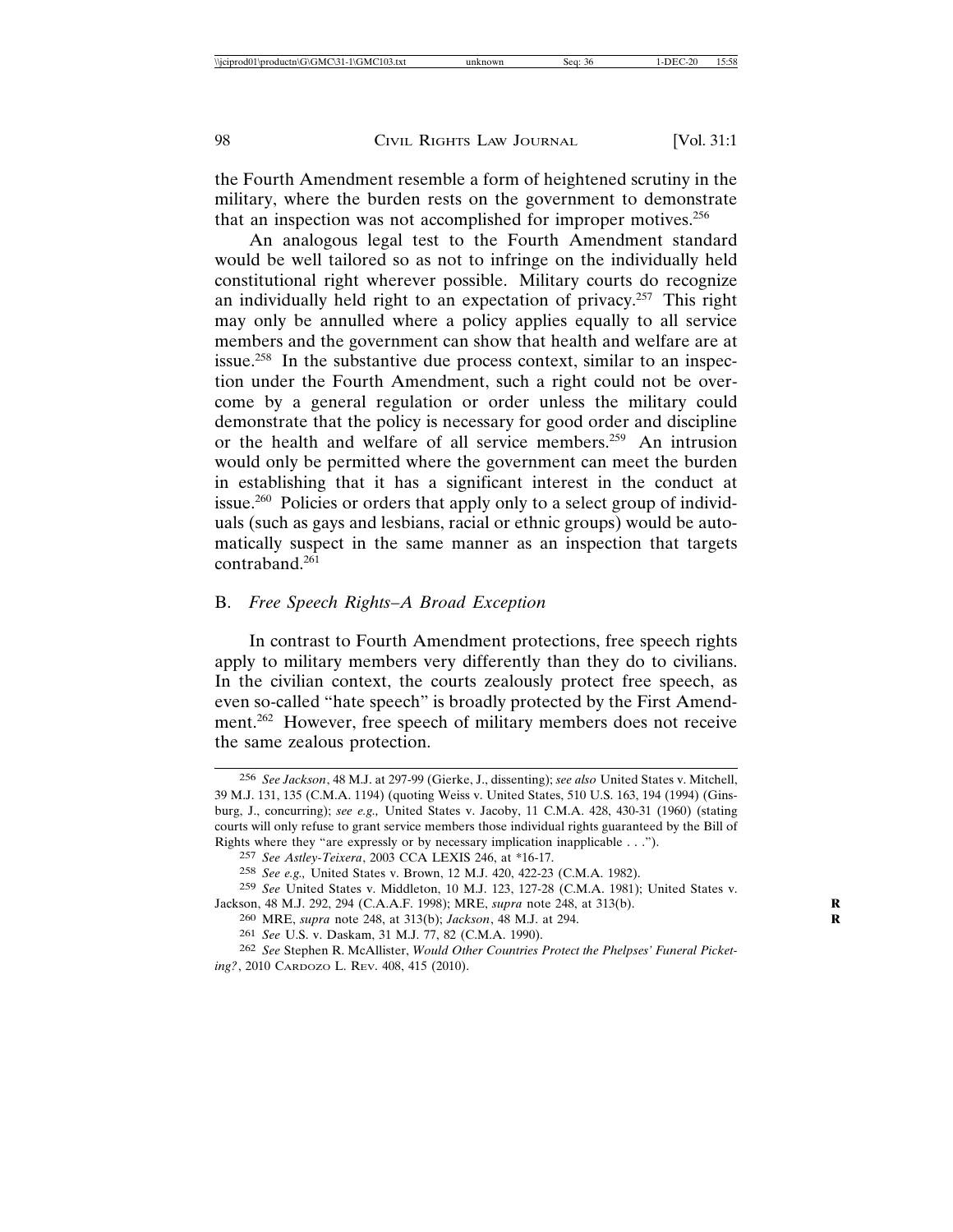Prior to the 1970s, military courts did not clearly delineate the extent of a service member's freedom of speech rights, offering that some protections existed but that they may be limited given the circumstances.263 The Vietnam War era gave rise to a protest culture that spread into the military itself and tested the limit to which the military can sanction certain speech within its ranks.<sup>264</sup> In the face of free speech challenges during this time, military courts showed little patience for dissenting speech. *United States v. Priest* involved an active duty service member who was convicted of printing and distributing a publication intended to promote disloyalty and disaffection after he edited, published, and distributed an underground newsletter containing numerous provocative anti-American and anti-military statements.<sup>265</sup> The service member appealed his conviction, arguing that his actions were protected by the First Amendment.266 The military's highest court found that "[t]he right of free speech . . . must be brought into balance with the paramount consideration of providing an effective fighting force  $\ldots$  .  $\ldots$   $\ldots$  The military court ultimately rejected the appellant's plea, finding that speech which "undermine[s] the effectiveness of response to command . . . is constitutionally unprotected."268 This decision was in line with previous military court decisions finding that speech contravening good order and discipline is not constitutionally protected.269 Military courts' approaches to free speech challenges were as straight-forward as they were legally restrictive.270

Across both civilian and military society, unprotected speech is speech that is of so little value to society that the state may criminalize

268 *Id.*

<sup>263</sup> *See* United States v. Gray, 20 C.M.A. 63, 66 (1970); United States v. Vorhees, 4 C.M.A. 509, 521 (1954).

<sup>264</sup> *See* United States v. Priest, 21 C.M.A. 564, 566-67 (1972).

<sup>265</sup> *Id.* (newsletter included information on draft-dodging by fleeing to Canada and statements "BOMB AMERICA" and "We'll assa[ss]inate the President And take over the government").

<sup>266</sup> *Id.* at 568-69.

<sup>267</sup> *Id.* at 570.

<sup>269</sup> *See* United States v. Gray, 20 C.M.A. 63, 66 (1970) ("[T]he public making of a statement disloyal to the United States, with the intent to promote disloyalty and disaffection among persons in the armed forces and under circumstances to the prejudice of good order and discipline, is not speech protected by the First Amendment . . . ."); United States v. Daniels, 19 C.M.A. 529, 536-39 (1970); United States v. Harvey, 19 C.M.A. 539, 543 (1970).

<sup>270</sup> *See* Chaplinsky v. New Hampshire, 315 U.S. 568, 571-72 (1942).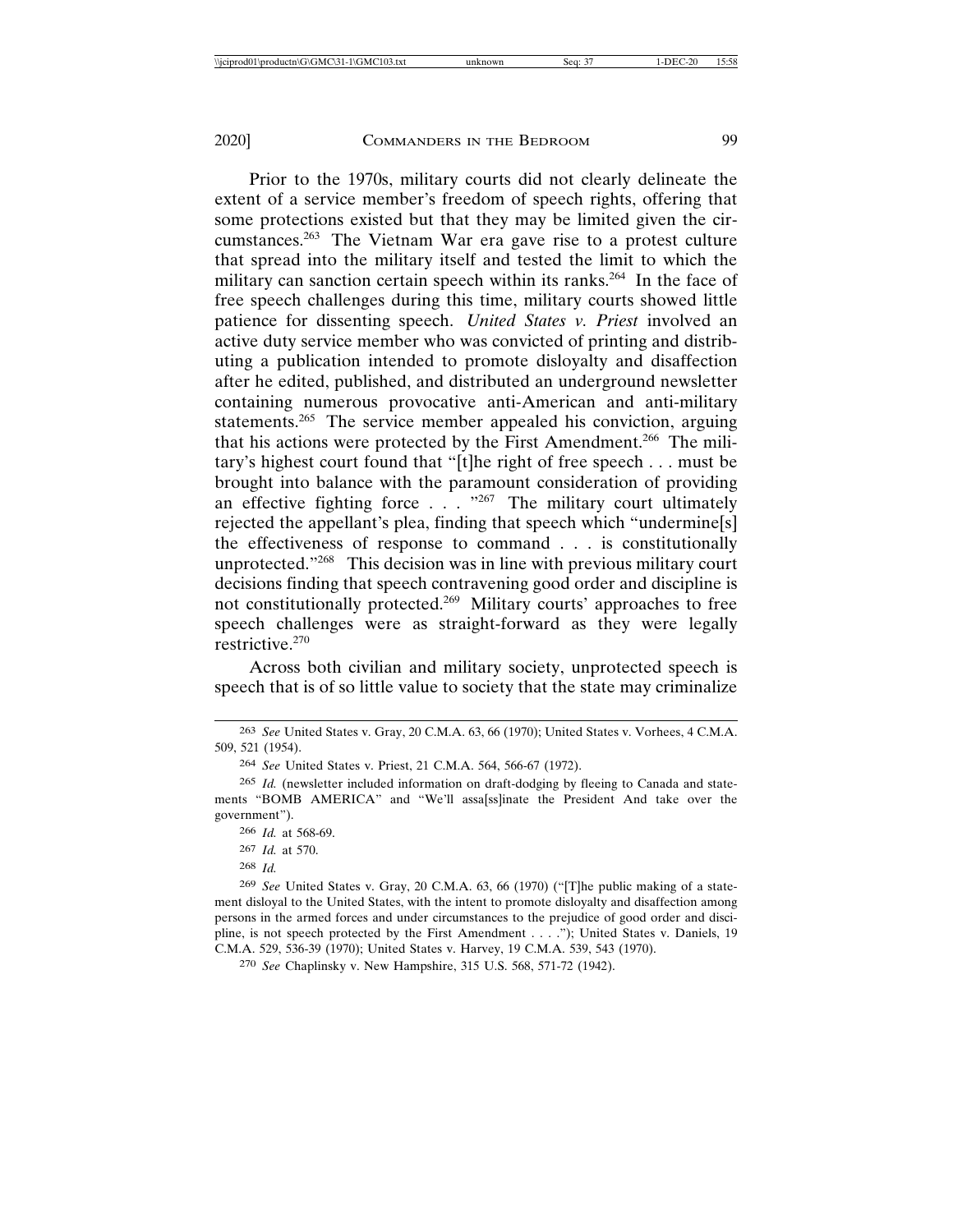it entirely and avoid any free speech challenge in court.<sup>271</sup> The Supreme Court has found that child pornography,  $272$  libel,  $273$  and obscenity<sup>274</sup> are unprotected categories of speech. However, military courts have effectively attempted to create a new form of unprotected speech: speech made by military members that threaten good order and discipline.

In 1974, the Supreme Court stepped in to settle the matter, issuing the authoritative decision on free speech limits in the military.275 The case involved Captain Howard Levy, a physician assigned to Fort Jackson where he was charged with training Special Forces.<sup>276</sup> Captain Levy did not properly tend to his duties due to a claim that his medical ethics did not allow him to support the Vietnam War.277 He also made numerous incendiary statements to enlisted personnel at his post, including:

I would refuse to go to Viet Nam if ordered to do so. I don't see why any colored soldier would go to Viet Nam: they should refuse to go . . . Special Forces personnel are liars and thieves and killers of peasants and murderers of women and children.<sup>278</sup>

As a result of his speech, Captain Levy was charged with disobeying an order and conduct unbecoming of an officer and a gentleman.279 His defense rested on the First Amendment, arguing that the military's actions deprived him of his freedom of speech rights.280 His appeal initially found success in the appellate system as the Third Circuit ultimately found for Captain Levy, concluding that the UCMJ articles under which he was charged were void for vagueness on First Amendment grounds.<sup>281</sup>

The Supreme Court heard the case and ultimately provided a *tour de force* of constitutional analysis as applied to military life. The court

275 Parker v. Levy, 417 U.S. 733, 740-42 (1974).

- 280 *Id.* at 741-42.
- 281 *Parker*, 417 U.S. at 740.

<sup>271</sup> *Id.*

<sup>272</sup> New York v. Ferber, 458 U.S. 747, 764 (1982).

<sup>273</sup> New York Times, Co. v. Sullivan, 376 U.S. 254, 299-300 (1964).

<sup>274</sup> Miller v. California, 413 U.S. 15, 21 (1973).

<sup>276</sup> *Id.* at 735-36.

<sup>277</sup> *Id.* at 736.

<sup>278</sup> *Id.* at 737.

<sup>279</sup> *Id.* at 737-38.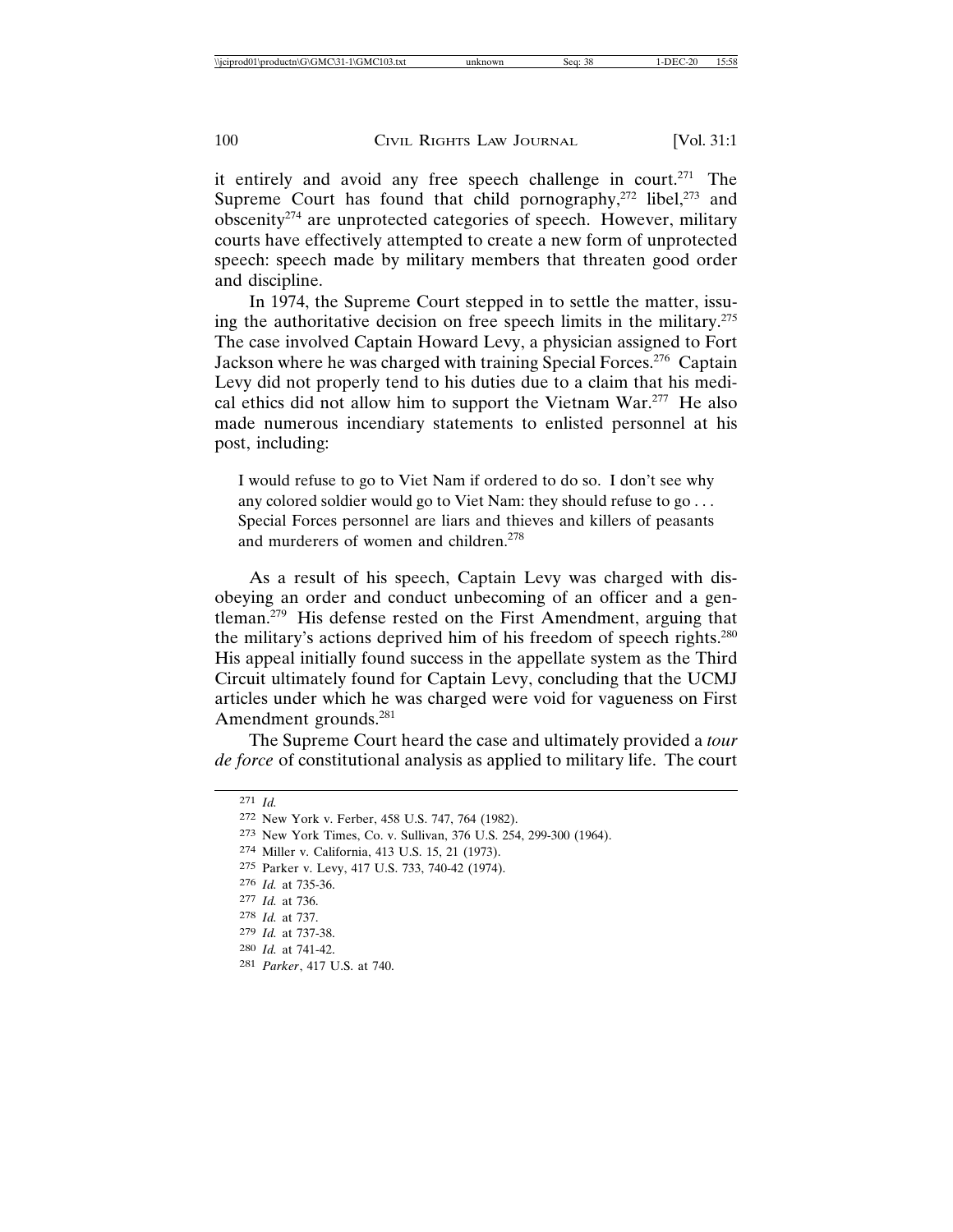began with an examination of its historical deference to the military, citing the *Grimley* decision that "[a]n army is not a deliberative body. It is the executive arm. Its law is that of obedience. No question can be left open as to the right to command in the officer, or the duty of obedience in the solider."282 The court focused on the military's status as a "society apart from civilian society" that is governed by its own unique rules. $283$  The court also examined the historical roots of the military's sanctions on speech that threatens good order and discipline, beginning with the British antecedents to an American military, examining the Continental Congress' adoption of British military law, and Supreme Court decisions upholding the military's authority to punish conduct under generalized articles.284 The court then pivoted to a recognition of the differences between the military and civilian communities, noting that the military has long criminalized activity that is protected in civilian life.285

Ultimately the court determined that Captain Levy's right to freedom of speech was not unconstitutionally abridged by the military.286 In coming down squarely on the side of the military's ability to regulate speech that threatened good order and discipline, the court appeared to endorse a standard of incredible deference to the needs of good order and discipline.287 Writing for the majority, Justice Rehnquist wrote:

While members of the military are not excluded from the protection granted by the First Amendment, the different character of the military community and the military mission requires a different application of those protections. The fundamental necessity for obedience, and the consequent necessity for imposition of discipline, may render permissible within the military that which would be constitutionally impermissible outside it . . . "Speech that is protected in the civil population may nonetheless undermine the effectiveness of response to command. If it does, it is constitutionally unprotected."288

<sup>282</sup> *Id.* at 744 (citing In re Grimley, 137 U.S. 147, 153 (1890)).

<sup>283</sup> *Id.*

<sup>284</sup> *Id.* at 746-47.

<sup>285</sup> *Id.* at 749.

<sup>286</sup> *Id.* at 761.

<sup>287</sup> *See id.* at 748-49, 761.

<sup>288</sup> *Parker*, 417 U.S. at 758-59 (citing United States v. Priest, 21 C.M.A. 564, 570 (1972)).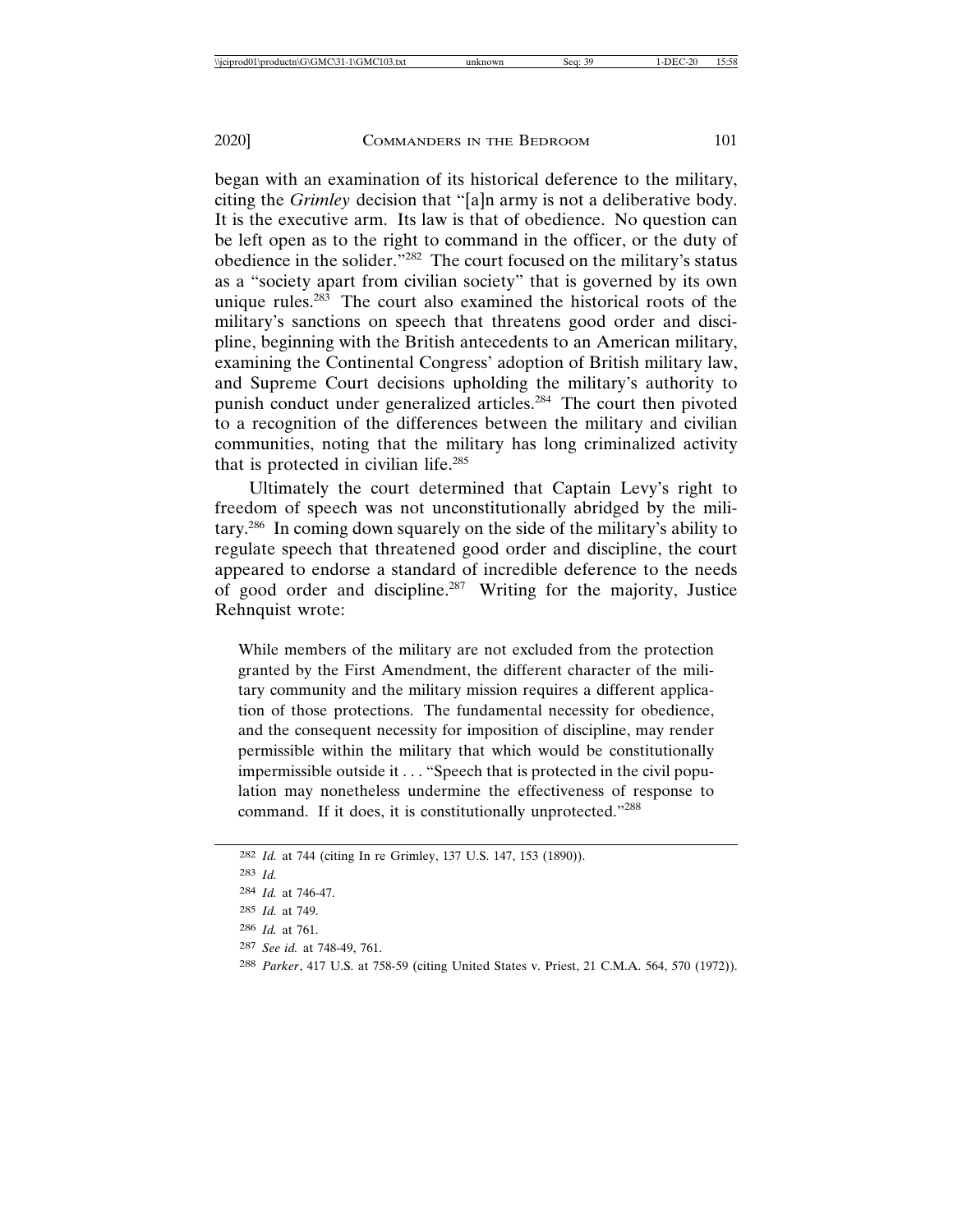The Supreme Court, in quoting a military court decision finding speech that threatens good order and discipline to be unprotected, appears to endorse the most lenient legal standard when reviewing such cases. Unprotected speech faces an even lower legal hurdle than minimum scrutiny.<sup>289</sup> If speech is unprotected, the government need not even offer a rationale for criminal regulation.<sup>290</sup> Where speech impacts good order and discipline, the Supreme Court seemed to give the military *carte blanche* to regulate.<sup>291</sup>

An analogous test to the court's First Amendment jurisprudence in the context of substantive due process would provide a broad exception for the military. Conduct that demonstrably negatively impacts good order and discipline would be considered constitutionally unprotected, meaning regulation would be permissible. Where courts determine that conduct protected by substantive due process undermines military efficiency, criminalization is allowable. This approach shows significant deference to military decision-making.

# III. PROPOSED REVIEW STANDARD – ENDORSING A BROAD **EXCEPTION**

A test resembling the military jurisprudence of the Fourth Amendment would ultimately prove unworkable for military commanders and military justice practitioners. The Fourth Amendment is a well-developed area of the law allowing military courts to fashion common sense military standards that build on existing civilian case law. In contrast, substantive due process privacy jurisprudence is significantly under-developed in the civilian courts. This will leave the military grasping unsuccessfully for workable standards. The legal realm of substantive due process evolves at such a pace that a nuanced approach, resembling the expectation of privacy legal tests, would prove unworkable. Additionally, the complications injected into a more layered test may allow hidden prejudices room to grow. The *Marcum* test's three prong approach allowed considerable nuance in judicial decision-making, ultimately producing puzzling and discriminatory case law.

<sup>289</sup> *See id.* at 761.

<sup>290</sup> *See id.*

<sup>291</sup> *Id.*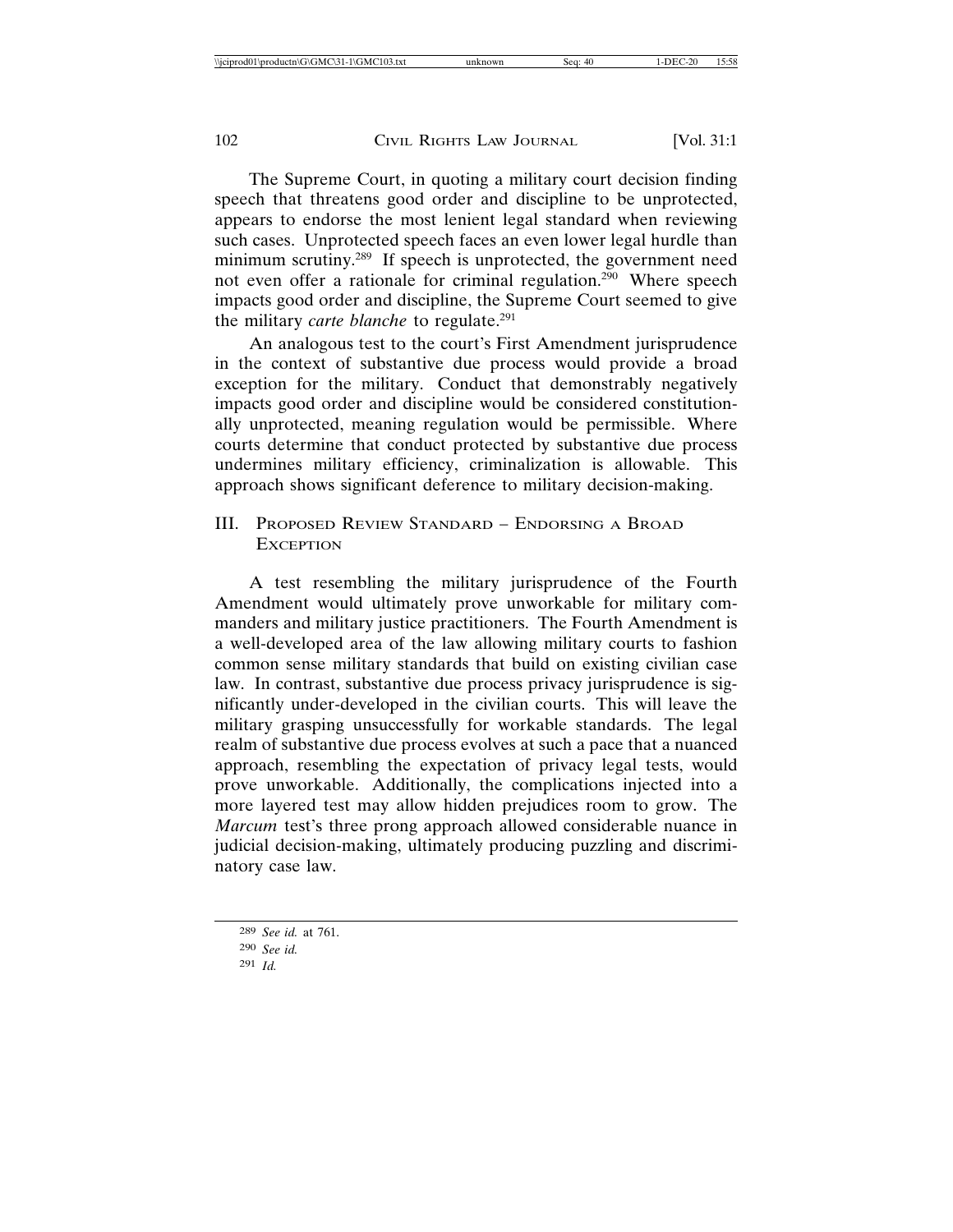The most fitting standard of review for the military is one that focuses on the nexus between the conduct at issue and good order and discipline. Such a standard first examines whether an order or regulation has a meaningful nexus to good order and discipline. If a nexus is sufficiently established by the government, the conduct at issue is considered constitutionally unprotected. The former Chief Judge of the CAAF endorsed a similar approach in a discussion regarding adultery and fornication in the armed forces, writing:

"In my view, the only thing left to debate in a given case is whether the particular conduct is prejudicial to good order and discipline." While it is true that the military is a separate and distinct society, this is no justification for punishing military members for conduct modern society does not deem criminal unless that conduct is indeed disruptive of the needs to maintain good order and discipline in that society.292

A potential criticism of this approach is that it grants excessive latitude to military authorities wherever they can articulate a real or imagined impact on good order and discipline. While this concern is valid, the straight-forward nature of this proposed scheme should actually help to avoid concerns of discrimination. Under this test, ordering a pilot not to bring the recently divorced ex-wife of a fellow pilot to a unit function stands on more solid legal ground than an order or regulation banning consensual same-sex sodomy. The beauty of an easily applied constitutional test is that the proverbial "applesto-apples" comparison can be made by the courts with ease. This test is consistent with the already existing approach of military courts that "[g]eneral regulations which do not offend against the Constitution, an act of Congress, or the lawful order of a superior are lawful, if 'reasonably necessary to safeguard and protect the morale, discipline and usefulness of the members of a command and . . . directly connected with the maintenance of good order in the services.'"293

Ultimately the courts must zealously guard the equal rights of service members under this test. The nexus between the conduct at issue and good order and discipline cannot be fanciful or imaginative

<sup>292</sup> Cox, *supra* note 160, at 803 (quoting United States v. Boyett, 42 M.J. 150, 156 (C.A.A.F. **R** 1995) (Cox, J., concurring)).

<sup>293</sup> *E.g.,* United States v. Nation, 9 C.M.A. 724, 726 (1958) (citing United States v Martin, 1 C.M.A. 674 (1952); United States v. Milldebrandt, 8 C.M.A. 635 (1958)).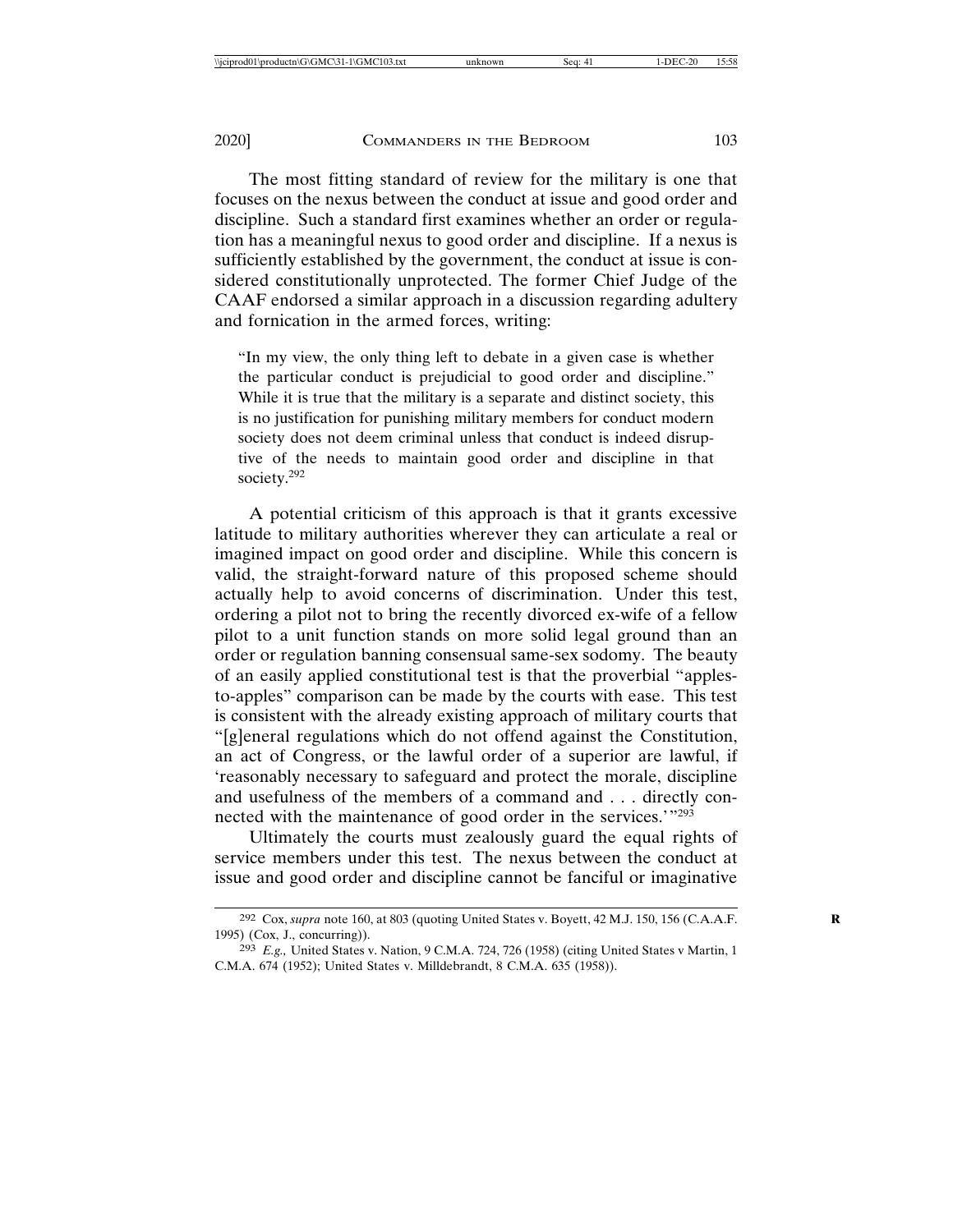but instead the subject actions established on the record must pose a true threat to good order and discipline. This standard does present a challenge for the courts in how to determine whether behavior is truly a threat to good order and discipline while working in a judicial vacuum. This has historically been an issue for military courts. A leading Air Force scholar notes that "the military's use of the phrase has primarily focused on opposition to proposed personnel and social issues and that senior leaders' definitions of the term are disparate and generalized."294 Good order and discipline is an amorphous principle that either side of a debate can leverage in hypotheticals to support a given position. Colonel Jeremy Weber notes that:

[C]riticisms assert that the military's good order and discipline language reflects not a core principle of military effectiveness but a rhetorical smokescreen to reflect its opposition to social and personnel policy changes and proposed military justice reforms. They observe that the military opposed the opening of military opportunities to racial minorities, women and homosexuals, along with military justice reforms. Each time, it based its opposition on good order and discipline-based concerns. Repeatedly, critics note, the objections were overruled, and ultimately the changes seemingly had little to no tangible impact on good order and discipline.<sup>295</sup>

The criticism of the term is legitimate. The military is a rigid society that too often shouts down proposed changes as a knee-jerk reaction. Any opposition to a new idea, whether legitimate or not, can easily be projected onto the principle of good order and discipline. Yet criticism of the military's use of the principle can also be overstated. While critics note that the military survived policy changes it predicted would negatively impact good order and discipline,<sup>296</sup> being able to "survive" is a far cry from good order and discipline not suffer-

<sup>294</sup> Colonel Jeremy S. Weber, Research Report, *The Disorderly, Undisciplined State of the "Good Order and Discipline" Term*, AIR WAR COLLEGE, at iv (2016).

<sup>295</sup> *Id.* at 3.

<sup>296</sup> Steve Chapman, *Military Brass Play Same Old Song*, CHI. TRIB. (July 25, 2013), https:// www.chicagotribune.com/news/ct-xpm-2013-07-25-ct-oped-0725-chapman-20130725-story.html. Note that the author in no manner takes a position in this paper on the manner in which prior policy changes did or did not impact good order and discipline. Such a study is well beyond the purview of this piece.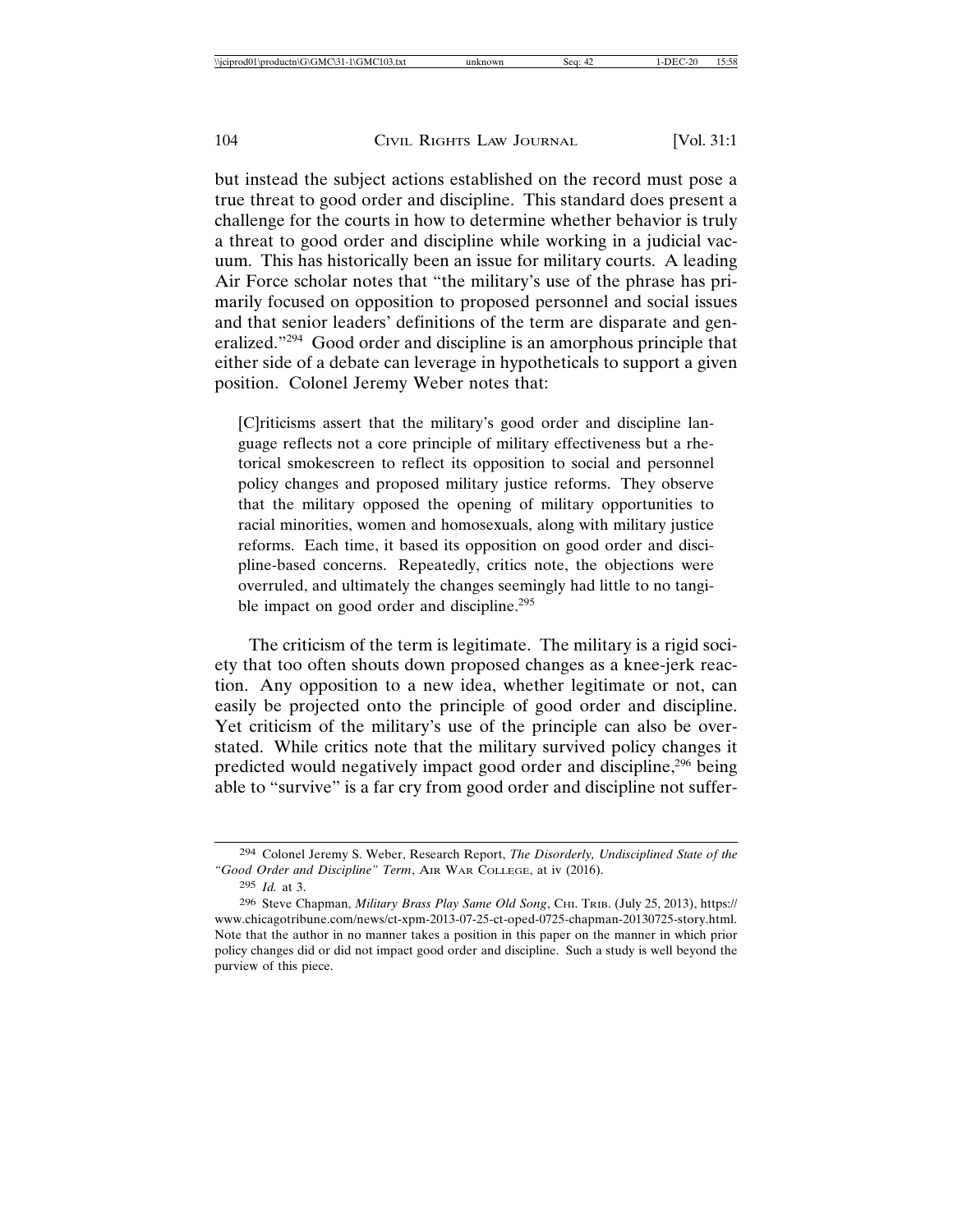ing.297 The military prides itself on accomplishing the mission regardless of the circumstances. It is conceivable that policies may negatively impact good order and discipline yet the military will still find a way to function effectively. Put in a sports analogy, Michael Jordan may win the game even though he is playing with the flu; that does not mean the flu did not impact his performance negatively. What is clear is that military courts can no longer give the military unending leeway in applying the term good order and discipline.<sup>298</sup>

Ultimately, courts are often called on to quantify the unquantifiable, to draw lines on a slippery slope, and measure impacts without metrics. This standard would be no different than others already employed by courts, such as the reasonable person standard. The experience of service members and veterans on the record as provided by the government should support claims of a valid concern for good order and discipline. Needless to say, the nexus between good order and discipline and the claimed substantive due process right cannot be fanciful or imaginative, but instead must be established as a true threat to good order and discipline that an order or regulation seeks to halt. Serious judicial considerations supported on the record are a must for a judicial standard to survive the test of time.

Such a standard is also rooted in constitutional intent and history, a necessary part of any standard of review. A genuine challenge in formulating an appropriate standard of review for the military and substantive due process is the dearth of relevant historical records.

<sup>&</sup>lt;sup>297</sup> The author does note that many of the military's prior practices on issues of equality are indefensible. However, that does not mean good order and discipline concerns must always be a smokescreen for discrimination.

<sup>298</sup> *See* United States v. Groomes, ACM 38360, 2014 CCA LEXIS 752 (A.F. Ct. Crim. App. Oct. 2, 2014). Military's highest court heard a colorful case that illustrates the seemingly unending reach of the term of good order and discipline. The facts before the court involved an Air Force Staff Sergeant who conspired with his wife to shoot her in the leg so she could avoid a deployment and then tell the police that a home intruder inflicted the wound. *Id.* at \*2. One of the charges the appellant faced at trial was obstruction of justice under Article 134, a charge requiring the government prove the misconduct resulted in injury to good order and discipline. *Id.* at \*4. The court found that the appellant's lying to civilian police officers impacted military good order and discipline because he should have foreseen that the military would open an investigation and likely rely on the statements given to civilian law enforcement. *Id.* \*13-14. *See also* United States v. Mead, 63 M.J. 724, 728 (A.F. Ct. Crim. App. 2006) ("Article 134 . . . does not require direct injury."); United States v. Greene, ACMR 9101456, 1992 CMR LEXIS 194, at \*4 (A.C.M.R. Feb. 11, 1992) (holding the accused need not admit the conduct was prejudicial or service discrediting for a finding of guilt); United States v. Velazquez, NMCCA 200602421, 2007 WL 2340612, at \*6 (N-M Ct. Crim. App. Aug. 16, 2007) (finding no requirement to actually prove civilians thought less of military due to the misconduct, only that they were aware).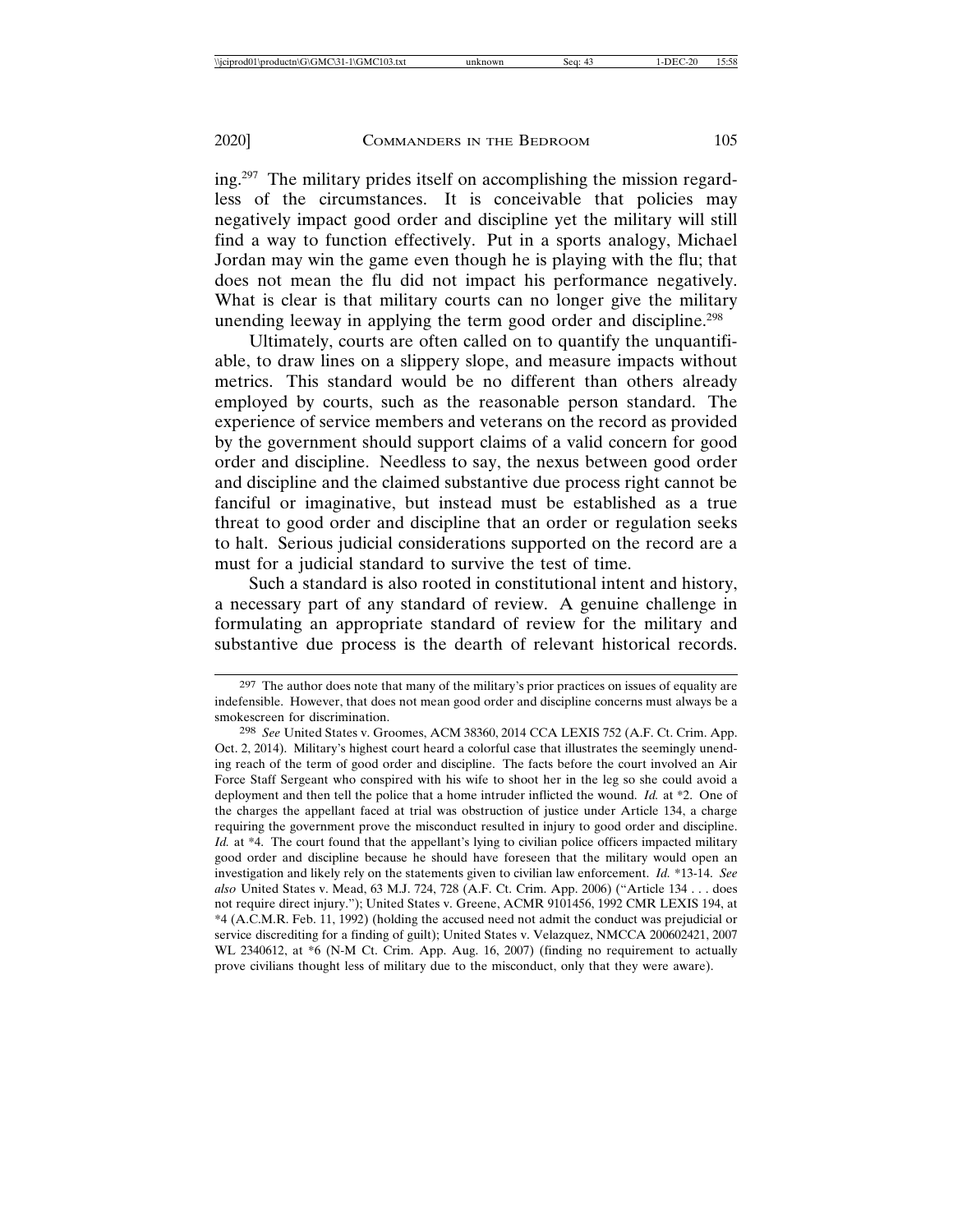Modern due process rights are seemingly built on admittedly difficult to quantify notions such as an "emerging awareness [of] liberty . . . pertaining to sex . . ."299 and an "understanding of how constitutional imperatives define a liberty  $\dots$  in our own era.<sup>"300</sup> Thus, there can be no historical inquiry of how the framers understood privacy right to apply to service members. This robs constitutional scholars of a valuable exercise oftentimes employed by courts in determining how rights enjoyed by civilians apply to the military, examining the interplay between such records as the Articles of War and the drafting of the U.S. Constitution.301

This standard is also consistent with the historical record. Although the historical record is mostly devoid of any commentary on the interplay between the right to sexual privacy and the military, it speaks loudly on the analogous issue of the right to free speech in the military. In *United States v. Howe*, the military's highest court highlighted the historical fact that certain rights enshrined in our Constitution were not protected by the military at the time of the Constitution's readoption and reenaction.302 Case in point, Congress kept and readopted Article 88, criminalizing contemptuous speech, while the same Congress enshrined the First Amendment in the Constitution.303 Congress was not creating a contradictory legal construct, they clearly understood that actions affecting good order and discipline could be criminalized in the military in a manner that could not survive judicial scrutiny in the civilian world. $304$  The proposed constitutional standard is but an offshoot of this historical root.

## **CONCLUSION**

Imagine that your boss needed to give you permission to get married. Envision a world wherein your employer's job sometimes involved telling you who you could sleep with. Consider a life in which a supervisor is charged with giving you a written directive con-

304 *Id.*

<sup>299</sup> Lawrence v. Texas, 539 U.S. 558, 571-72 (2003) (citing Cnty. of Sacramento v. Lewis, 523 U.S. 833, 857 (1998) (Kennedy & O'Connor, JJ., concurring).

<sup>300</sup> Obergefell v. Hodges, 576 U.S. 644, 671-72 (2015).

<sup>301</sup> *See* United States v. Howe, 17 C.M.A. 165, 170 (1967), *abrogation recognized by* United States v. Frelix-Vann, 55 M.J. 329 (C.A.A.F. 2001).

<sup>302</sup> *Id.* at 174.

<sup>303</sup> *Id.*